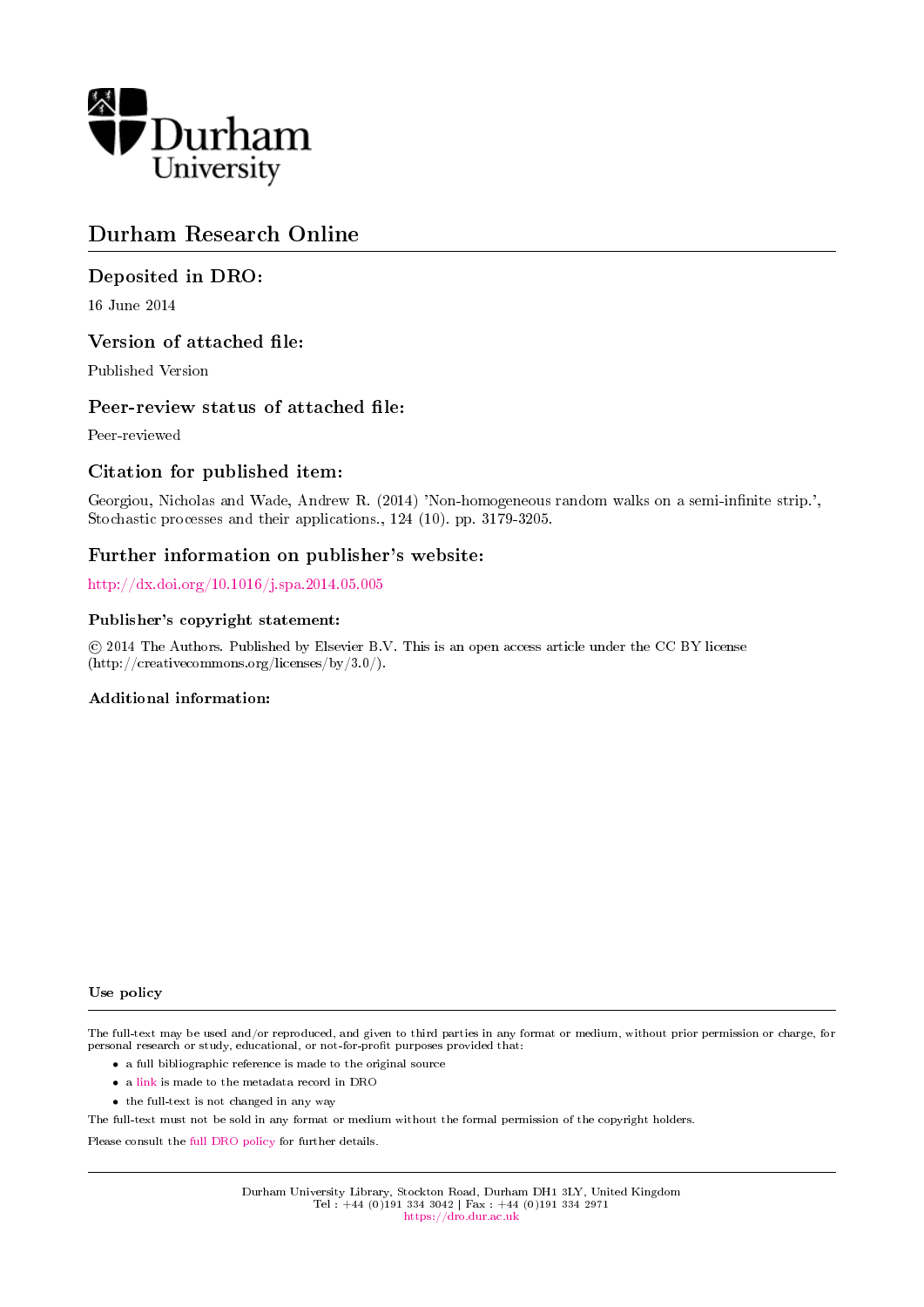



Available online at [www.sciencedirect.com](http://www.elsevier.com/locate/spa)





[Stochastic Processes and their Applications 124 \(2014\) 3179–3205](http://dx.doi.org/10.1016/j.spa.2014.05.005)

[www.elsevier.com/locate/spa](http://www.elsevier.com/locate/spa)

# Non-homogeneous random walks on a semi-infinite strip

Nicholas Georgiou[∗](#page-1-0) , Andrew R. Wade

*Department of Mathematical Sciences, Durham University, South Road, Durham, DH1 3LE, UK*

Received 11 February 2014; received in revised form 15 May 2014; accepted 16 May 2014 Available online 21 May 2014

#### Abstract

We study the asymptotic behaviour of Markov chains  $(X_n, \eta_n)$  on  $\mathbb{Z}_+ \times S$ , where  $\mathbb{Z}_+$  is the non-negative integers and *S* is a finite set. Neither coordinate is assumed to be Markov. We assume a moments bound on the jumps of  $X_n$ , and that, roughly speaking,  $\eta_n$  is close to being Markov when  $X_n$  is large. This departure from much of the literature, which assumes that  $\eta_n$  is itself a Markov chain, enables us to probe precisely the recurrence phase transitions by assuming asymptotically zero drift for  $X_n$  given  $\eta_n$ . We give a recurrence classification in terms of increment moment parameters for  $X_n$  and the stationary distribution for the large-*X* limit of  $\eta_n$ . In the null case we also provide a weak convergence result, which demonstrates a form of asymptotic independence between  $X_n$  (rescaled) and  $\eta_n$ . Our results can be seen as generalizations of Lamperti's results for non-homogeneous random walks on  $\mathbb{Z}_+$  (the case where *S* is a singleton). Motivation arises from modulated queues or processes with hidden variables where  $\eta_n$  tracks an internal state of the system.

⃝c 2014 The Authors. Published by Elsevier B.V. This is an open access article under the CC BY license [\(http://creativecommons.org/licenses/by/3.0/\)](http://creativecommons.org/licenses/by/3.0/).

*MSC:* primary 60J10; secondary 60F05; 60F15; 60K15; 60K25

*Keywords:* Non-homogeneous random walk; Recurrence classification; Weak limit theorem; Lamperti's problem; Modulated queues; Correlated random walk

<http://dx.doi.org/10.1016/j.spa.2014.05.005>

<span id="page-1-0"></span><sup>∗</sup> Corresponding author. Tel.: +44 1913344153.

*E-mail addresses:* [nicholas.georgiou@durham.ac.uk](mailto:nicholas.georgiou@durham.ac.uk) (N. Georgiou), [andrew.wade@durham.ac.uk](mailto:andrew.wade@durham.ac.uk) (A.R. Wade).

<sup>0304-4149/© 2014</sup> The Authors. Published by Elsevier B.V. This is an open access article under the CC BY license [\(http://creativecommons.org/licenses/by/3.0/\)](http://creativecommons.org/licenses/by/3.0/).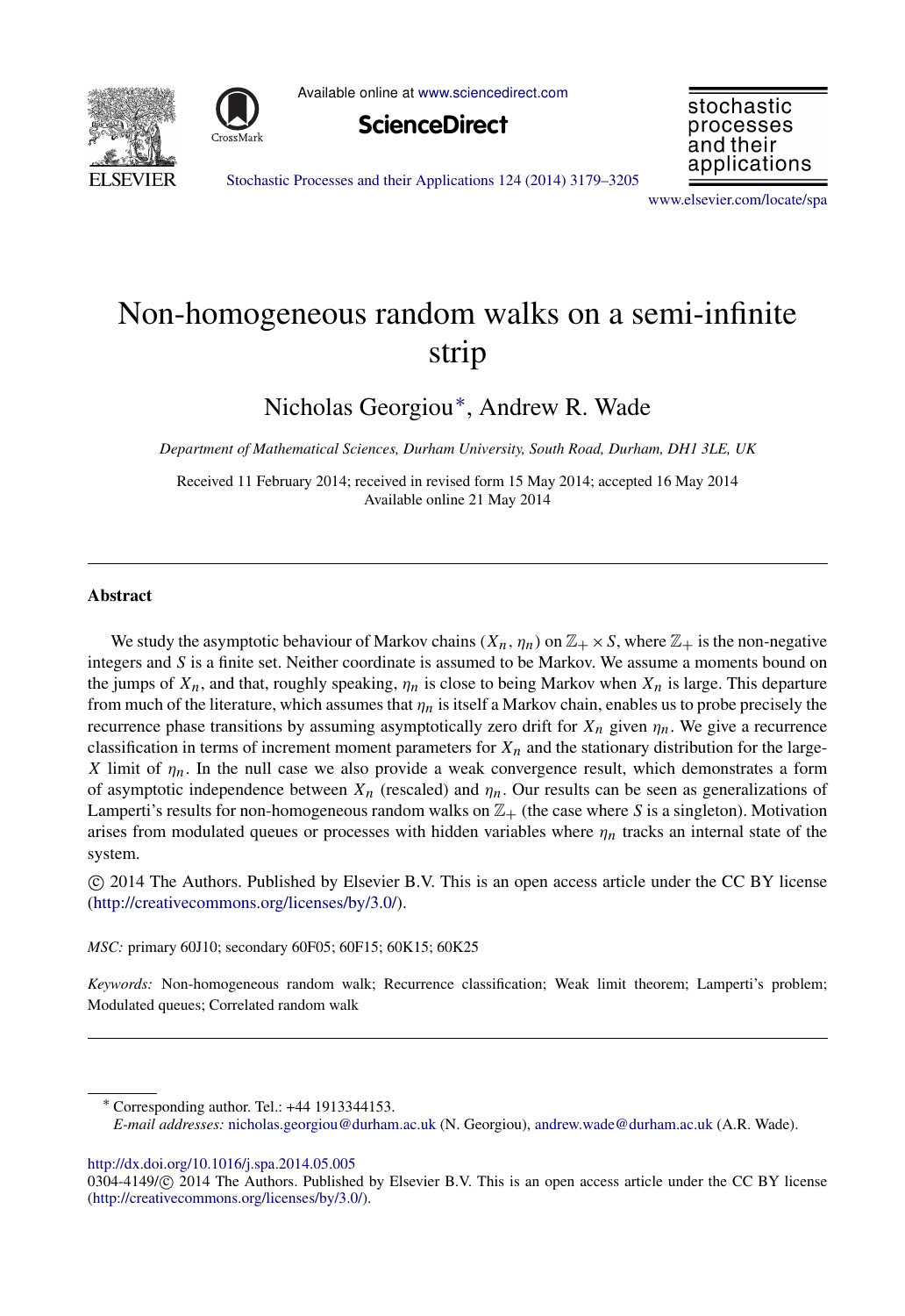#### 1. Introduction

There are many applications that naturally give rise to Markov processes on a product statespace  $X \times S$  where *S* describes some operating regime or internal state of the system, which influences the motion of the process in the primary space X. Important classes of examples include, among others,

- modulated queues, in which *S* may contain operating states of the servers or other auxiliary information such as the size of a retrial buffer, as arise in various applications such as those described by Neuts in [\[26\]](#page-27-0);
- regime-switching processes in mathematical finance or ecology, where *S* may contain market or other environmental information;
- physical processes with internal degrees of freedom, where *S* may describe internal energy or momentum states of a particle, such as adopted by Sinai as a tool for studying the Lorentz gas (see e.g. [\[18\]](#page-26-0)), or exemplified by the so-called correlated or persistent random walk.

In several of the key examples, the *S*-component of the process is 'hidden', and the main interest is in the asymptotic behaviour of the X-component of the process.

In the most classical setting, the projection of the process onto *S* is itself Markovian. In this case, the queueing models become *Markov-modulated* [\[26](#page-27-0)[,10\]](#page-26-1), while other examples fit into the class of *Markov random walks* [\[14\]](#page-26-2). This case also includes processes that can be represented as *additive functionals of Markov chains* [\[27\]](#page-27-1). Such models pose a variety of mathematical questions, which have been studied rather deeply over several decades using various techniques that take advantage of the additional Markov structure, and much is now known.

Much less is known when the process projected onto *S* is *not* Markovian: the main focus of the present work is to replace the Markovian assumption by a weaker (asymptotic) condition that provides sufficient structure. This relaxation is necessary to probe more intimately the recurrence–transience phase transition for these models, since the natural setting (parallelling the classical work of Lamperti) is to suppose that the law of the process is *non-homogeneous* in X, in particular, the mean drift of the X-component of the process will be asymptotically zero. This non-homogeneity precludes, in general, the *S*-component of the process from being Markovian, but admits our weaker conditions.

To avoid technicalities, yet provide a setting rich enough to explore many interesting phenomena, we take X to be the countable set  $\mathbb{Z}_+ := \{0, 1, 2, \ldots\}$  and take S to be finite. These models are already of interest for numerous applications, and there is an existing literature devoted to random walks on half strips  $(\mathbb{Z}_+ \times \{0, 1, \ldots, m\})$  or strips  $(\mathbb{Z}_+ \times \{0, 1, \ldots, m\})$ : see [\[9,](#page-26-3)[24,](#page-27-2)[7,](#page-26-4)[8\]](#page-26-5) and references therein.

As an example consider the following queueing model. A queue is served by a single server and experiences arrivals at rate  $\lambda$ ; the service rate is modulated via an internal state of the server  $\eta_n$ , as well as the length of the queue  $X_n$  (in discrete time, i.e., in terms of the jump process). Allowing the service rate to depend on the queue length distinguishes this model from the class of *semi-Markov* queues [\[26\]](#page-27-0). When  $(X_n, \eta_n) = (x, i)$ ,  $x \ge 1$ , the service rate is  $\rho_i(x) = \rho(1 - 2c_i/x)$ , where  $c_i$ ,  $i \in S$  are parameters of model with  $|c_i| < 1/2$ . In the case where  $c_i \equiv 0$  for all *i*, the internal states of the server are indistinguishable and the model is simply (the jump process of) an  $M/M/1$  queue with arrival rate  $\lambda$  and service rate  $\rho$ ; the critical case from the point of view of recurrence and transience is  $\rho = \lambda$ , and so that is the most interesting setting to perturb with non-zero  $c_i$ . So we take  $\rho = \lambda$  from now on. The specification of the model is completed by stipulating that whenever an arrival (departure) occurs the internal state of the server transitions according to the stochastic matrix  $(a_{ij})$  ( $(b_{ij})$ ). In other words,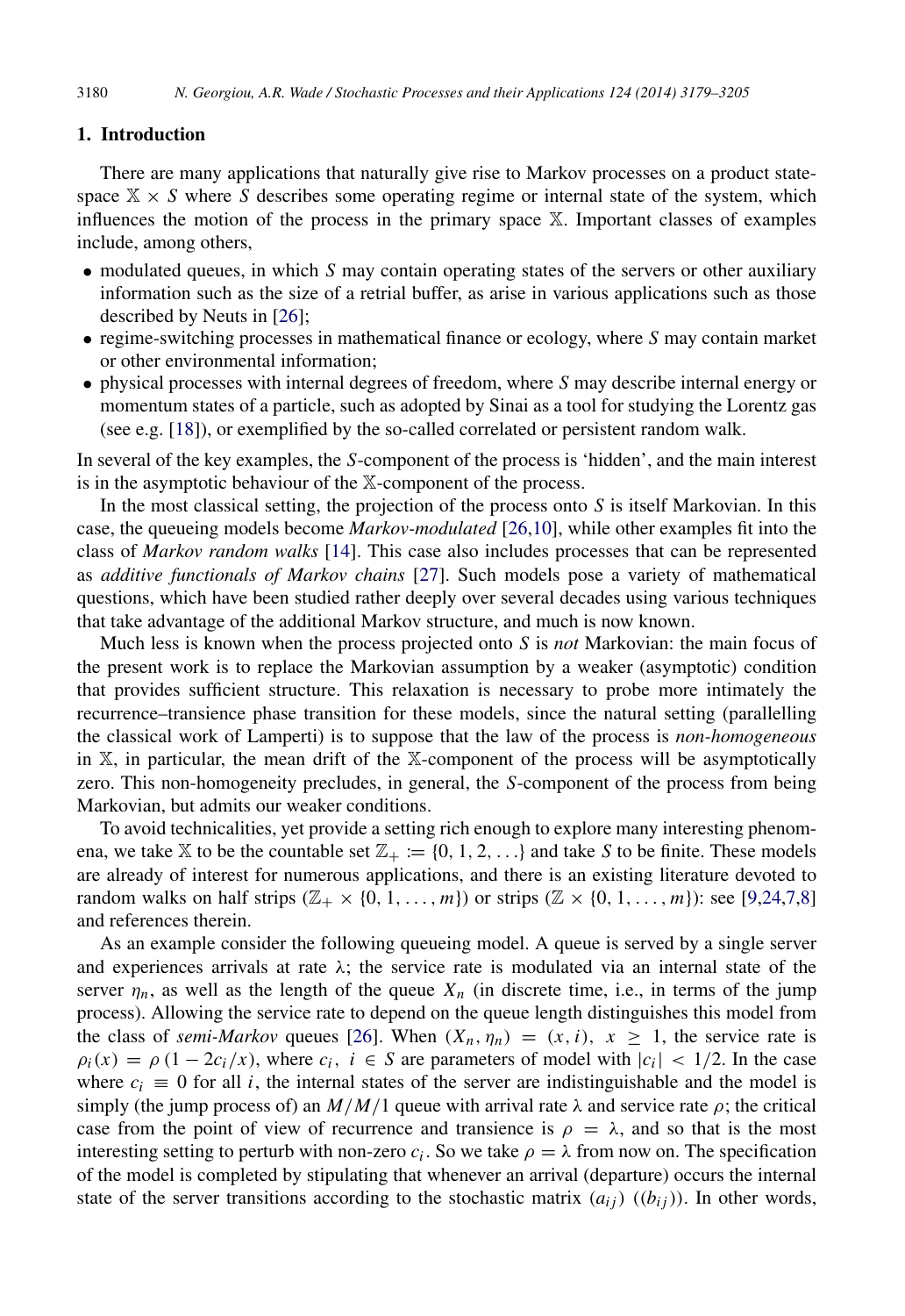given  $(X_n, \eta_n) = (x, i), x \ge 1$ ,

$$
(X_{n+1}, \eta_{n+1}) = \begin{cases} (x+1, j) & \text{with probability } \frac{1}{2\left(1 - \frac{c_i}{x}\right)} a_{ij};\\ (x-1, j) & \text{with probability } \frac{1 - \frac{2c_i}{x}}{2\left(1 - \frac{c_i}{x}\right)} b_{ij}. \end{cases}
$$

Given  $(X_n, \eta_n) = (0, i)$ ,  $(X_{n+1}, \eta_{n+1}) = (1, j)$  with probability  $a_{ij}$ .

In general,  $(\eta_n)$  is not itself a Markov chain, so this model falls outside the usual Markovmodulated queue framework. However, for large queue lengths the probabilities of arrival and departure are approximately equal, and so the  $\eta_n$  process should be well approximated by the Markov chain on *S* with transition matrix  $M_{ij} = (a_{ij} + b_{ij})/2$ . Under the condition that the matrix *M* be irreducible, our results determine conditions for transience and recurrence in terms of the stationary distribution of the chain with transition matrix  $M$  and the constants  $c_i$ .

#### <span id="page-3-3"></span>2. Model and main results

We now describe precisely our model. Our state-space is the *half-strip*  $\mathbb{Z}_+ \times S$ , where *S* is finite and nonempty; for  $k \in S$ , we call the subset  $\mathbb{Z}_+ \times \{k\}$  a *line*. We consider an irreducible Markov chain  $(X_n, \eta_n) \in \mathbb{Z}_+ \times S$ , with transition probabilities

<span id="page-3-2"></span>
$$
\mathbb{P}[(X_{n+1}, \eta_{n+1}) = (y, j) | (X_n, \eta_n) = (x, i)] = p(x, i, y, j),
$$
\n(2.1)

and provide conditions for recurrence/transience of  $(X_n)$ , in a sense that we explain below. Throughout we use the notation  $\mathcal{F}_n := \sigma(X_0, \eta_0, \dots, X_n, \eta_n)$  and  $\mathbb{R}_+ := [0, \infty)$ .

The process  $(X_n)$  is typically not itself a Markov chain; under our standing assumptions, however, it does inherit the recurrence/transience dichotomy from  $(X_n, \eta_n)$ , as the following result shows.

<span id="page-3-0"></span>Lemma 2.1. *Exactly one of the following holds:*

(i) *If*  $(X_n, \eta_n)$  *is recurrent, then*  $\mathbb{P}[X_n = 0 \text{ i.o.}] = 1$ . (ii) *If*  $(X_n, \eta_n)$  *is transient, then*  $\mathbb{P}[X_n = 0 \text{ i.o.}] = 0$ *, and*  $X_n \to \infty$  *a.s.* 

*In the former case, we call*  $(X_n)$  *recurrent, and in the latter case, we call*  $(X_n)$  *transient.* 

Similarly, a natural distinction between positive- and null-recurrence holds.

**Lemma 2.2.** *There exists a (unique) measure*  $\nu$  *on*  $\mathbb{Z}_+$  *such that* 

<span id="page-3-1"></span>
$$
\lim_{n \to \infty} \frac{1}{n} \sum_{k=0}^{n-1} \mathbf{1}\{X_k = x\} = \nu(x), \quad a.s.,
$$
\n(2.2)

*for any*  $x \in \mathbb{Z}_+$ *. Exactly one of the following holds:* 

(i) *If*  $(X_n, \eta_n)$  *is null, then*  $\nu(x) = 0$  *for all*  $x \in \mathbb{Z}_+$ *.* 

(ii) *If*  $(X_n, \eta_n)$  *is positive-recurrent, then*  $\nu(x) > 0$  *for all*  $x \in \mathbb{Z}_+$  *and*  $\sum_{x \in \mathbb{Z}_+} \nu(x) = 1$ *.* 

*If* (*Xn*) *is recurrent, then we say that it is null-recurrent or positive-recurrent according to which of* (i) *or* (ii) *holds.*

The proofs of [Lemmas 2.1](#page-3-0) and [2.2](#page-3-1) are standard and are omitted.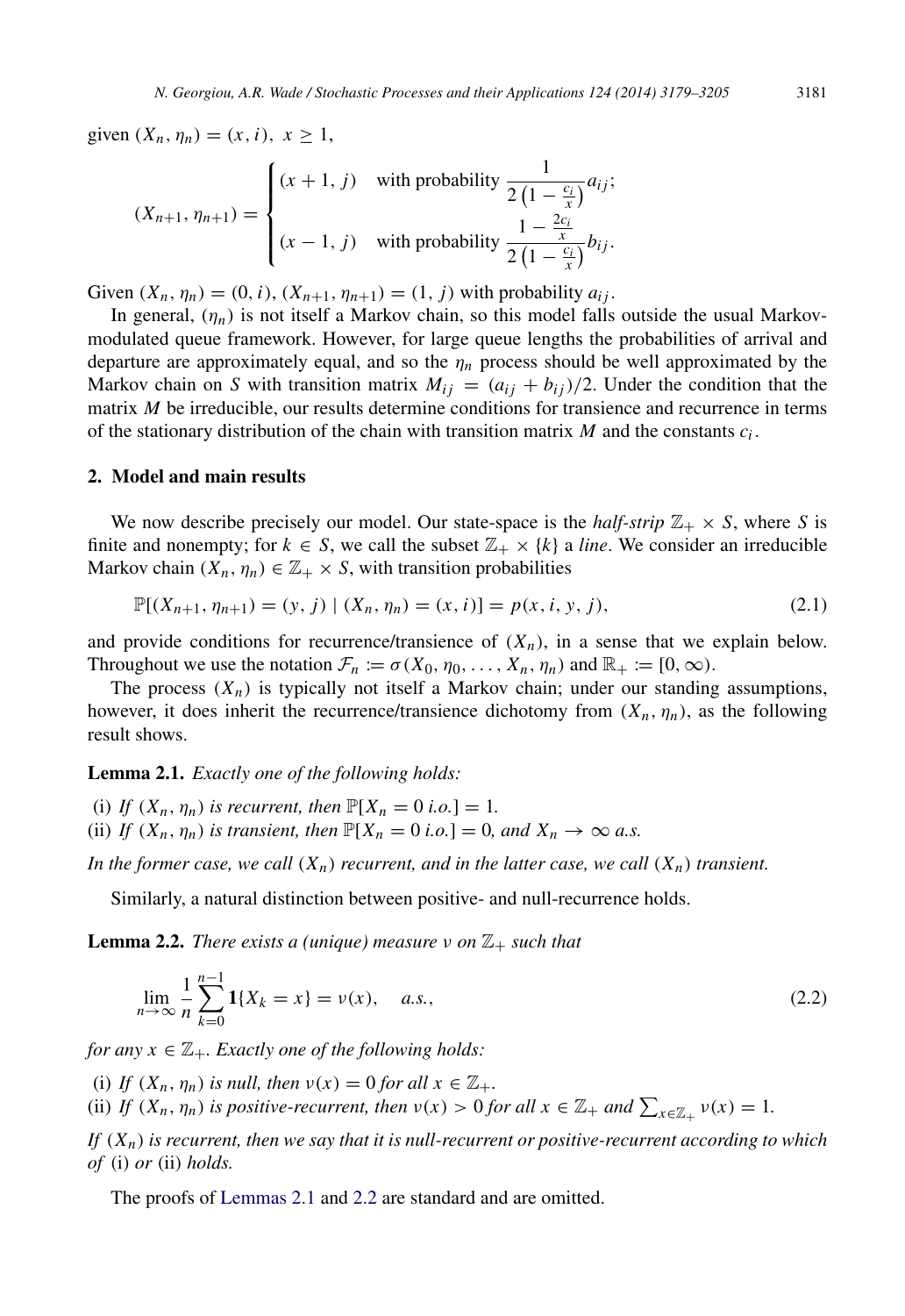In the cases that we consider, we will assume that the displacement of the *X*-coordinate has bounded *p*-moments for some  $p < \infty$ :

 $(B_p)$  There exists a constant  $C_p < \infty$  such that  $\mathbb{E}[|X_{n+1} - X_n|^p | \mathcal{F}_n] \leq C_p$ , a.s.  $\forall n$ .

In particular,  $(B_p)$  for some  $p > 4$  will suffice for all of our results, while for some of our results  $p > 1$  is sufficient.

Define  $q_x(i, j) = \sum_{y \in \mathbb{Z}_+} p(x, i, y, j)$ . We also assume:

(Q<sub>∞</sub>)  $\lim_{x\to\infty} q_x(i, j) = q(i, j)$  exists for all *i*, *j* ∈ *S*, and (*q*(*i*, *j*)) is an irreducible stochastic matrix.

Note that since  $\sum_{j \in S} q_x(i, j) = 1$ , the limit in  $(Q_\infty)$  is necessarily stochastic; however the irreducibility of  $(q(i, j))$  does not follow from the irreducibility of  $(q<sub>x</sub>(i, j))$  for all  $x \in \mathbb{Z}_+$ . For some of our results, it is necessary to assume a stronger condition than  $(Q_{\infty})$  that controls the rate of convergence of  $q_x(i, j)$ , namely:

( $Q_{\infty}^{+}$ ) There exists  $δ_0 > 0$  such that max<sub>*i*,*j*∈*S* | $q_x(i, j) - q(i, j)$ | =  $O(x^{-δ_0})$  as  $x → ∞$ , and</sub>  $(q(i, i))$  is an irreducible stochastic matrix.

Given  $(Q_{\infty})$ , we define  $(\eta_n^{\star})$  to be a Markov chain on *S* with transition probabilities given by  $q(i, j)$ . Since  $(\eta_n^*)$  is irreducible and finite there exists a unique stationary distribution  $\pi$  on *S* with  $\pi(j) > 0$  for all  $j \in S$  and satisfying  $\pi(j) = \sum_{i \in S} \pi(i)q(i, j)$ .

<span id="page-4-0"></span>**Remark 2.3.** A sufficient condition for  $(Q_{\infty}^+)$  is that there exists  $x_0 \in \mathbb{Z}_+$  such that

(H)  $p(x, i, y, j) = r(y - x, i, j)$ 

for all  $x \ge x_0$ , i.e., for all x large enough, the transition probabilities depend on x and y only through *y* − *x*. Then,  $q_x(i, j) = q(i, j) = \sum_{z \ge -x_0} r(z, i, j)$  for all  $x \ge x_0$ . The homogeneity condition (H) plays an important role in much of the existing literature, but is too restrictive for our purposes. We discuss (H) and some of its consequences, including the connection to the theory of additive functionals of Markov chains, in Section [3.1.](#page-6-0) For now, we remark that if (H) holds for all  $x \ge x_0$ , then necessarily  $X_{n+1} - X_n$  is uniformly bounded below (by  $-x_0$ ).

We denote the moments of the displacements in the *X*-coordinate by

$$
\mu_k(x, i) := \mathbb{E}[(X_{n+1} - X_n)^k \mid X_n = x, \eta_n = i] = \sum_{j \in S} \sum_{y \in \mathbb{Z}_+} (y - x)^k p(x, i, y, j);
$$

then  $\mu_1$  is well defined provided (B<sub>*p*</sub>) holds for some  $p \ge 1$ , while  $\mu_2$  is finite if (B<sub>*p*</sub>) holds for some  $p \ge 2$ . Our results will apply to the following two cases:

(M<sub>C</sub>) There exist  $d_i \in \mathbb{R}$  such that for all  $i \in S$ , as  $x \to \infty$ ,  $\mu_1(x, i) = d_i + o(1)$ ;

 $(M_L)$  There exist  $c_i \in \mathbb{R}$  and  $s_i^2 \in \mathbb{R}_+$ , with at least one  $s_i^2$  nonzero, such that for all  $i \in S$ , as  $x \to \infty$ ,  $\mu_1(x, i) = c_i/x + o(x^{-1})$  and  $\mu_2(x, i) = s_i^2 + o(1)$ .

Since *S* is finite, the implicit constants in the  $x \to \infty$  error terms in these expressions (and similar ones later on) may be chosen uniformly over *i*. Just as above, some of our results will require a stronger assumption than  $(M_L)$  that controls the error terms as a function of *x*, namely:

 $(M<sub>L</sub><sup>+</sup>)$  There exists  $\delta_1 > 0$  such that, as  $x \to \infty$ ,

$$
\mu_1(x, i) = \frac{c_i}{x} + O(x^{-1-\delta_1})
$$
 and  $\mu_2(x, i) = s_i^2 + O(x^{-\delta_1}).$ 

Next we state our main results. The first two are concerned with the classification of the process as transient, null-recurrent, or positive-recurrent. Of these, first we consider the case where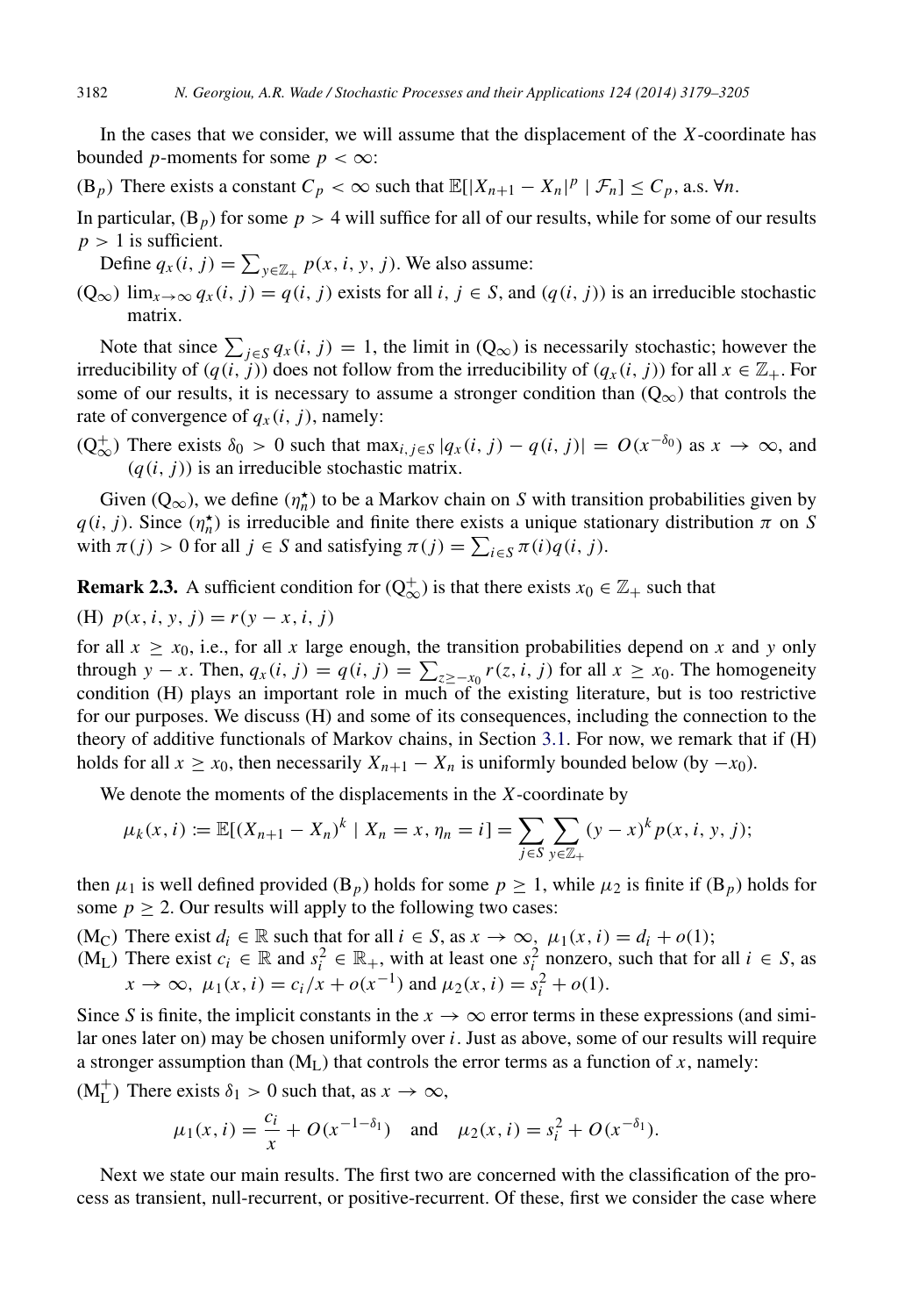each line is associated with a drift that is asymptotically constant, and where at least one of these constants is nonzero.

<span id="page-5-0"></span>**Theorem 2.4.** *Suppose that* ( $B_p$ *) holds for some p* > 1*, and conditions* ( $M_C$ *) and* ( $Q_\infty$ *) hold. Then the following classification applies.*

(i) If  $\sum_{i \in S} d_i \pi(i) > 0$ , then  $X_n$  is transient. (ii) *If*  $\sum_{i \in S} d_i \pi(i) < 0$ , then  $X_n$  is positive-recurrent.

In the special case of  $(Q_{\infty})$  in which  $q_x \equiv q$  does not depend on *x*, [Theorem 2.4](#page-5-0) is contained in Theorem 3.1.2 of Fayolle et al. [\[9\]](#page-26-3), who imposed, in part, an assumption of a uniform lower bound on  $X_{n+1} - X_n$ . In the generality of  $(Q_\infty)$ , part (ii) is contained in a paper of Falin [\[7\]](#page-26-4), who also stated a version of part (i) assuming that (H) holds for *x* large enough.

<span id="page-5-1"></span>The next result deals with the case of drift conditions of Lamperti-type.

**Theorem 2.5.** *Suppose that* ( $B_p$ *) holds for some p* > 2*, and conditions* ( $Q_{\infty}$ *) and* ( $M_L$ *) hold. The following sufficient conditions apply.*

- If  $\sum_{i \in S} (2c_i s_i^2) \pi(i) > 0$ , then  $X_n$  is transient.
- If  $|\sum_{i \in S} 2c_i \pi(i)| < \sum_{i \in S} s_i^2 \pi(i)$ , then  $X_n$  is null-recurrent.
- $\bullet$  *If*  $\sum_{i \in S} (2c_i + s_i^2) \pi(i) < 0$ , then  $X_n$  is positive-recurrent.

If, in addition,  $(Q_{\infty}^+)$  and  $(M_{L}^+)$  hold, then the following condition also applies (yielding an ex*haustive classification):*

• If  $|\sum_{i \in S} 2c_i \pi(i)| = \sum_{i \in S} s_i^2 \pi(i)$ , then  $X_n$  is null-recurrent.

In the case where *S* is a singleton, [Theorem 2.5](#page-5-1) reduces essentially to results of Lamperti [\[19,](#page-27-3)[21\]](#page-27-4), and so our result can be seen as a generalization of Lamperti's.

Our final main result concerns the weak convergence of  $(X_n, \eta_n)$ . The limit statement will involve the distribution function  $F_{\alpha,\theta}$  defined for parameters  $\alpha > 0$  and  $\theta > 0$  as the (normalized) lower incomplete Gamma function,

<span id="page-5-3"></span>
$$
F_{\alpha,\theta}(x) = \frac{\gamma(\alpha, x^2/\theta)}{\Gamma(\alpha)} = \frac{1}{\Gamma(\alpha)} \int_0^{x^2/\theta} z^{\alpha-1} e^{-z} dz, \quad (x \ge 0).
$$
 (2.3)

Note that, if  $Z \sim \Gamma(\alpha, \theta)$  is a gamma random variable with shape parameter  $\alpha > 0$  and scale parameter  $\theta > 0$ , then  $\mathbb{P}[\sqrt{Z} \le x] = F_{\alpha,\theta}(x)$ . (In the special case with  $\alpha = 1/2$  and  $\theta = 2$ ,  $F_{\alpha,\theta}$  is the distribution of the square-root of a  $\chi^2$  random variable with one degree of freedom, i.e., the absolute value of a standard normal random variable.)

**Theorem 2.6.** *Suppose that* ( $B_p$ *) holds for some p* > 4*, and conditions* ( $Q_\infty$ *) and* ( $M_L$ *) hold. Suppose that the matrix q appearing in*  $(Q_{\infty})$  *is aperiodic. Suppose also that*  $\sum_{i \in S} (2c_i +$  $s_i^2$ ) $\pi(i) > 0$ *. Then, for any*  $k \in S$  *and*  $x \in \mathbb{R}_+$ *,* 

<span id="page-5-2"></span>
$$
\lim_{n\to\infty}\mathbb{P}\left[n^{-1/2}X_n\leq x,\ \eta_n=k\right]=\pi(k)F_{\alpha,\theta}(x),
$$

*where*

<span id="page-5-4"></span>
$$
\alpha = \frac{1}{2} + \frac{\sum_{i \in S} c_i \pi(i)}{\sum_{i \in S} s_i^2 \pi(i)}, \quad \text{and} \quad \theta = 2 \sum_{i \in S} s_i^2 \pi(i). \tag{2.4}
$$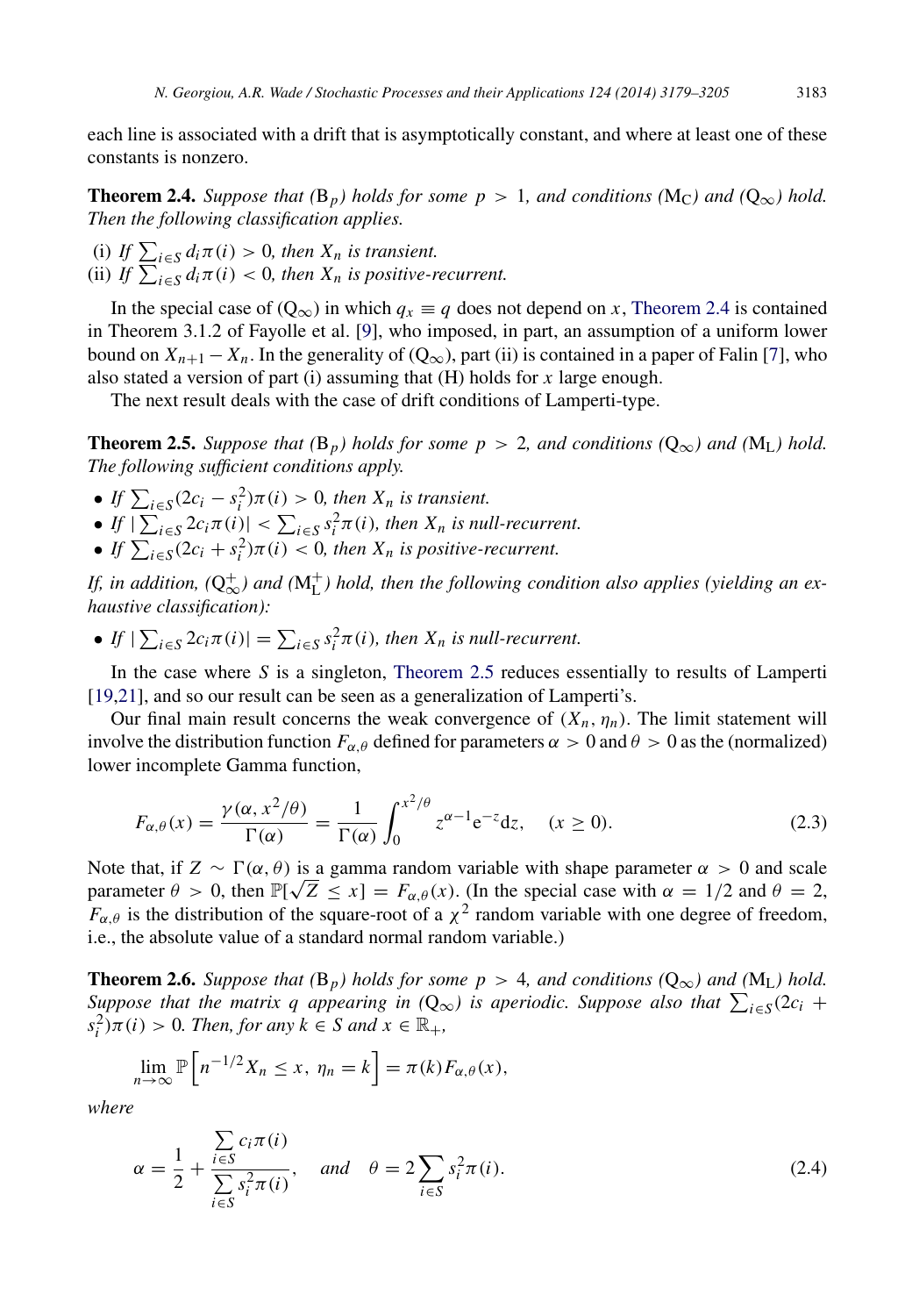- <span id="page-6-3"></span>Remarks 2.7. (i) Under the hypothesis of [Theorem 2.6,](#page-5-2) [Theorem 2.5](#page-5-1) shows that the process is null-recurrent or transient; [Theorem 2.6](#page-5-2) demonstrates a form of asymptotic independence between  $X_n$  (rescaled) and  $\eta_n$  (which converges to  $\pi$ ). By contrast, in the positive-recurrent aperiodic case,  $\mathbb{P}[X_n \le x, \eta_n = k]$  (with no scaling) possesses a limit, but that limit cannot be identified without additional assumptions (and the limit distribution of  $\eta_n$  need not even be  $\pi$ ).
- (ii) The case of [Theorem 2.6](#page-5-2) in which *S* is a singleton is essentially Lamperti's weak convergence result from [\[20\]](#page-27-5).
- (iii) If in addition  $(Q_{\infty}^+)$  and  $(M_L^+)$  hold, then the boundary case  $\sum_{i \in S} (2c_i + s_i^2)\pi(i) = 0$  is null-recurrent, by Theorem  $\overline{2.5}$ . In this case the proof given in Section [5.2](#page-20-0) can be modified to show that  $n^{-1/2}X_n \to 0$  in probability; this is consistent with the fact that the  $\alpha \to 0$ limit of  $F_{\alpha,\theta}$  corresponds to a point mass at 0.
- (iv) With some additional work, the arguments in Section [5.2](#page-20-0) should yield the process version of [Theorem 2.6:](#page-5-2) in the sense of finite dimensional distributions, as  $n \to \infty$ ,

$$
\left(n^{-1/2}X_{nt},\eta_{nt}\right)_{t\in[0,1]}\longrightarrow (x_t,\omega_t)_{t\in[0,1]},
$$

where  $(2/\theta)^{1/2}x_t$  is a Bessel process with dimension  $2\alpha$  and  $\omega_t$  is an *S*-valued white noise process whose finite-dimensional marginals are sequences of i.i.d.  $\pi$ -distributed variables.

The remainder of the paper is organized as follows. In Section [3](#page-6-1) we give some additional context to the present work by describing how our setting generalizes the literature on additive functionals of Markov chains, and by presenting some additional examples, including a variant of the correlated random walk. Section [4](#page-9-0) contains the bulk of our analysis, which proceeds via considering an embedded Markov chain. The proofs of the main theorems are then completed in Section [5.](#page-19-0)

To simplify the presentation in the rest of the paper, we often write  $\mathbb{P}_{x,i}[\cdot]$  for  $\mathbb{P}[\cdot | X_0 = x$ ,  $\eta_0 = i$ , corresponding to the law of the Markov chain with initial state  $(x, i) \in \mathbb{Z}_+ \times S$ ; similarly for (expectation)  $\mathbb{E}_{x,i}$ .

We finish this section with some general remarks. Our method of proof is different from other approaches in the literature. Falin [\[7](#page-26-4)[,8\]](#page-26-5), while also making use of Foster–Lyapunov results, bases his computations on a delicate algebraic calculation. Rogers [\[27\]](#page-27-1) uses an embedded Markov chain, as we do, but his analysis relies on the additive functional representation (see Section [3.1\)](#page-6-0). Our approach to the excursion estimates for the embedded process, via the Doob decomposition, makes the emergence of the 'pseudo-drift' quantities particularly intuitive from a probabilistic perspective: see the discussion around [\(3.3\).](#page-7-0)

The case where *S* is infinite can give rise to completely different phenomena from the finite setting, and we do not consider this here. Under suitable assumptions, however, such as uniform versions of our asymptotic conditions ( $Q_{\infty}$ ), (M<sub>C</sub>) or (M<sub>L</sub>), and sufficient moments for  $\tau$  and the increments of  $X_n$ , the results of the present paper should extend to the infinite setting.

#### <span id="page-6-1"></span>3. Examples and remarks on the literature

#### <span id="page-6-0"></span>*3.1. Homogeneity and additive functionals*

As mentioned in [Remark 2.3,](#page-4-0) condition (H) is assumed in much of the literature. A special structure emerges when (H) is imposed for *all x*. Indeed, one then has that  $(\eta_n)$  itself is a Markov chain, since

<span id="page-6-2"></span>
$$
\mathbb{P}[\eta_{n+1} = j \mid (X_n, \eta_n) = (x, i)] = \sum_{y \in \mathbb{Z}} r(y - x, i, j) = \sum_{z \in \mathbb{Z}} r(z, i, j) = q(i, j). \tag{3.1}
$$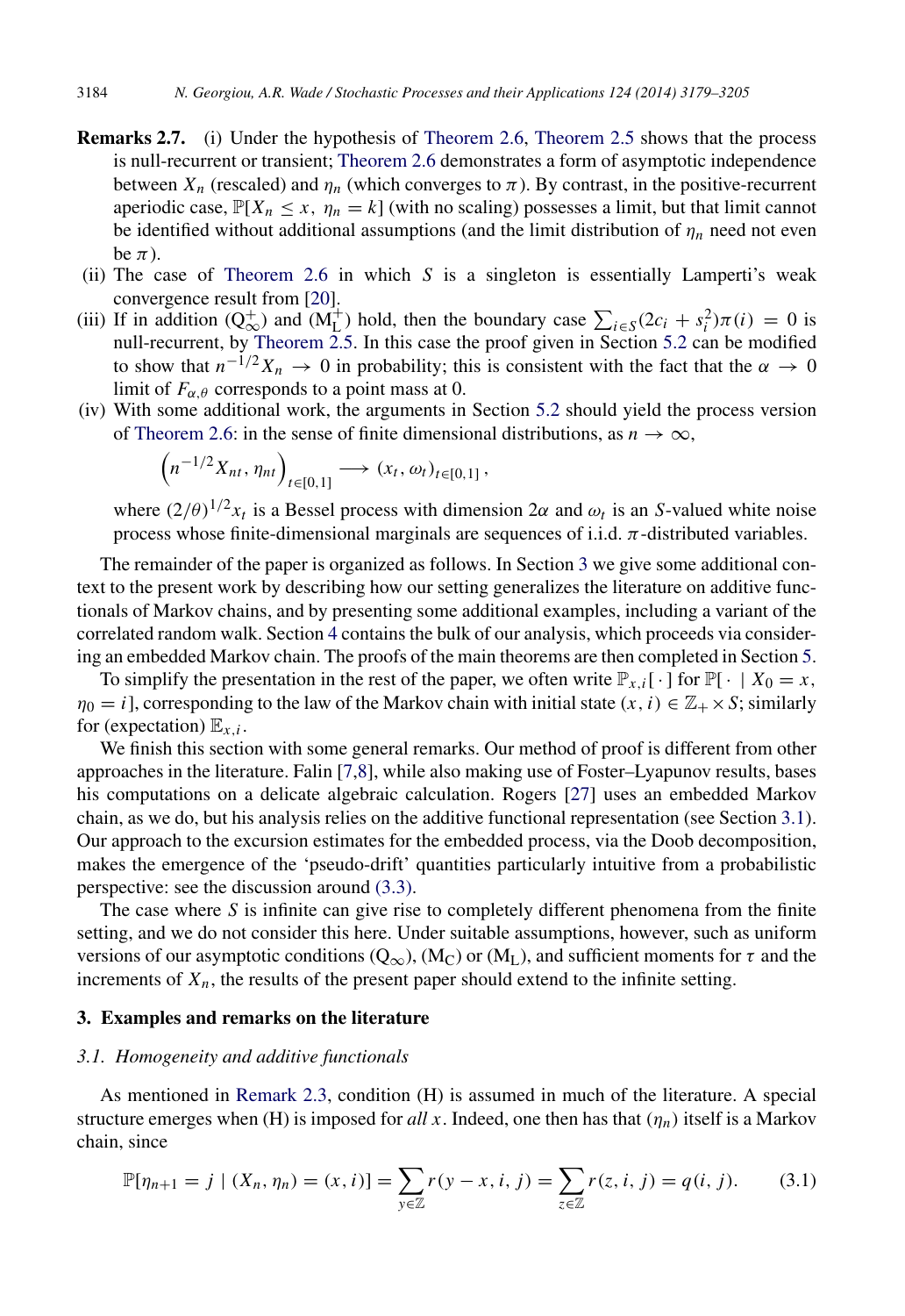A similar argument shows that  $(X_n - X_{n-1}, \eta_n)$  is a Markov chain on  $\mathbb{Z} \times S$ , with

$$
\mathbb{P}[(X_{n+1}-X_n,\eta_{n+1})=(z,j)\mid (X_n-X_{n-1},\eta_n)=(y,i)]=r(z,i,j).
$$

Then if  $\psi : \mathbb{Z} \times S \to \mathbb{Z}$  is given by  $\psi(z, i) = z$ , we may write

$$
X_n = X_0 + \sum_{k=0}^{n-1} \psi(X_{k+1} - X_k, \eta_{k+1}),
$$

which represents *X<sup>n</sup>* as an *additive functional of a Markov chain*.

However, on state-space  $\mathbb{Z}_+ \times S$ , assuming that (H) holds for all x is very restrictive, and implies that  $X_{n+1}-X_n \geq 0$  a.s. (see [Remark 2.3\)](#page-4-0). So in the homogeneous setting, it makes sense to instead take the state space to be  $\mathbb{Z} \times S$  so that [\(2.1\)](#page-3-2) now holds with *x* and *y* in  $\mathbb{Z}$ . Assuming that (H) holds for all  $x \in \mathbb{Z}$  now yields the additive functional structure above, without imposing additional restrictions on the magnitude of  $X_{n+1} - X_n$ .

In either case, we may note that

<span id="page-7-1"></span>
$$
\mathbb{E}[X_{n+1} - X_n | (X_n, \eta_n) = (x, i)] = \sum_{z \in \mathbb{Z}} \sum_{j \in S} zr(z, i, j) =: \mu_1(i),
$$
\n(3.2)

say, assuming that the mean increments are well defined; so there is a constant mean drift  $\mu_1(i)$ for each  $i \in S$ .

Moreover, if  $\pi$  is the stationary distribution on *S* associated with the Markov chain ( $\eta_n$ ) given by [\(3.1\),](#page-6-2) then a calculation shows that the Markov chain  $(X_n - X_{n-1}, \eta_n)$  has stationary distribution  $\varpi(z, i)$  on  $\mathbb{Z} \times S$  given by

$$
\varpi(z, i) = \sum_{k \in S} \pi(k) r(z, k, i).
$$

In this context, a result of Rogers [\[27\]](#page-27-1) on additive functionals of Markov chains shows that recurrence classification of  $(X_n)$  depends on the sign of

<span id="page-7-0"></span>
$$
\sum_{i \in S} \sum_{z \in \mathbb{Z}} \varpi(z, i) \psi(z, i) = \sum_{i \in S} \sum_{z \in \mathbb{Z}} z \sum_{k \in S} \pi(k) r(z, k, i) = \sum_{k \in S} \pi(k) \mu_1(k).
$$
 (3.3)

There are many similar results in the literature for additive functionals of Markov chains in more general spaces, and related results in ergodic theory concerning 'co-cycles' (see, e.g., [\[2\]](#page-26-6)). However, the methods adapted to this additive functional structure seem to depend crucially on the homogeneity assumption (H).

The interpretation of the quantity of [\(3.3\)](#page-7-0) is as a 'pseudo-drift' accumulated over i.i.d. excursions of the Markov chain: see Rogers [\[27\]](#page-27-1). We take this idea further, as the analogues of these excursions in our setting are not i.i.d., due to the additional non-homogeneity. However, our methods exploit the essential structure that remains.

#### *3.2. Correlated random walk*

In the one-dimensional *correlated random walk*, a particle performs a random walk on Z with a short-term memory: the distribution of  $X_{n+1}$  depends not only on the current position  $X_n$ , but also on the 'direction of travel'  $X_n - X_{n-1}$ . Formally,  $(X_n, X_n - X_{n-1})$  is a Markov chain on  $\mathbb{Z} \times \{-1, +1\}$ . Supposing also that (H) holds for all  $x \in \mathbb{Z}$ , this is a special case of the framework discussed in Section [3.1,](#page-6-0) with  $\eta_n = X_n - X_{n-1}$ .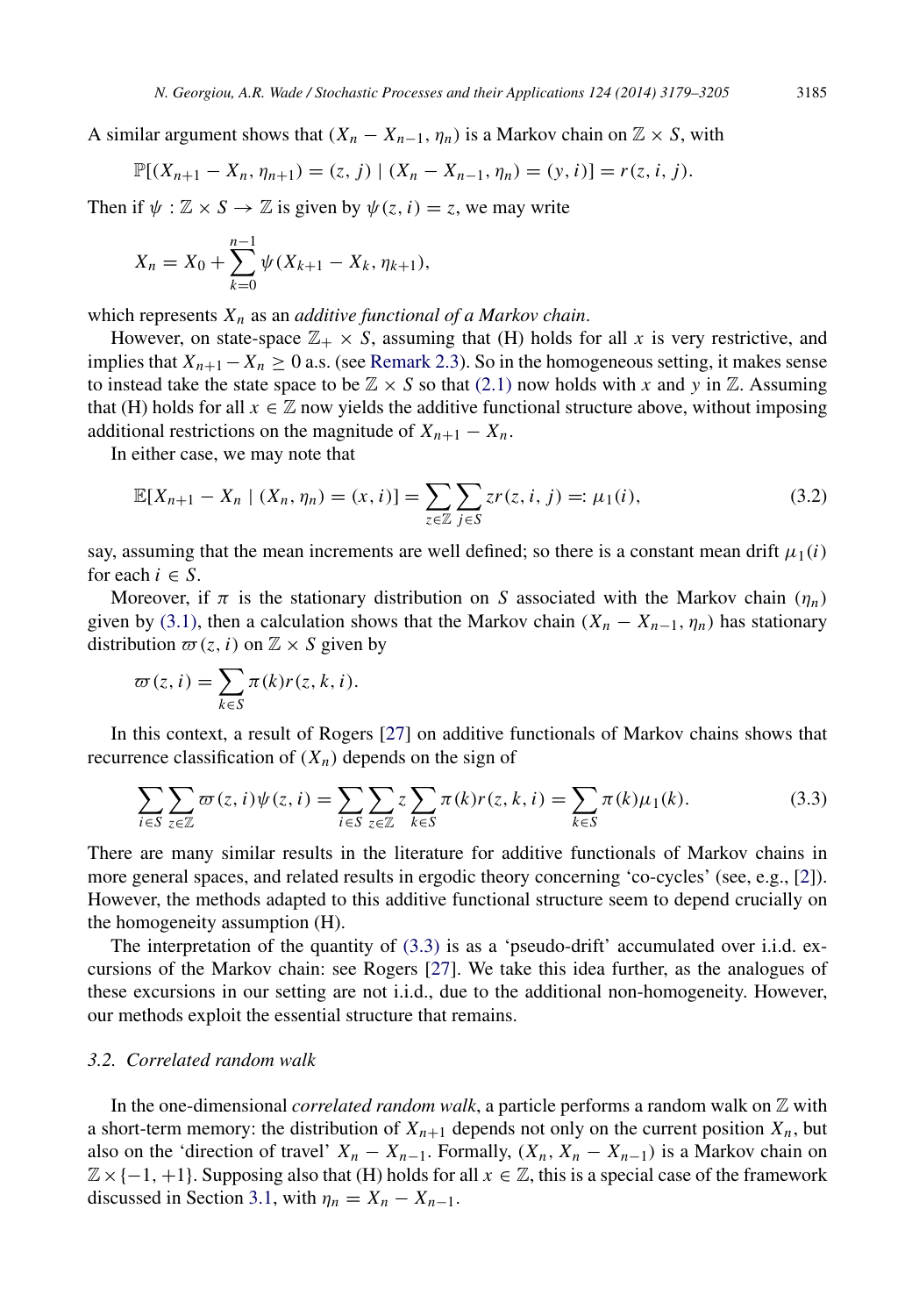One standard version of the model supposes that the nonzero transition probabilities are given by  $p(x, i, x + j, j) = r(j, i, j) = q(i, j)$ , where

$$
q(i, j) = \begin{cases} \frac{1}{2} + \rho_i & \text{if } j = i \\ \frac{1}{2} - \rho_i & \text{if } j \neq i \end{cases}
$$

is the transition matrix of the Markov chain  $(\eta_n)$ , and  $\rho_i \in (-\frac{1}{2}, \frac{1}{2})$  are fixed parameters. For this random walk, the additive structure described in Section [3.1](#page-6-0) is particularly simply expressed via  $X_n = X_0 + \sum_{k=0}^{n-1} \eta_{k+1}.$ 

Corresponding to *q* is the stationary distribution  $\pi(i) = \frac{(1/2)-\rho_{-i}}{1-\rho_{i}-\rho_{i}}$  $\frac{(1/2)-\rho_{-i}}{1-\rho_i-\rho_{-i}}$ , and the mean drifts given by [\(3.2\)](#page-7-1) are now  $\mu_1(i) = \sum_{j \in S} jq(i, j) = 2i\rho_i$ . Then we see that the 'pseudo-drift' [\(3.3\)](#page-7-0) is zero if and only if  $\rho_i = \rho$  is the same for each *i*; the random walk is recurrent in exactly this case.

A positive ρ*<sup>i</sup>* corresponds to *persistence* of the walker in direction *i* (the walker has an 'inertia'); a negative  $\rho_i$  corresponds to a walker who *vacillates* in direction *i*, and has an increased propensity to turn around.

Such models have a long history, and have been studied under different names by many dif-ferent researchers: as 'persistent random walks' by Fürth [[11\]](#page-26-7), 'correlated random walks' by Gillis [\[12\]](#page-26-8), 'random walks with restricted reversals' by Domb and Fisher [\[5\]](#page-26-9), and, recently, 'Newtonian random walks' by Lenci [\[22\]](#page-27-6). Under appropriate rescaling, the model leads to the *telegrapher's equation* in the scaling limit, as discussed by Goldstein [\[13\]](#page-26-10) and Kac [\[17\]](#page-26-11). There has been a large amount of recent work on correlated random walk and related models; a small selection is [\[1,](#page-26-12)[28,](#page-27-7)[3,](#page-26-13)[15\]](#page-26-14). Motivation for studying these models arises from several sources, including physical Brownian motion [\[11\]](#page-26-7) and models for molecular configurations [\[4\]](#page-26-15). We refer to [\[16\]](#page-26-16) for some additional background and references.

As an application of our main results, consider the following variation on the one-dimensional correlated random walk, intended to probe more precisely the recurrence–transience phase transition. This time we take the state-space to be  $\mathbb{Z}_+ \times \{-1, +1\}$  to fit into the setting of Section [2.](#page-3-3) We suppose that the nonzero transition probabilities are  $p(x, i, x + j, j) = q_x(i, j)$ , where

$$
q_x(i, j) = \begin{cases} \frac{1}{2} + \frac{c_i}{2x} + O(x^{-1-\delta}) & \text{if } j = i\\ \frac{1}{2} - \frac{c_i}{2x} + O(x^{-1-\delta}) & \text{if } j \neq i \end{cases}
$$

for some constants  $\delta > 0$  and  $c_i \in \mathbb{R}$ . For  $c_i > 0$ , the walk is persistent in direction *i*, and for general  $c_i$  the symmetry between the two directions present in the recurrent case is broken: how does this affect the recurrence?

Under these assumptions,  $(Q_{\infty}^+)$  holds with  $q(i, j) = 1/2$  for all *i*, *j*, so that  $\pi(i) = 1/2$  for  $i = \pm 1$ . Also,

$$
\mu_1(x, i) = \sum_{j \in S} jq_x(i, j) = \frac{ic_i}{x} + O(x^{-1-\delta}), \text{ and}
$$

$$
\mu_2(x, i) = \sum_{j \in S} j^2 q_x(i, j) = 1, \text{ for } x \ge 1,
$$

so that  $(M_L^+)$  holds (with  $s_i^2 = 1$  for  $i = \pm 1$ ). Applying [Theorems 2.5](#page-5-1) and [2.6](#page-5-2) yields the following result (where we write  $c_+$  for  $c_{+1}$  and  $c_-$  for  $c_{-1}$ ).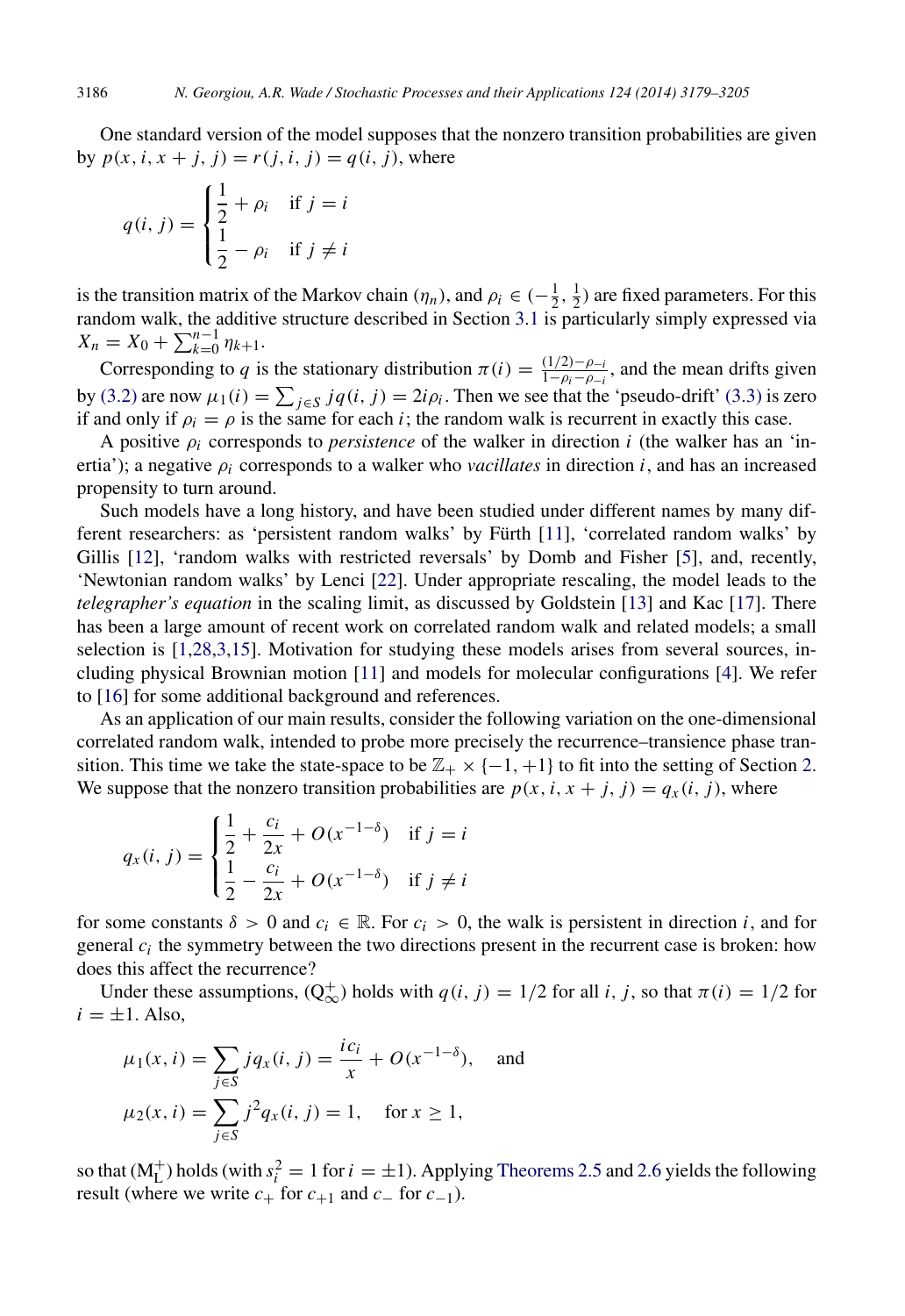**Corollary 3.1.** *If*  $c_+ - c_- < -1$ *, then the walk is positive-recurrent. If*  $c_+ - c_- > 1$ *, then the walk is transient. If*  $|c_{+} - c_{-}| \leq 1$ , then the walk is null-recurrent. Moreover, if  $c_{+} - c_{-} > -1$ , *then*

<span id="page-9-1"></span>
$$
\lim_{n \to \infty} \mathbb{P}[n^{-1/2}X_n \le x, \eta_n = i] = \frac{1}{2}F_{(c_{+}-c_{-}+1)/2,2}(x).
$$

#### *3.3. Modulated queue*

To finish this section we return to the queueing model as presented in the introduction. Recall that the critical case from the point of view of recurrence and transience is when  $\rho = \lambda$ , and we are interested in the behaviour of the model under perturbations of the constants  $c_i$  for *i* ∈ *S*. For this model we have  $q_x(i, j) = (a_{ij} + b_{ij})/2 + O(x^{-1})$  so provided that the matrix  $M_{ij} = (a_{ij} + b_{ij})/2$  is irreducible, condition  $(Q_{\infty}^+)$  holds. We see that

$$
\mu_1(x, i) = \frac{c_i}{x} + O(x^{-2}),
$$
 and  $\mu_2(x, i) = 1,$ 

so that  $(M<sub>L</sub><sup>+</sup>)$  holds. Let  $\pi$  be the stationary distribution associated with transition matrix *M*, and set  $\bar{c} = \sum_{i \in S} c_i \pi(i)$ . Applying [Theorems 2.5](#page-5-1) and [2.6](#page-5-2) yields the following result (cf. [Corollary 3.1\)](#page-9-1).

**Corollary 3.2.** *If*  $\bar{c}$  < -1/2*, then the Markov chain is positive-recurrent. If*  $\bar{c}$  > 1/2*, then the Markov chain is transient. If*  $|\bar{c}| \leq 1/2$ , then the Markov chain is null-recurrent. Moreover, if  $\bar{c}$  >  $-1/2$ *, then* 

$$
\lim_{n \to \infty} \mathbb{P}[n^{-1/2}X_n \le x, \eta_n = i] = \frac{1}{2}F_{\bar{c}+(1/2),2}(x).
$$

#### <span id="page-9-0"></span>4. Analysis via an embedded Markov chain

#### <span id="page-9-2"></span>*4.1. Overview*

To analyse  $(X_n, \eta_n)$  we look at an embedded process  $(Y_n)$ , which records the *X*-coordinate of the chain when it returns to a given line. Formally, we label an arbitrary state  $0 \in S$ . Then set  $\tau_0 = \min\{n \in \mathbb{Z}_+ : \eta_n = 0\}$ , and for  $m \geq 0$  set  $\tau_{m+1} = \min\{n > \tau_m : \eta_n = 0\}$ , where we adopt the usual convention that min  $\emptyset = \infty$ . To ease exposition, we introduce a 'coffin' state ∂ and define the embedded process  $Y_n$  on  $\mathbb{Z}_+ \cup \{\partial\}$  by

$$
Y_n = \begin{cases} X_{\tau_n} & \text{if } \tau_n < \infty, \\ \partial & \text{if } \tau_n = \infty. \end{cases}
$$

We also introduce  $\tau = \min\{n > 0 : \eta_n = 0\}$  (so  $\tau = \tau_0 \mathbf{1}\{\eta_0 \neq 0\} + \tau_1 \mathbf{1}\{\eta_0 = 0\}$ ).

For any  $n \in \mathbb{Z}_+$ , given  $\tau_n < \infty$  and  $X_{\tau_n} = x$ , the strong Markov property for the timehomogeneous Markov chain  $(X_n, \eta_n)$  shows that  $(X_{\tau_n+m}, \eta_{\tau_n+m})_{m\geq 0}$  is independent of  $(X_0, \eta_0)$ ,  $(X_{\tau_n}, \eta_{\tau_n})$  and is distributed as a copy of  $(X_m, \eta_m)_{m \geq 0}$  given  $(X_0, \eta_0) = (x, 0)$ . In particular, on  $\tau_{n+1} < \infty$ , the pair  $(X_{\tau_{n+1}}, \tau_{n+1} - \tau_n)$  depends on  $(X_0, \eta_0), \ldots, (X_{\tau_n}, \eta_{\tau_n})$  only through  $X_{\tau_n}$ . Hence  $Y_n$  is a Markov chain and, given  $Y_n = x$ , the random variable  $\tau_{n+1} - \tau_n$  has the same distribution as  $\tau$  conditional on  $(X_0, \eta_0) = (x, 0)$ .

We refer to  $(X_m, \eta_m)_{\tau_n \le m \le \tau_{n+1}}$  as the *n*th *excursion* from the line 0. The basis for our analysis of the embedded Markov chain  $(Y_n)$  will be an analysis of a single excursion, depending on the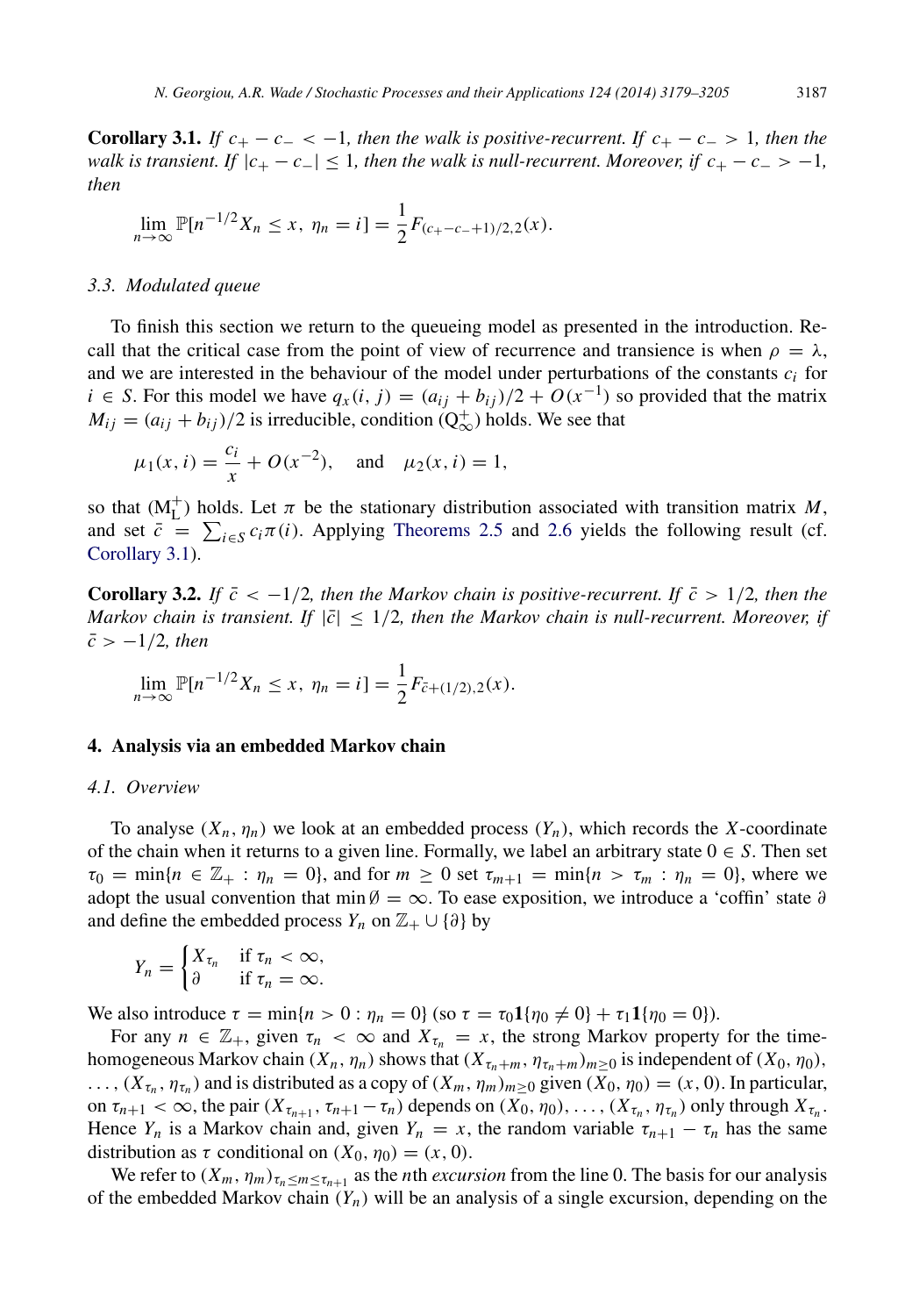starting position. A key component of this analysis is a coupling result, which we present in the next subsection.

#### *4.2. Coupling construction*

<span id="page-10-0"></span>**Lemma 4.1.** *Suppose that condition* ( $B_p$ *) holds for some p* > 0 *and condition* ( $Q_{\infty}$ *) holds. Then there exists a Markov chain*  $(X_n, \eta_n, \eta_n^{\star})$  *on*  $\mathbb{Z}_+ \times S \times S$  *such that* 

- $(X_n, \eta_n)$  *is a Markov chain on*  $\mathbb{Z}_+ \times S$  *with transition probabilities p(x, i, y, j)*;
- $\bullet$   $(n_h^{\star})$  *is a Markov chain on S with transition probabilities*  $q(i, j)$ *; and*
- *for all*  $n \in \mathbb{Z}_+$  *and all*  $i \in S$ *,*

<span id="page-10-2"></span><span id="page-10-1"></span>
$$
\lim_{x \to \infty} \mathbb{P} \bigg[ \bigcap_{0 \le k \le n} \{ \eta_k = \eta_k^{\star} \} \bigg| X_0 = x, \, \eta_0 = \eta_0^{\star} = i \bigg] = 1. \tag{4.1}
$$

*Finally, suppose in addition that* ( $Q_{\infty}^+$ ) *holds. Then there exists*  $\delta > 0$  *such that, for any A* <  $\infty$ , *for all i*  $\in$  *S, as x*  $\rightarrow \infty$ *,* 

$$
1 - \mathbb{P}\bigg[\bigcap_{0 \le k \le A \log x} \{\eta_k = \eta_k^{\star}\}\bigg| X_0 = x, \eta_0 = \eta_0^{\star} = i\bigg] = O(x^{-\delta}).\tag{4.2}
$$

The statements of [Lemma 4.1](#page-10-0) will follow from a coupling argument. Essentially, Eq. [\(4.1\)](#page-10-1) is proved using a maximal coupling of  $\eta_n$  and  $\eta_n^*$ ; the condition  $(Q_\infty)$  that  $q_x(i, j)$  has a limit as  $x \to \infty$  means that we can control the probability of decoupling, *provided* that  $X_n$  stays sufficiently large, and it is this dependence on  $X_n$  that introduces a (minor) complication to an otherwise standard argument. Eq. [\(4.2\)](#page-10-2) is proved in a similar manner using the stronger condition  $(Q^+_{\infty})$  on  $q_x(i, j)$ ; the full details of the proof can be found in the [Appendix.](#page-24-0)

In the remainder of this subsection we explore some consequences of the coupling described in [Lemma 4.1.](#page-10-0) First we introduce additional notation in the context of the joint probability space on which the coupled process  $(X_n, \eta_n, \eta_n^*)$  is constructed. We denote by  $\tau^*$  the first return time to 0 of the Markov chain  $(\eta_n^{\star})$ , namely

$$
\tau^{\star} := \min\{n \geq 1 : \eta_n^{\star} = 0\}.
$$

Moreover, we write  $\mathbb{P}_{x,i,j}$  for the probability measure conditional on  $X_0 = x, \eta_0 = i, \eta_0^* = j$ , and  $\mathbb{E}_{x,i,j}$  for the corresponding expectation.

Irreducibility of the time-homogeneous Markov chain  $(X_n, \eta_n)$  and finiteness of *S* imply that for any *x*, there exist  $m(x) < \infty$  and  $\varphi(x) > 0$  such that

<span id="page-10-3"></span>
$$
\mathbb{P}_{x,i}[\tau \le m(x)] \ge \varphi(x) \quad \text{for all } i. \tag{4.3}
$$

In the specific case that  $q_x(i, j)$  is constant in x, the process  $(\eta_n)$  is distributed exactly as the finite irreducible Markov chain  $(\eta_n^* )$ , so the functions  $m(x)$  and  $\varphi(x)$  in [\(4.3\)](#page-10-3) can be chosen to be *uniform* over *x*. Our first consequence of the above coupling is that [\(4.3\)](#page-10-3) can be strengthened to such a uniform version under our weaker conditions: roughly speaking, assumption  $(Q_{\infty})$  implies that  $(\eta_n)$  is sufficiently close to  $(\eta_n^{\star})$  when the *X*-coordinate of  $(X_n, \eta_n)$  is sufficiently large, and irreducibility does the rest.

**Lemma 4.2.** *Suppose that condition* ( $B_p$ *) holds for some p* > 0 *and condition* ( $Q_{\infty}$ *) holds. Then there exist m*  $< \infty$  *and*  $\varphi > 0$  *such that, for all i and all x,* 

<span id="page-10-5"></span><span id="page-10-4"></span>
$$
\mathbb{P}_{x,i}[\tau \leq m] \geq \varphi. \tag{4.4}
$$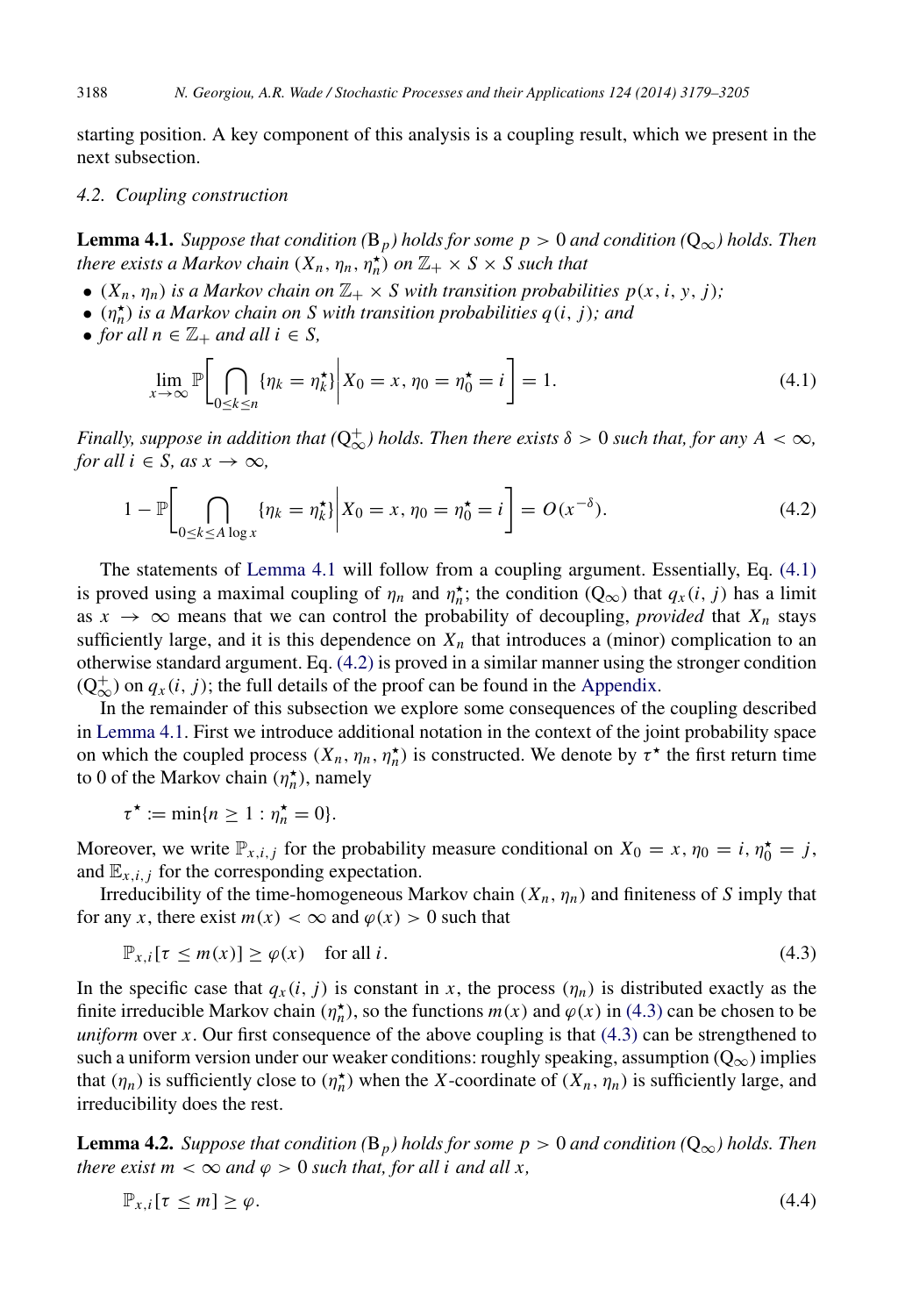In the proof of this result, and at several points later on, we consider the event

<span id="page-11-1"></span>
$$
E_n := \cap_{0 \le \ell \le n} \{ \eta_\ell = \eta_\ell^* \}. \tag{4.5}
$$

**Proof of Lemma 4.2.** We work with the Markov chain  $(X_n, \eta_n, \eta_n^{\star})$  given in [Lemma 4.1.](#page-10-0) Since  $\eta^*$  is a finite irreducible Markov chain, there exist  $m < \infty$  and  $\varphi > 0$  such that  $\mathbb{P}_{x,i,i}[\tau^* \leq m] \geq$ 2*ϕ* for all *i* and all *x*. Conditional on  $η<sub>n</sub>$  and  $η<sup>∗</sup><sub>n</sub>$  remaining coupled up to time *m*, we have  $τ ≤ m$ if and only if  $\tau^* \leq m$ ; hence

$$
\mathbb{P}_{x,i,i}[\tau \leq m] \geq \mathbb{P}_{x,i,i}[E_m \cap {\tau^{\star} \leq m}] \geq \mathbb{P}_{x,i,i}[\tau^{\star} \leq m] - \mathbb{P}_{x,i,i}[E_m^c].
$$

But by [Lemma 4.1,](#page-10-0) there exists  $x_0$  such that  $\mathbb{P}_{x,i,i}[E_m^c] \leq \varphi$  for all  $x \geq x_0$  and hence [\(4.4\)](#page-10-4) holds for all *i* and all  $x \geq x_0$ .

But also, since  $x_0 < \infty$ , for any  $m(x)$  and  $\varphi(x)$  satisfying [\(4.3\),](#page-10-3) we define  $m_0 :=$  $\max_{x \le x_0} m(x) < \infty$  and  $\varphi_0 := \min_{x \le x_0} \varphi(x) > 0$  so that, for any  $x \le x_0$ ,

 $\mathbb{P}_{x,i}[\tau \leq m_0] \geq \mathbb{P}_{x,i}[\tau \leq m(x)] \geq \varphi(x) \geq \varphi_0$ , for all *i*.

So, redefining *m* and  $\varphi$  as necessary, [\(4.4\)](#page-10-4) in fact holds for all *i* and *all x*.  $\square$ 

#### *4.3. Excursion durations and occupation estimates*

Next we give an exponential tail bound for the duration of excursions, uniform in the initial location.

**Lemma 4.3.** *Suppose that condition* ( $B_p$ *) holds for some p* > 0 *and condition* ( $Q_{\infty}$ *) holds. Then there exist constants*  $c > 0$  *and*  $C < \infty$  *such that, for all x, n, and r,* 

<span id="page-11-2"></span>
$$
\mathbb{P}[\tau_{n+1}-\tau_n>r\mid X_{\tau_n}=x]\leq Ce^{-cr}.
$$

**Proof.** Recall that since  $\tau_{n+1} - \tau_n$  conditional on  $Y_n = x$  has the same distribution as  $\tau$ conditional on  $X_0 = x$ ,  $\eta_0 = 0$ , it suffices to show that, for some constants  $C, c > 0$ ,

<span id="page-11-0"></span>
$$
\mathbb{P}_{x,i}[\tau > r] \leq C e^{-cr}, \quad \text{for all } x \text{ and } i. \tag{4.6}
$$

(We then get the claimed result for  $\tau_{n+1} - \tau_n$  by setting  $i = 0$ .) Recall that, by [Lemma 4.2,](#page-10-5)  $\mathbb{P}_{x,i}[\tau \leq m] \geq \varphi$ . Moreover, using the time-homogeneity of  $(X_n, \eta_n)$ , for all *x* and *i*,

$$
\mathbb{P}_{x,i}[\tau \le km + m \mid \tau > km] \ge \min_{y,j} \mathbb{P}[\tau \le km + m \mid \tau > km, X_{km} = y, \eta_{km} = j]
$$

$$
= \min_{y,j} \mathbb{P}[\tau \le m \mid X_0 = y, \eta_0 = j] \ge \varphi,
$$

for all positive integers *k*. But this implies that, for all positive integers *k*,

$$
\mathbb{P}_{x,i}[\tau > km] = \prod_{j=1}^{k} \mathbb{P}_{x,i}[\tau > jm \mid \tau > (j-1)m] \leq (1-\varphi)^{k}.
$$

Finally, for general  $r \in \mathbb{Z}_+$ , there exists an integer k such that  $km \le r < (k+1)m$ , so

$$
\mathbb{P}_{x,i}[\tau > r] \leq \mathbb{P}_{x,i}[\tau > km] \leq (1 - \varphi)^k < (1 - \varphi)^{r/m-1} \leq C e^{-cr},
$$

for constants *C*,  $c > 0$  dependent only on  $\varphi$  and *m*, giving [\(4.6\).](#page-11-0)  $\Box$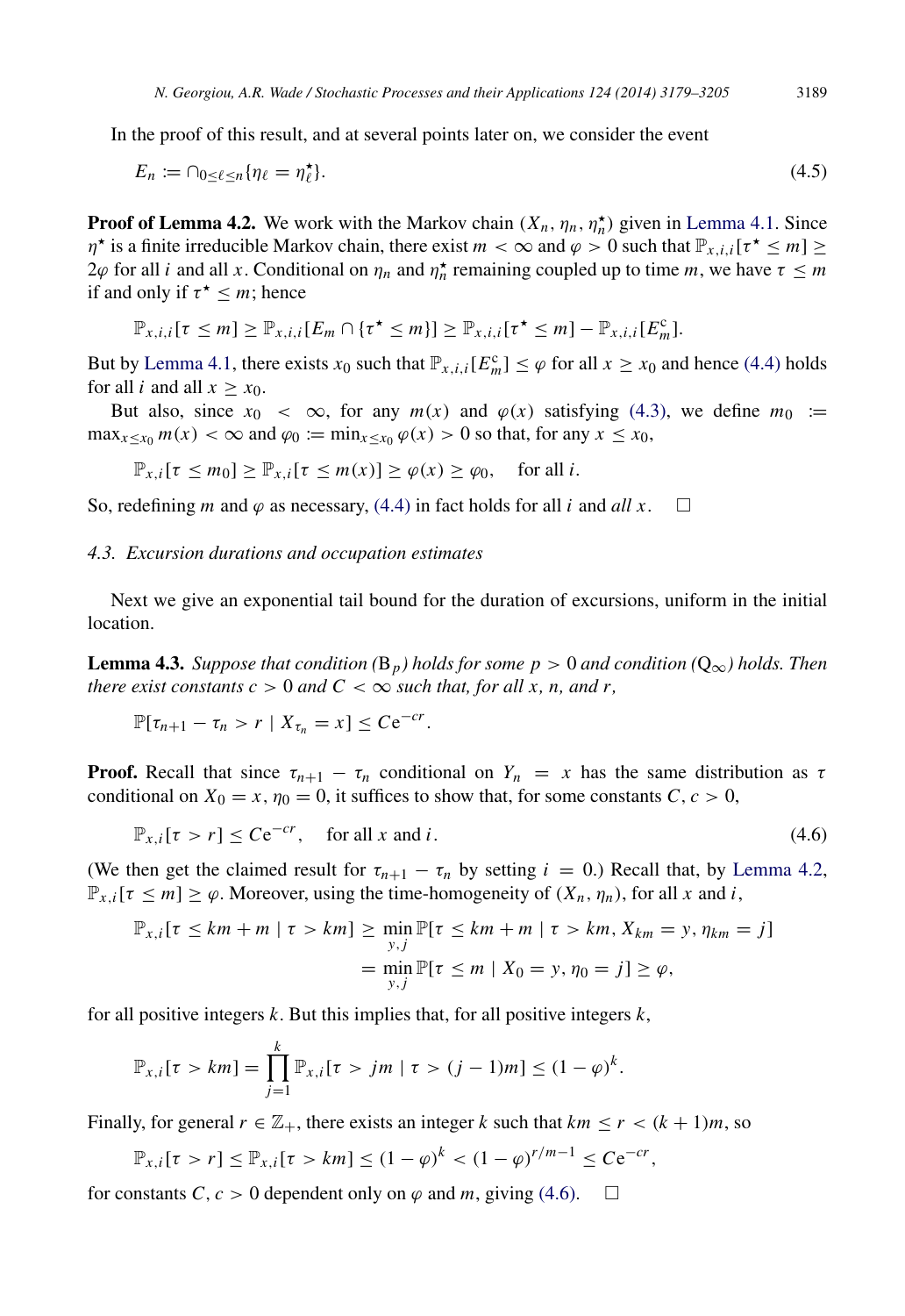The next result shows that the mean occupation time of  $(X_n, \eta_n)$  on line *i* per excursion can be approximated by the mean occupation time of  $(\eta_n^{\star})$  in state *i* per excursion.

**Lemma 4.4.** *Suppose that condition* ( $B_p$ ) *holds for some p* > 0 *and condition* ( $Q_\infty$ ) *holds. Then, for any*  $i \in S$ ,

<span id="page-12-3"></span>
$$
\lim_{x\to\infty}\mathbb{E}_{x,0}\sum_{k=0}^{\tau-1}\mathbf{1}\{\eta_k=i\}=\frac{\pi(i)}{\pi(0)}.
$$

*If, in addition,*  $(Q^+_{\infty})$  *holds, then there exists*  $\delta > 0$  *such that, for any i*  $\in$  *S, as x*  $\rightarrow \infty$ *,* 

$$
\left| \mathbb{E}_{x,0} \sum_{k=0}^{\tau-1} \mathbf{1}{\{\eta_k = i\}} - \frac{\pi(i)}{\pi(0)} \right| = O(x^{-\delta}).
$$

**Proof.** Again we work with the Markov chain  $(X_n, \eta_n, \eta_n^{\star})$  whose existence is given in the statement of [Lemma 4.1.](#page-10-0) Fix  $i \in S$ . For the duration of this proof, we write

$$
W := \sum_{k=0}^{\tau-1} \mathbf{1}{\eta_k = i}, \text{ and } W^{\star} := \sum_{k=0}^{\tau^{\star}-1} \mathbf{1}{\{\eta_k^{\star} = i\}}.
$$

Since  $(\eta_n^{\star})$  is a Markov chain on *S* with transition probabilities  $q(i, j)$ , standard Markov chain theory yields  $\mathbb{E}_{x,0,0}[W^{\star}] = \pi(i)/\pi(0)$ , for any  $x \in \mathbb{Z}_+$ . The statements of the lemma will follow from suitable estimates for  $\mathbb{E}_{x,0,0}[|W - W^{\star}|]$ .

Again define  $E_n$  by [\(4.5\).](#page-11-1) Then, for any positive integer *n*,

$$
\mathbb{E}_{x,0,0} [|W - W^{\star}|] \leq \mathbb{E}_{x,0,0} [|W - W^{\star}| \mathbf{1}(E_n) \mathbf{1}\{\tau \vee \tau^{\star} \leq n\}] \n+ \mathbb{E}_{x,0,0} [|W - W^{\star}| \mathbf{1}(E_n^c) \mathbf{1}\{\tau \vee \tau^{\star} \leq n\}] \n+ \mathbb{E}_{x,0,0} [|W - W^{\star}| \mathbf{1}\{\tau \vee \tau^{\star} > n\}] \n\leq 0 + n \mathbb{P}_{x,0,0} [E_n^c] + \mathbb{E}_{x,0,0} [(\tau \vee \tau^{\star}) \mathbf{1}\{\tau \vee \tau^{\star} > n\}].
$$

Moreover,

<span id="page-12-1"></span>
$$
\mathbb{E}_{x,0,0}\left[(\tau\vee\tau^{\star})\mathbf{1}\{\tau\vee\tau^{\star}>n\}\right]\leq\mathbb{E}_{x,0,0}\left[\tau\mathbf{1}\{\tau>n\}\right]+\mathbb{E}_{x,0,0}\left[\tau^{\star}\mathbf{1}\{\tau^{\star}>n\}\right].\tag{4.7}
$$

Here, by Cauchy–Schwarz and the tail estimates in [Lemma 4.3,](#page-11-2)

<span id="page-12-0"></span>
$$
\mathbb{E}_{x,0,0}[\tau \mathbf{1}\{\tau > n\}] \le (\mathbb{E}_{x,0,0}[\tau^2])^{1/2} (\mathbb{P}_{x,0,0}[\tau > n])^{1/2} \le C e^{-cn}, \tag{4.8}
$$

for some constants  $C < \infty$  and  $c > 0$ , not depending on x, and similarly for the term involving  $\tau^*$ . For the first statement in the lemma, it suffices to show that

<span id="page-12-2"></span>
$$
\lim_{x \to \infty} \mathbb{E}_{x,0,0} [|W - W^{\star}|] = 0. \tag{4.9}
$$

Under assumption ( $Q_{\infty}$ ), it follows from [\(4.8\)](#page-12-0) and its analogue for  $\tau^*$  that for any  $\varepsilon > 0$  we may choose  $n \ge n_0$  sufficiently large so that the right-hand side of [\(4.7\)](#page-12-1) is less than  $\varepsilon$ , and then  $\mathbb{E}_{x,0,0}[|W - W^{\star}|] \le n \mathbb{P}_{x,0,0}[E_n^c] + \varepsilon$ . For fixed *n*,  $\mathbb{P}_{x,0,0}[E_n^c] \to 0$  as  $x \to \infty$  by [\(4.1\),](#page-10-1) so that lim  $\sup_{x\to\infty}$   $\mathbb{E}_{x,0,0}[|W - W^{\star}|] \leq \varepsilon$ . Since  $\varepsilon > 0$  was arbitrary, [\(4.9\)](#page-12-2) follows.

For the second statement in the lemma, under assumption  $(Q^+_{\infty})$ , we use a similar argument but with  $n = n(x) = \lfloor A \log x \rfloor$ . As before,

$$
\mathbb{E}_{x,0,0}[|W - W^{\star}|] \le n(x)\mathbb{P}_{x,0,0}[E_{n(x)}^c] + \mathbb{E}_{x,0,0}[(\tau \vee \tau^{\star})\mathbf{1}\{\tau \vee \tau^{\star} > n(x)\}].
$$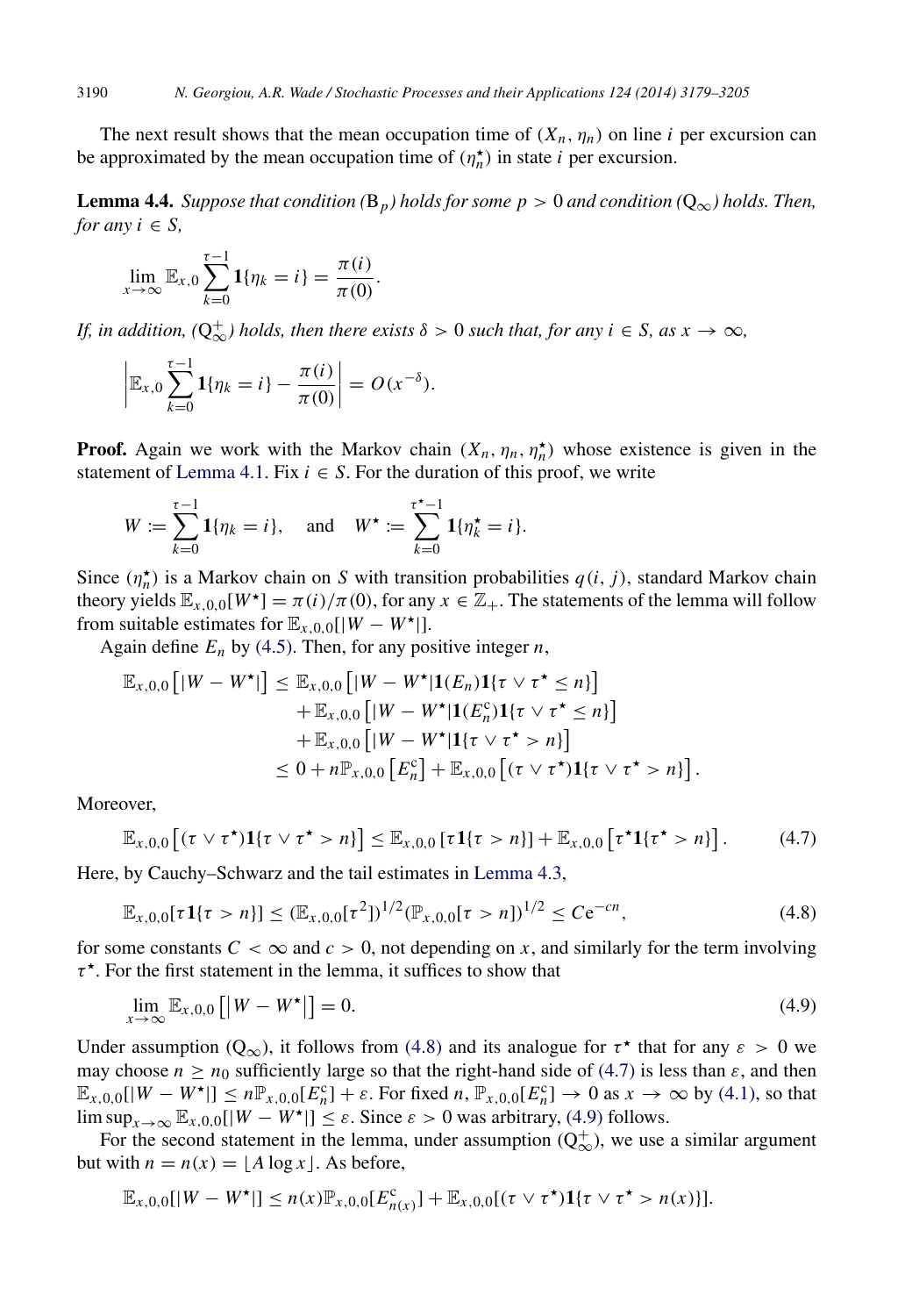For a sufficiently large choice of constant *A*, the exponential bound [\(4.8\)](#page-12-0) shows that the right-hand side of [\(4.7\)](#page-12-1) decays as a power of *x*, for  $n = n(x)$ . Finally, the term  $n(x) \mathbb{P}_{x,0,0}[E_{n(x)}^c]$  also decays as a power of *x*, by [\(4.2\),](#page-10-2) and so we see that  $\mathbb{E}_{x,0,0}[|W - W^*|]$  decays as a power of *x*, as required.  $\square$ 

#### <span id="page-13-1"></span>*4.4. Recurrence and transience relationships*

In this subsection we demonstrate the equivalence of recurrence properties of the embedded process  $(Y_n)$  to those of the process  $(X_n)$ .

From this point of the paper onwards, we will be increasingly concerned with multiple excursions, and it is useful to introduce the notation  $\sigma_0 := 0$  and, for  $n \in \mathbb{Z}_+$ ,

$$
\sigma_{n+1}:=\tau_{n+1}-\tau_n
$$

for the durations of the excursions. Recall the definition of  $Y_n$  from Section [4.1.](#page-9-2) Under our conditions (cf. [Lemma 4.3\)](#page-11-2),  $\sigma_n < \infty$  a.s. for each *n*. Hence  $Y_n \neq \partial$  a.s., and we can identify  $Y_n$ with  $X_{\tau_n}$  for all *n*. For the remainder of the paper we employ this slight abuse of notation, and assume that the state space of  $(Y_n)$  is  $\mathbb{Z}_+$ . The next result relates recurrence of  $(X_n)$  to recurrence of  $(Y_n)$ .

<span id="page-13-2"></span>**Lemma 4.5.** *Suppose that condition* ( $B_p$ *) holds for some p* > 0 *and condition* ( $Q_{\infty}$ *) holds. Then the process*  $(Y_n)$  *is an irreducible Markov chain (on*  $\mathbb{Z}_+$ *). Moreover* 

(i)  $(X_n)$  *is recurrent if and only if*  $(Y_n)$  *is recurrent.* 

(ii)  $(X_n)$  *is positive-recurrent if and only if*  $(Y_n)$  *is positive-recurrent.* 

**Proof.** As explained in Section [4.1,](#page-9-2) the fact that  $(Y_n)$  is a Markov chain follows from the strong Markov property for  $(X_n, \eta_n)$ .

Irreducibility of  $(Y_n)$  follows from the irreducibility of  $(X_n, \eta_n)$ , as follows. For any  $x, y \in$  $\mathbb{Z}_+$ , there exists a finite path in the state space  $\mathbb{Z}_+ \times S$  from  $(x, 0)$  to  $(y, 0)$  that the chain  $(X_n, \eta_n)$ has a positive probability of following. But then the (finite) subpath consisting of the points that are on line 0 corresponds to a path in the state space  $\mathbb{Z}_+$  that  $(Y_n)$  has a positive probability of following.

Now, for statement (i), the fact that  $Y_n = 0$  exactly when  $X_{\tau_n} = 0$  implies  $\{Y_n = 0 \text{ i.o.}\}\$ if and only if  $\{(X_n, \eta_n) = (0, 0) \text{ i.o.}\}$ , so  $(Y_n)$  is recurrent if and only if  $(X_n, \eta_n)$  is recurrent. Using [Lemma 2.1,](#page-3-0) we have  $(Y_n)$  is recurrent if and only if  $(X_n)$  is recurrent.

Finally, we verify (ii). Let

 $\xi = \min\{n \ge 1 : Y_n = 0\}$ , and  $\zeta = \min\{n \ge 1 : (X_n, \eta_n) = (0, 0)\}.$ 

Then  $(Y_n)$  is positive-recurrent if and only if  $\mathbb{E}_{x,0}\xi < \infty$  for some (hence all) *x*, while  $(X_n, \eta_n)$ is positive-recurrent if and only if  $\mathbb{E}_{x,0\zeta} < \infty$ . However,  $\xi$  and  $\zeta$  are related since, given  $\eta_0 = 0$ , it is the case that  $\tau_0 = 0$  and  $\zeta = \tau_{\xi}$ , i.e.,

<span id="page-13-0"></span>
$$
\zeta = \sum_{k=0}^{\xi - 1} \sigma_{k+1} = \sum_{k=0}^{\infty} \sigma_{k+1} \mathbf{1} \{k < \xi\}. \tag{4.10}
$$

In particular, [\(4.10\)](#page-13-0) shows that  $\zeta \geq \xi$ , a.s., so  $\mathbb{E}_{x,0}\zeta < \infty$  implies that  $\mathbb{E}_{x,0}\xi < \infty$ . For the implication in the other direction, take expectations in the final expression in [\(4.10\)](#page-13-0) and use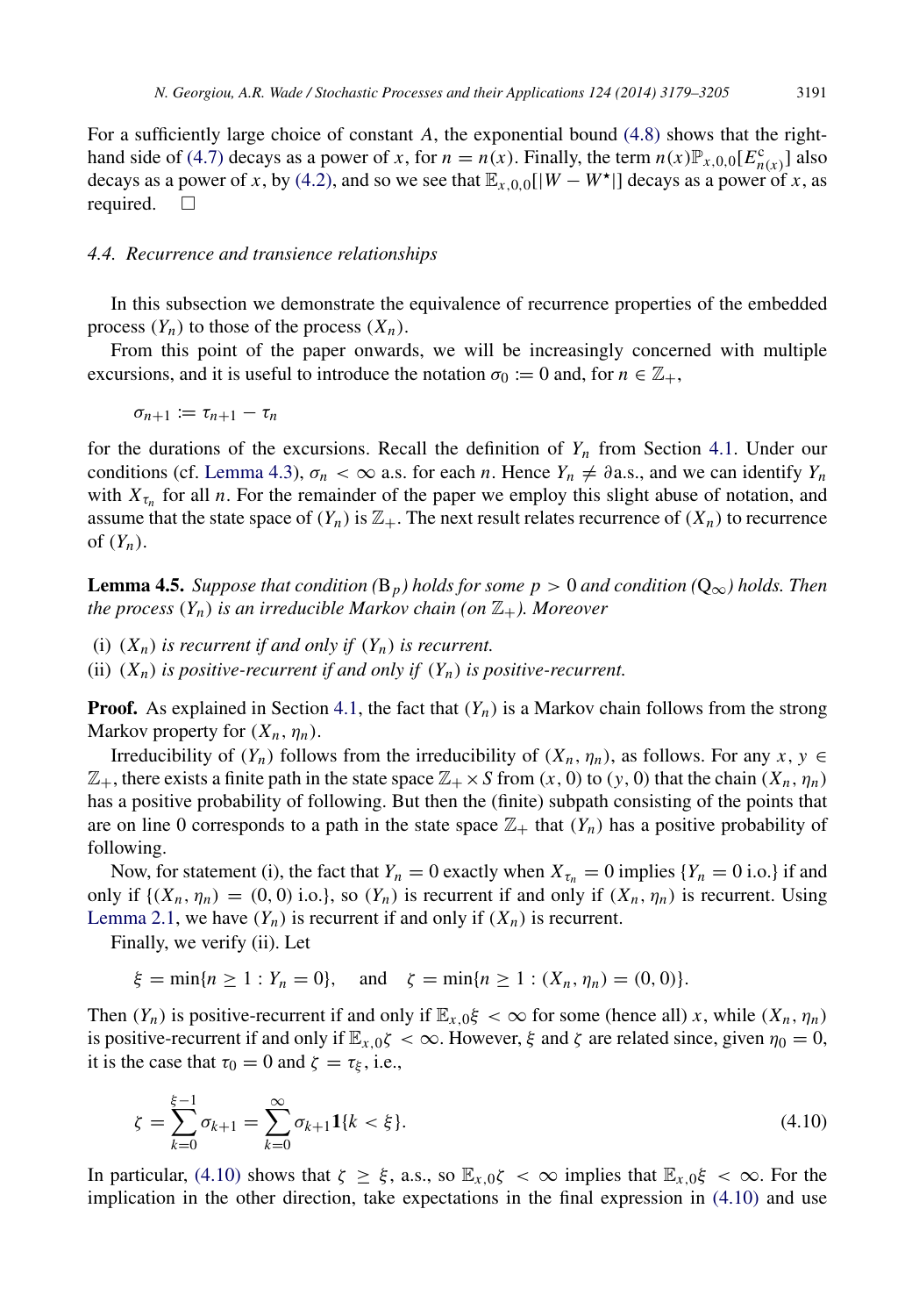linearity of expectations and Fubini's Theorem to get

$$
\mathbb{E}_{x,0}\zeta = \mathbb{E}_{x,0}\sum_{k=0}^{\infty}\mathbb{E}\left[\sigma_{k+1}\mathbf{1}\{k<\xi\} \mid \mathcal{F}_{\tau_k}\right]
$$

$$
= \mathbb{E}_{x,0}\sum_{k=0}^{\infty}\mathbf{1}\{k<\xi\}\mathbb{E}\left[\sigma_{k+1} \mid \mathcal{F}_{\tau_k}\right],
$$

since  $\{k < \xi\} \in \mathcal{F}_{\tau_k}$ . But, by [Lemma 4.3,](#page-11-2)  $\mathbb{E}[\sigma_{k+1} | \mathcal{F}_{\tau_k}]$  is uniformly bounded by a constant, *C*, say, so that

$$
\mathbb{E}_{x,0}\zeta \leq C\mathbb{E}_{x,0}\sum_{k=0}^{\infty}\mathbf{1}\{k < \xi\} = C\mathbb{E}_{x,0}\xi.
$$

Hence  $\mathbb{E}_{x,0\zeta} < \infty$  if and only if  $\mathbb{E}_{x,0\zeta} < \infty$ . Finally, (ii) follows from [Lemma 2.2,](#page-3-1) which gives the equivalence of positive-recurrence for  $(X_n, \eta_n)$  and  $(X_n)$ .  $\Box$ 

#### <span id="page-14-2"></span>*4.5. Increment moment estimates*

So far, we have studied the excursions of  $(X_n, \eta_n)$  away from the line  $\eta_n = 0$  in terms of the η-coordinate. The next stage is to study the behaviour, over an excursion, of the *X*coordinate. In particular, we estimate the moments of  $Y_{n+1} - Y_n$ , with a view to later applying a Lamperti condition to determine the recurrence/transience of  $(Y_n)$ . First, we need estimates on the maximum deviation of  $X_n$  during a single excursion:

<span id="page-14-0"></span>
$$
D_n := \max_{\tau_n \le m \le \tau_{n+1}} |X_m - X_{\tau_n}|; \tag{4.11}
$$

note that the distribution of  $D_n$  given  $X_{\tau_n} = x$  depends only on x and not on n.

**Lemma 4.6.** *Suppose that condition* ( $B_p$ *) holds for some p* > 0 *and condition* ( $Q_\infty$ *) holds. Then, for any*  $q \in (0, p)$ *,* 

<span id="page-14-1"></span>
$$
\sup_{x} \mathbb{P}[D_n \ge d \mid X_{\tau_n} = x] = O(d^{-q}), \quad \text{and} \quad \sup_{x} \mathbb{E}[D_n^q \mid X_{\tau_n} = x] < \infty.
$$

Proof. We have

$$
\mathbb{P}[D_n \ge d \mid X_{\tau_n} = x] \le \mathbb{P}[\sigma_{n+1} \ge y \mid X_{\tau_n} = x] + \mathbb{P}[D_n \ge d, \sigma_{n+1} < y \mid X_{\tau_n} = x] \\
\le C e^{-cy} + \mathbb{P}\bigg[\max_{\tau_n \le m \le \tau_n + y} |X_m - X_{\tau_n}| \ge d \bigg| X_{\tau_n} = x\bigg],
$$

for all  $d \ge 0$  and  $y > 0$ , by [Lemma 4.3.](#page-11-2) Here,

$$
\mathbb{P}\left[\max_{\tau_n \leq m \leq \tau_n + y} |X_m - X_{\tau_n}| \geq d \middle| X_{\tau_n} = x \right]
$$
\n
$$
\leq \mathbb{P}\left[\max_{\tau_n \leq m \leq \tau_n + y} \sum_{\ell = \tau_n}^{m-1} |X_{\ell+1} - X_{\ell}| \geq d \middle| X_{\tau_n} = x \right]
$$
\n
$$
\leq \mathbb{P}\left[\bigcup_{\tau_n \leq \ell \leq \tau_n + y - 1} \left\{ |X_{\ell+1} - X_{\ell}| \geq \frac{d}{y} \right\} \middle| X_{\tau_n} = x \right]
$$
\n
$$
\leq y C_p \left(\frac{d}{y}\right)^{-p},
$$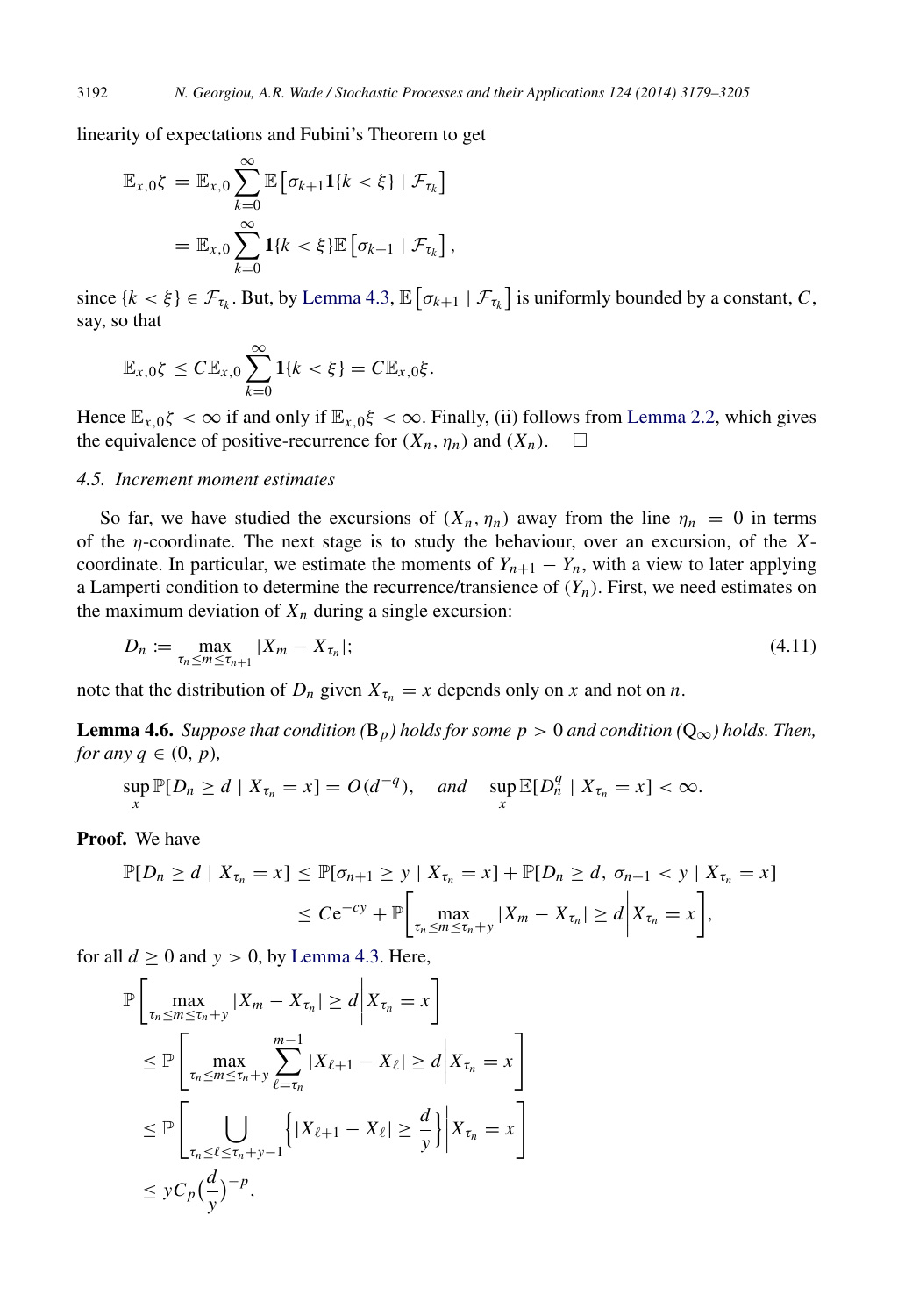$$
\mathbb{E}[|X_{\ell+1} - X_{\ell}|^p | X_{\tau_n} = x]
$$
  
=  $\sum_{z,i} \mathbb{E}[|X_{\ell+1} - X_{\ell}|^p | X_{\ell} = z, \eta_{\ell} = i] \mathbb{P}[X_{\ell} = z, \eta_{\ell} = i | X_{\tau_n} = x] \le C_p$ ,

by assumption (B<sub>*p*</sub>). Then, taking  $y = d^{(p-q)/(1+p)}$ , where  $q \in (0, p)$ , we obtain  $\mathbb{P}[D_n \ge d]$  $X_{\tau_n} = x$ ] =  $O(d^{-q})$ , as claimed. The final claim follows from the fact that

$$
\mathbb{E}[D_n^{\alpha} \mid X_{\tau_n} = x] = \sum_{d=1}^{\infty} \mathbb{P}[D_n^{\alpha} \geq d \mid X_{\tau_n} = x] \leq \int_0^{\infty} \mathbb{P}[D_n^{\alpha} \geq t \mid X_{\tau_n} = x]dt,
$$

which is finite when  $\alpha \in (0, q)$ , where q can be arbitrarily close to p.  $\square$ 

We are now in a position to calculate the moments of  $Y_{n+1} - Y_n$ . The first case to consider is when, for each *i*,  $\mu(x, i)$  is asymptotically  $d_i$ .

**Lemma 4.7.** *Suppose that condition* ( $B_p$ *) holds for some p* > 1*, and conditions* ( $Q_\infty$ *) and* ( $M_C$ *) hold. Then there exists*  $\varepsilon > 0$  *such that* 

<span id="page-15-4"></span><span id="page-15-0"></span>
$$
\sup_{x} \mathbb{E}[|Y_{n+1} - Y_n|^{1+\varepsilon} \mid Y_n = x] < \infty. \tag{4.12}
$$

*Also, as x*  $\rightarrow \infty$ *,* 

<span id="page-15-1"></span>
$$
\mathbb{E}[Y_{n+1} - Y_n \mid Y_n = x] = \frac{1}{\pi(0)} \sum_{i \in S} d_i \pi(i) + o(1).
$$
 (4.13)

**Proof.** First, note that  $|Y_{n+1} - Y_n| = |X_{\tau_{n+1}} - X_{\tau_n}| \leq |D_n|$ , a.s., where  $D_n$  is given by [\(4.11\).](#page-14-0) Then the statement [\(4.12\)](#page-15-0) follows from [Lemma 4.6](#page-14-1) with  $(B_p)$  for  $p > 1$ .

It remains to prove [\(4.13\);](#page-15-1) by the time-homogeneity of  $(X_n, \eta_n)$  and since  $Y_n = X_{\tau_n}$ , it suffices to consider  $\mathbb{E}_{x,0}[X_\tau - X_0]$ . The Doob decomposition for  $X_n$  is

$$
X_n - X_0 = M_n + \sum_{k=0}^{n-1} \mathbb{E}[X_{k+1} - X_k \mid X_k, \eta_k],
$$

where  $M_n$  is a martingale with  $M_0 = 0$ . Hence, by definition of  $\mu_1(x, i)$ ,

$$
X_n - X_0 = M_n + \sum_{k=0}^{n-1} \mu_1(X_k, \eta_k) = M_n + \sum_{i \in S} \sum_{k=0}^{n-1} \mu_1(X_k, i) \mathbf{1}{\eta_k = i}.
$$

Since  $\mathbb{E}\tau < \infty$ , and  $\mathbb{E}[|M_{n+1} - M_n| \mid \mathcal{F}_n] \leq 2\mathbb{E}[|X_{n+1} - X_n| \mid \mathcal{F}_n] \leq 2C_1$ , a.s., (by the  $p = 1$ case of  $(B_p)$ ), the Optional Stopping Theorem gives  $\mathbb{E}M_\tau = M_0 = 0$ . Therefore,

<span id="page-15-3"></span>
$$
\mathbb{E}_{x,0}[X_{\tau}-X_0]=\sum_{i\in S}\mathbb{E}_{x,0}\left[\sum_{k=0}^{\tau-1}\mu_1(X_k,i)\mathbf{1}\{\eta_k=i\}\right].\tag{4.14}
$$

Now, let  $D = \max_{0 \le k \le \tau} |X_k - X_0|$ , and set  $A_x = \{D < x^\gamma\}$ , for some  $\gamma \in (0, 1)$ . Note that, conditional on  $X_0 = x$  and  $\eta_0 = 0$ , the random variable *D* has the same distribution as the random variable  $D_n$  defined at [\(4.11\)](#page-14-0) given  $X_{\tau_n} = x$ , so by [Lemma 4.6](#page-14-1) we have

<span id="page-15-2"></span>
$$
\mathbb{P}_{x,0}[A_x^c] = \mathbb{P}_{x,0}[D \ge x^{\gamma}] = O(x^{-\gamma}).\tag{4.15}
$$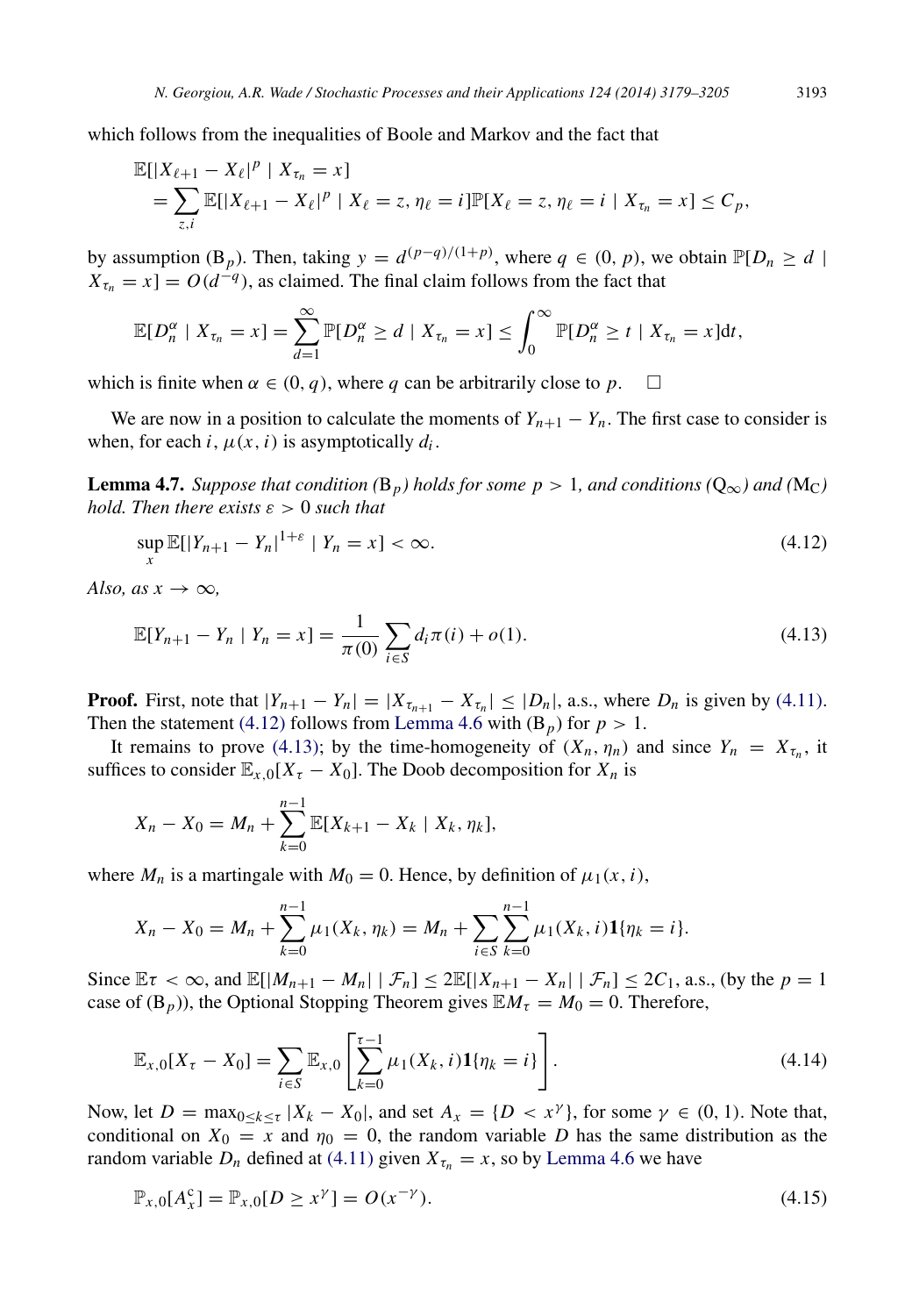Now, given  $X_0 = x$  and  $A_x$ , we have for all  $0 \le k \le \tau$  that  $X_k \ge x - x^{\gamma} \ge x/2$ , say, for all *x* sufficiently large. Thus, by  $(M_C)$ , for any  $\theta > 0$ , there exists  $x_0 < \infty$  such that, given  $X_0 = x \geq x_0$ ,

$$
\max_{i \in S} \max_{0 \le k \le \tau} |\mu_1(X_k, i) - d_i| \mathbf{1}(A_x) \le \theta, \quad \text{a.s.}
$$

Since  $\max_{x,i} |\mu_1(x,i)| < \infty$  and  $\max_i |d_i| < \infty$ , it follows that there exists a constant  $C < \infty$ such that, given  $X_0 = x \geq x_0$ ,

$$
\max_{i \in S} \max_{0 \le k \le \tau} |\mu_1(X_k, i) - d_i| \le \theta + C \mathbf{1}(A_x^c), \quad \text{a.s.}
$$

Hence, given  $X_0 = x \geq x_0$ ,

$$
\left|\sum_{k=0}^{\tau-1} \mu_1(X_k, i)\mathbf{1}\{\eta_k = i\} - \sum_{k=0}^{\tau-1} d_i \mathbf{1}\{\eta_k = i\}\right| \leq \theta\tau + C\tau \mathbf{1}(A_x^c), \quad \text{a.s.}
$$

Here, by the Cauchy–Schwarz inequality,

$$
\mathbb{E}_{x,0}[\tau \mathbf{1}(A_x^c)] \leq (\mathbb{E}_{x,0}[\tau^2])^{1/2} (\mathbb{P}_{x,0}[A_x^c])^{1/2} = O(x^{-\gamma/2}),
$$

using [\(4.15\)](#page-15-2) and the fact that  $\tau$  has all moments, by [Lemma 4.3.](#page-11-2) So, for any  $\delta > 0$ , we can choose  $x_1 < \infty$  sufficiently large so that, given  $X_0 = x \geq x_1$ ,

$$
\max_i \left| \mathbb{E}_{x,0} \left[ \sum_{k=0}^{\tau-1} \mu_1(X_k,i) \mathbf{1}\{\eta_k = i\} \right] - \mathbb{E}_{x,0} \left[ \sum_{k=0}^{\tau-1} d_i \mathbf{1}\{\eta_k = i\} \right] \right| \le \delta.
$$

Together with [Lemma 4.4](#page-12-3) and [\(4.14\)](#page-15-3) this yields [\(4.13\).](#page-15-1)  $\Box$ 

**Lemma 4.8.** Suppose that condition (B<sub>p</sub>) holds for some  $p > 2$ , and conditions (Q<sub>∞</sub>) and (M<sub>L</sub>) *hold. Then there exists*  $\varepsilon > 0$  *such that* 

<span id="page-16-5"></span><span id="page-16-0"></span>
$$
\sup_{x} \mathbb{E}[|Y_{n+1} - Y_n|^{2+\varepsilon} \mid Y_n = x] < \infty. \tag{4.16}
$$

*Also, as x*  $\rightarrow \infty$ *,* 

<span id="page-16-1"></span>
$$
\mathbb{E}[Y_{n+1} - Y_n \mid Y_n = x] = \frac{1}{\pi(0)} \sum_{i \in S} \frac{c_i \pi(i)}{x} + o(x^{-1}); \tag{4.17}
$$

<span id="page-16-2"></span>
$$
\mathbb{E}[(Y_{n+1} - Y_n)^2 \mid Y_n = x] = \frac{1}{\pi(0)} \sum_{i \in S} s_i^2 \pi(i) + o(1).
$$
 (4.18)

*If, in addition* ( $Q_{\infty}^{+}$ ) and ( $M_{L}^{+}$ ) hold, then there exists  $\delta > 0$  such that

<span id="page-16-4"></span><span id="page-16-3"></span>
$$
\mathbb{E}[Y_{n+1} - Y_n \mid Y_n = x] = \frac{1}{\pi(0)} \sum_{i \in S} \frac{c_i \pi(i)}{x} + O(x^{-1-\delta});\tag{4.19}
$$

$$
\mathbb{E}[(Y_{n+1} - Y_n)^2 \mid Y_n = x] = \frac{1}{\pi(0)} \sum_{i \in S} s_i^2 \pi(i) + O(x^{-\delta}); \tag{4.20}
$$

**Proof.** First, since  $|Y_{n+1} - Y_n| \leq D_n$ , with  $D_n$  as defined at [\(4.11\),](#page-14-0) and because [Lemma 4.6](#page-14-1) implies that  $\sup_x \mathbb{E}[(D_n)^{2+\varepsilon} | X_{\tau_n} = x] < \infty$ , [\(4.16\)](#page-16-0) follows.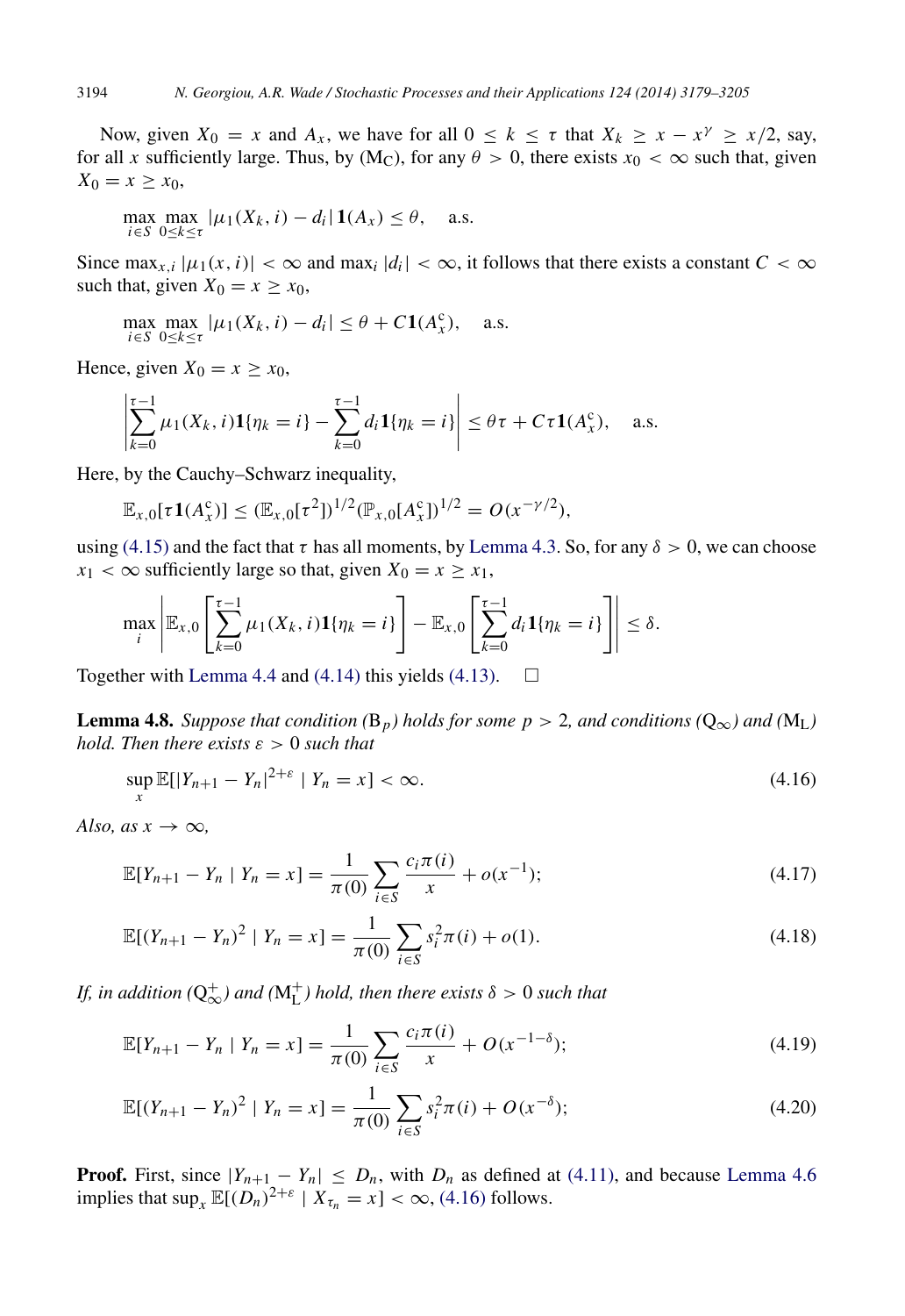The proof of [\(4.17\)](#page-16-1) and [\(4.18\)](#page-16-2) using ( $Q_{\infty}$ ) and (M<sub>L</sub>) and the proof of [\(4.19\)](#page-16-3) and [\(4.20\)](#page-16-4) using  $(Q_{\infty}^+)$  and  $(M_L^+)$  are essentially the same, the only difference being in the error terms associated to each expression. We present the proof of  $(4.19)$  and  $(4.20)$ ; it should be clear how to adapt the argument to prove [\(4.17\)](#page-16-1) and [\(4.18\).](#page-16-2)

We proceed as in the proof of [Lemma 4.7.](#page-15-4) Indeed, we follow the reasoning from the second paragraph of that proof through to Eq. [\(4.14\),](#page-15-3) giving

$$
\mathbb{E}_{x,0}[X_{\tau}-X_0]=\sum_{i\in S}\mathbb{E}_{x,0}\left[\sum_{k=0}^{\tau-1}\mu_1(X_k,i)\mathbf{1}\{\eta_k=i\}\right],
$$

and we let  $D = \max_{0 \le k \le \tau} |X_k - X_0|$ , and set  $A_x = \{D < x^\gamma\}$  as before, but now we require  $\gamma \in (1/2, 1)$ . Note that, conditional on  $X_0 = x$  and  $\eta_0 = 0$ , the random variable *D* has the same distribution as the random variable  $D_n$  defined at [\(4.11\)](#page-14-0) given  $X_{\tau_n} = x$ , so by [Lemma 4.6](#page-14-1) we have that  $\mathbb{P}_{x,0}[D \ge d] = O(d^{-p'})$  for some  $p' > 2$  since  $\tau$  has all moments and  $(\mathbb{B}_p)$  holds for some  $p > 2$ .

Now, given  $X_0 = x$  and  $A_x$ , we have  $|X_k - x| \le D < x^{\gamma}$  for  $k \le \tau$ , so that, by  $(M_L^+)$ ,

$$
\left|\mu_1(X_k, i) - \frac{c_i}{x}\right| \le \left|\frac{c_i}{X_k} - \frac{c_i}{x}\right| + O((x - x^{\gamma})^{-1-\delta_1}) = O(x^{\gamma-2}) + O(x^{-1-\delta_1}),
$$

uniformly for  $0 \le k \le \tau$ . Therefore  $\mu_1(X_k, i)1(A_x) = (c_i/x + O(x^{\gamma-2}) + O(x^{-1-\delta_1}))1(A_x)$ , which means that  $\mu_1(X_k, i) = c_i / x + O(x^{\gamma - 2}) + O(x^{-1 - \delta_1}) + O(1) \mathbf{1}(A_x^c)$ . So,

$$
\mathbb{E}_{x,0}\left[\sum_{k=0}^{\tau-1} \mu_1(X_k,i)\mathbf{1}\{\eta_k=i\}\right]
$$
  
= 
$$
\mathbb{E}_{x,0}\left[\left(\frac{c_i}{x}+O(x^{\gamma-2})+O(x^{-1-\delta_1})+O(1)\mathbf{1}(A_x^c)\right)\sum_{k=0}^{\tau-1} \mathbf{1}\{\eta_k=i\}\right],
$$

where the implicit constants are uniform in *x* and in *i*. By  $(Q_{\infty}^+)$  and the second statement in [Lemma 4.4,](#page-12-3) we have that

<span id="page-17-0"></span>
$$
\mathbb{E}_{x,0}\left[\sum_{k=0}^{\tau-1} \mathbf{1}\{\eta_k = i\}\right] = \frac{\pi(i)}{\pi(0)} + O(x^{-\delta'}),\tag{4.21}
$$

for some  $\delta' > 0$ , so

$$
\mathbb{E}_{x,0}[X_{\tau} - X_0] = \frac{1}{\pi(0)} \sum_{i \in S} \frac{c_i \pi(i)}{x} + O(x^{-1-\delta'}) + O(x^{\gamma-2}) + O(x^{-1-\delta_1}) + O(1)\mathbb{E}_{x,0}[\tau \mathbf{1}(A_x^c)].
$$

Here, by Hölder's inequality, for all  $r, s > 0$  with  $r^{-1} + s^{-1} = 1$ ,

 $\mathbb{E}_{x,0}[\tau \mathbf{1}(A_x^c)] \leq (\mathbb{E}_{x,0}[\tau^r])^{1/r} (\mathbb{P}_{x,0}[A_x^c])^{1/s}.$ 

Since  $\tau$  has all moments, we can take  $s = p'/2 > 1$ , so that  $\mathbb{E}_{x,0}[\tau \mathbf{1}(A_x^c)] = O(x^{-2\gamma})$ . Then, since  $\gamma \in (1/2, 1), \delta_1 > 0$  and  $\delta' > 0$  we have, for some  $\delta'' > 0$ ,

$$
\mathbb{E}[Y_{n+1} - Y_n \mid Y_n = x] = \frac{1}{\pi(0)} \sum_{i \in S} \frac{c_i \pi(i)}{x} + O(x^{-1-\delta''}).
$$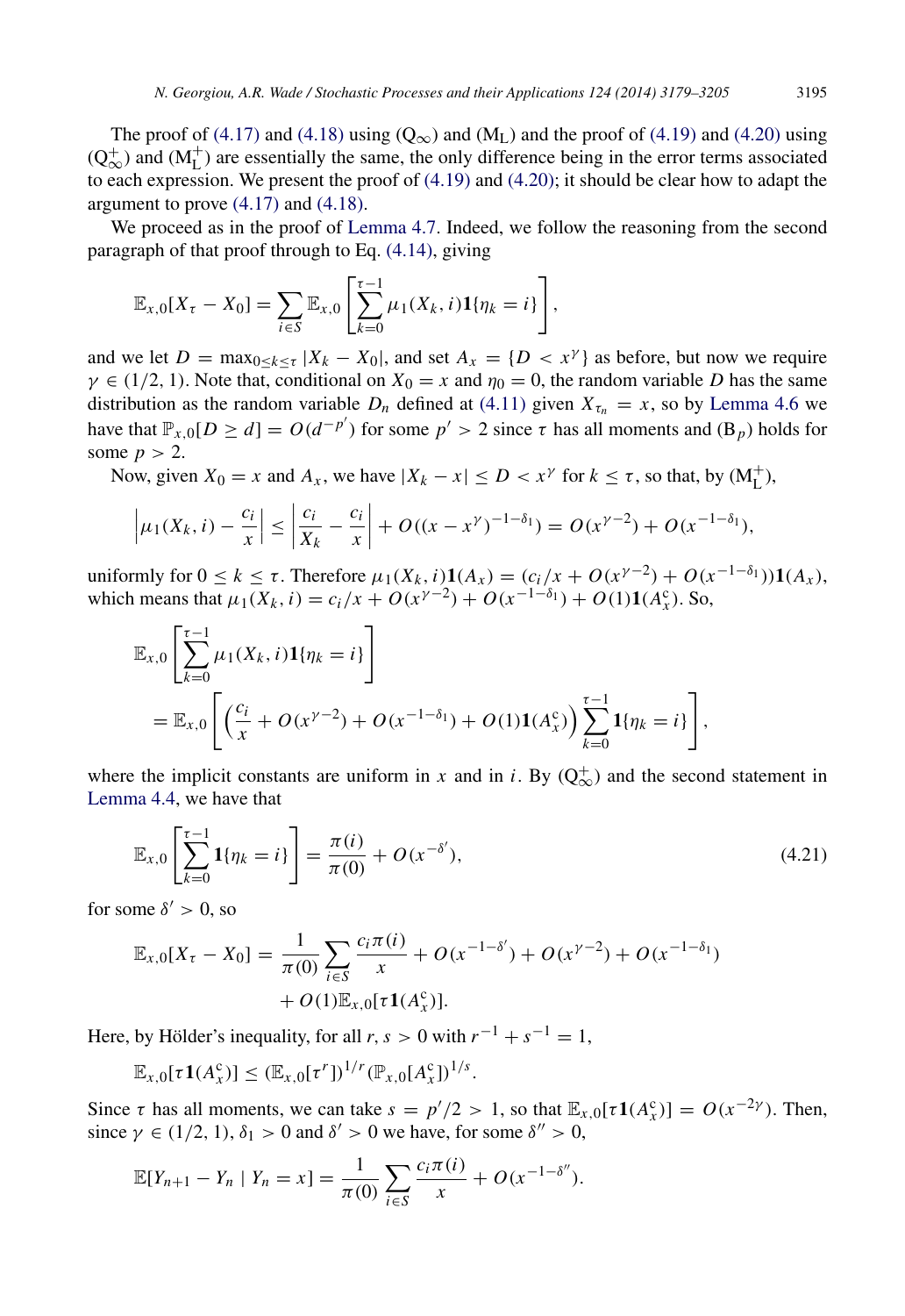To calculate the second moment of  $X<sub>\tau</sub> - X<sub>0</sub>$ , we will make repeated use of the algebraic identity  $a^2 - b^2 = (a - b)^2 + 2b(a - b)$ , which will help to simplify the calculations that follow. Taking the Doob decomposition for  $X_n^2$ , we write

$$
X_n^2 - X_0^2 = M_n + \sum_{k=0}^{n-1} \mathbb{E}[X_{k+1}^2 - X_k^2 | X_k, \eta_k]
$$
  
=  $M_n + \sum_{k=0}^{n-1} \left( \mathbb{E}[(X_{k+1} - X_k)^2 | X_k, \eta_k] + 2X_k \mathbb{E}[X_{k+1} - X_k | X_k, \eta_k] \right)$   
=  $M_n + \sum_{k=0}^{n-1} (\mu_2(X_k, \eta_k) + 2X_k \mu_1(X_k, \eta_k))$   
=  $M_n + \sum_{i \in S} \sum_{k=0}^{n-1} (s_i^2 + 2c_i + O(X_k^{-\delta_1})) \mathbf{1}{\{\eta_k = i\}},$ 

by  $(M<sub>L</sub><sup>+</sup>)$ , where  $M<sub>n</sub>$  is a martingale satisfying  $M<sub>0</sub> = 0$ . Moreover, given  $X<sub>0</sub> = x$ ,

$$
|M_{n\wedge\tau}| \le |X_{n\wedge\tau}^2 - X_0^2| + C\tau
$$
  
=  $(X_{n\wedge\tau} - X_0)^2 + 2X_0|X_{n\wedge\tau} - X_0| + C\tau$   
 $\le D^2 + 2xD + C\tau,$ 

where  $D = \max_{0 \le k \le \tau} |X_k - X_0|$  is as defined earlier, and  $C < \infty$  is a constant. Thus,  $M_{n \wedge \tau}$ is uniformly integrable (in *n*) and so by the Optional Stopping Theorem  $\mathbb{E}M_{\tau} = M_0 = 0$ . Therefore,

$$
\mathbb{E}_{x,0}[X_{\tau}^2 - X_0^2] = \sum_{i \in S} (s_i^2 + 2c_i) \mathbb{E}_{x,0} \left[ \sum_{k=0}^{\tau-1} \mathbf{1}{\{\eta_k = i\}} \right] + \mathbb{E}_{x,0} \left[ \sum_{k=0}^{\tau-1} O(X_k^{-\delta_1}) \right].
$$

As in the calculation of the first moment, we can bound the error term by bootstrapping on the event *A<sub>x</sub>*: writing  $O(X_k^{-\delta_1}) = O(x^{-\delta_1}) + O(1)1(A_x^c)$ , we get

$$
\mathbb{E}_{x,0}\left[\sum_{k=0}^{\tau-1} O(X_k^{-\delta_1})\right] = O(x^{-\delta_1}) + O(1)\mathbb{E}_{x,0}[\tau \mathbf{1}(A_x^c)]
$$
  
=  $O(x^{-\delta_1}) + O(x^{-2\gamma}),$ 

as above, and therefore, by [\(4.21\),](#page-17-0)

$$
\mathbb{E}_{x,0}[X_{\tau}^2 - X_0^2] = \frac{1}{\pi(0)} \sum_{i \in S} (s_i^2 + 2c_i)\pi(i) + O(x^{-\delta'}) + O(x^{-\delta_1}) + O(x^{-2\gamma}).
$$

Now we use  $X_{\tau}^2 - X_0^2 = (X_{\tau} - X_0)^2 + 2X_0(X_{\tau} - X_0)$  to get

$$
\mathbb{E}_{x,0}[(X_{\tau}-X_0)^2]=\frac{1}{\pi(0)}\sum_{i\in S}s_i^2\pi(i)+O(x^{-\delta'''}),
$$

for some  $\delta''' > 0$ . Finally, taking  $\delta = \min{\delta''}, \delta'''$  yields [\(4.19\)](#page-16-3) and [\(4.20\),](#page-16-4) as required.  $\square$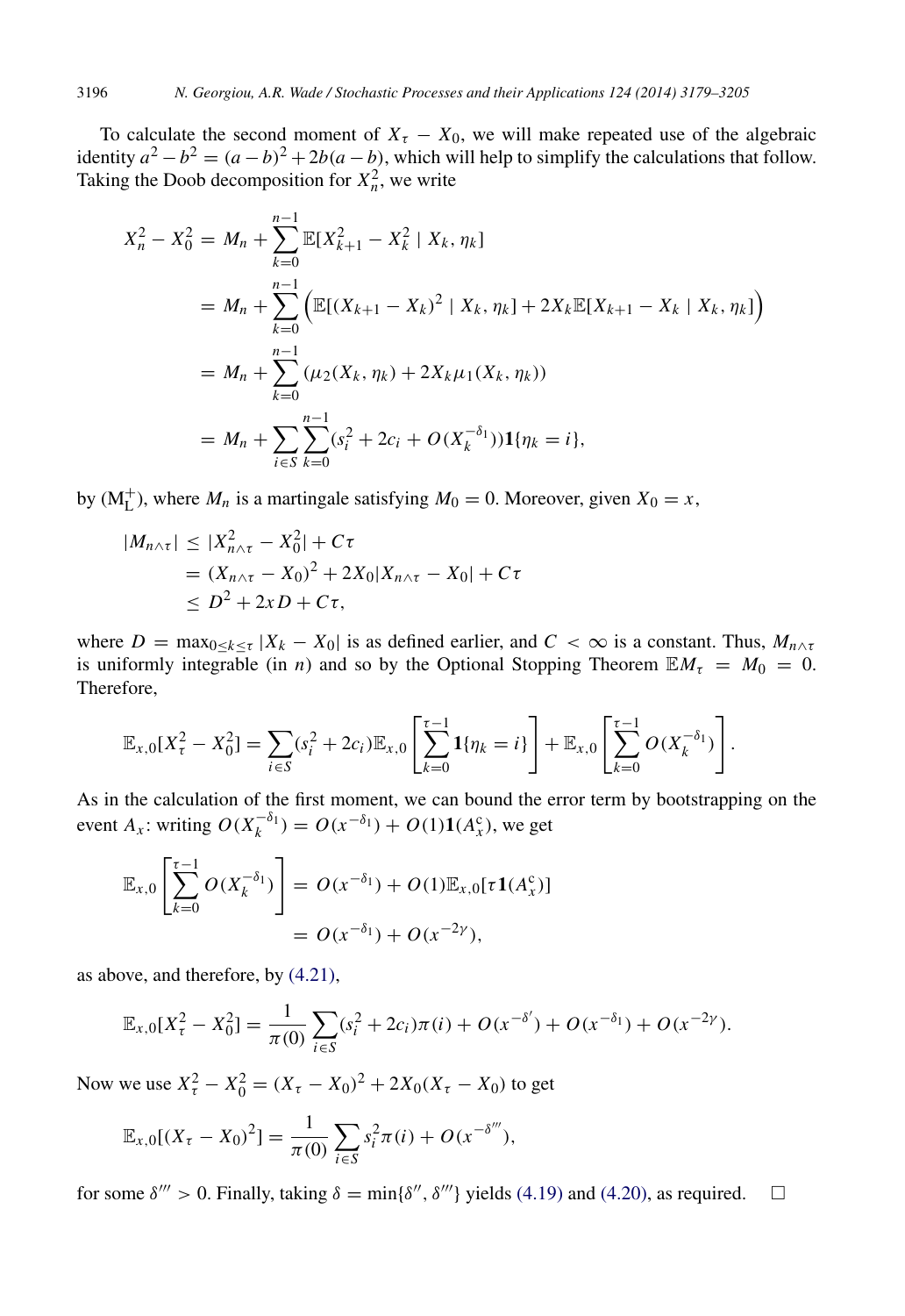#### <span id="page-19-0"></span>5. Proofs of main results

#### *5.1. Recurrence classification*

To prove [Theorems 2.4](#page-5-0) and [2.5,](#page-5-1) we use the increment moment estimates from Section [4.5](#page-14-2) together with some Foster–Lamperti conditions to classify the process  $(Y_n)$ , and then deduce the classification for  $(X_n)$  from the equivalence results in Section [4.4.](#page-13-1)

For [Theorem 2.5,](#page-5-1) under Lamperti-type drift assumptions, we apply the following classification result.

**Lemma 5.1** (*Lamperti*). Let  $(Z_n)$  be an irreducible time-homogeneous Markov chain on  $\mathbb{Z}_+$ . *Suppose that there exists* ε > 0 *such that*

<span id="page-19-3"></span><span id="page-19-2"></span><span id="page-19-1"></span>
$$
\sup_{z} \mathbb{E}[|Z_{n+1} - Z_n|^{2+\varepsilon} \mid Z_n = z] < \infty;\tag{5.1}
$$

 $\liminf_{z \to \infty}$  *E*[|Z<sub>*n*+1</sub> − Z<sub>*n*</sub>|<sup>2</sup> | Z<sub>*n*</sub> = *z*] > 0. (5.2)

*Let*  $\mu_k(z) = \mathbb{E}[(Z_{n+1} - Z_n)^k \mid Z_n = z].$ 

- *If*  $\liminf_{z\to\infty}(2z\mu_1(z) \mu_2(z)) > 0$ , then  $Z_n$  is transient.
- If  $|2z\mu_1(z)| \leq \mu_2(z) + O(z^{-\delta})$ , for some  $\delta > 0$ , then  $Z_n$  is null-recurrent.
- *If*  $\limsup_{z\to\infty}(2z\mu_1(z)+\mu_2(z))$  < 0*, then*  $Z_n$  *is positive-recurrent.*

[Lemma 5.1](#page-19-1) is essentially due to Lamperti [\[19,](#page-27-3)[21\]](#page-27-4), although the form given here is taken from Menshikov et al. [\[25,](#page-27-8) Theorem 3]. The conditions for recurrence and transience are contained in Theorem 3.2 of [\[19\]](#page-27-3), and the condition for positive-recurrence is contained in Theorem 2.1 of [\[21\]](#page-27-4). The condition for null-recurrence here is slightly sharper than Lamperti's original results [\[21\]](#page-27-4).

**Proof of Theorem 2.5.** We apply [Lemma 5.1](#page-19-1) to classify  $Z_n = Y_n$ , and thus, by [Lemma 4.5,](#page-13-2) classify  $X_n$ . First, assuming  $(B_p)$  for some  $p > 2$ ,  $(Q_\infty)$  and  $(M_L)$ , by [Lemma 4.8](#page-16-5) it is clear that [\(5.1\)](#page-19-2) and [\(5.2\)](#page-19-3) hold for  $Z_n = Y_n$ . Furthermore,

$$
\liminf_{x \to \infty} 2x \mathbb{E}[Y_{n+1} - Y_n \mid Y_n = x] = \limsup_{x \to \infty} 2x \mathbb{E}[Y_{n+1} - Y_n \mid Y_n = x]
$$

$$
= \frac{1}{\pi(0)} \sum_{i \in S} 2c_i \pi(i),
$$

and

$$
\liminf_{x \to \infty} \mathbb{E}[|Y_{n+1} - Y_n|^2 | Y_n = x] = \limsup_{x \to \infty} \mathbb{E}[|Y_{n+1} - Y_n|^2 | Y_n = x] = \frac{1}{\pi(0)} \sum_{i \in S} s_i^2 \pi(i).
$$

By [Lemma 5.1,](#page-19-1)  $\sum_{i \in S} (2c_i - s_i^2)\pi(i) > 0$  implies transience, while  $\sum_{i \in S} (2c_i + s_i^2)\pi(i) < 0$ implies positive-recurrence. When  $|\sum_{i \in S} 2c_i \pi(i)| < \sum_{i \in S} s_i^2 \pi(i)$ , we have

$$
\lim_{x \to \infty} (|2x \mathbb{E}[Y_{n+1} - Y_n | Y_n = x]| - \mathbb{E}[|Y_{n+1} - Y_n|^2 | Y_n = x]) < 0,
$$

which means the middle condition of [Lemma 5.1](#page-19-1) holds for *any*  $\delta > 0$ , and therefore  $Y_n$  is nullrecurrent.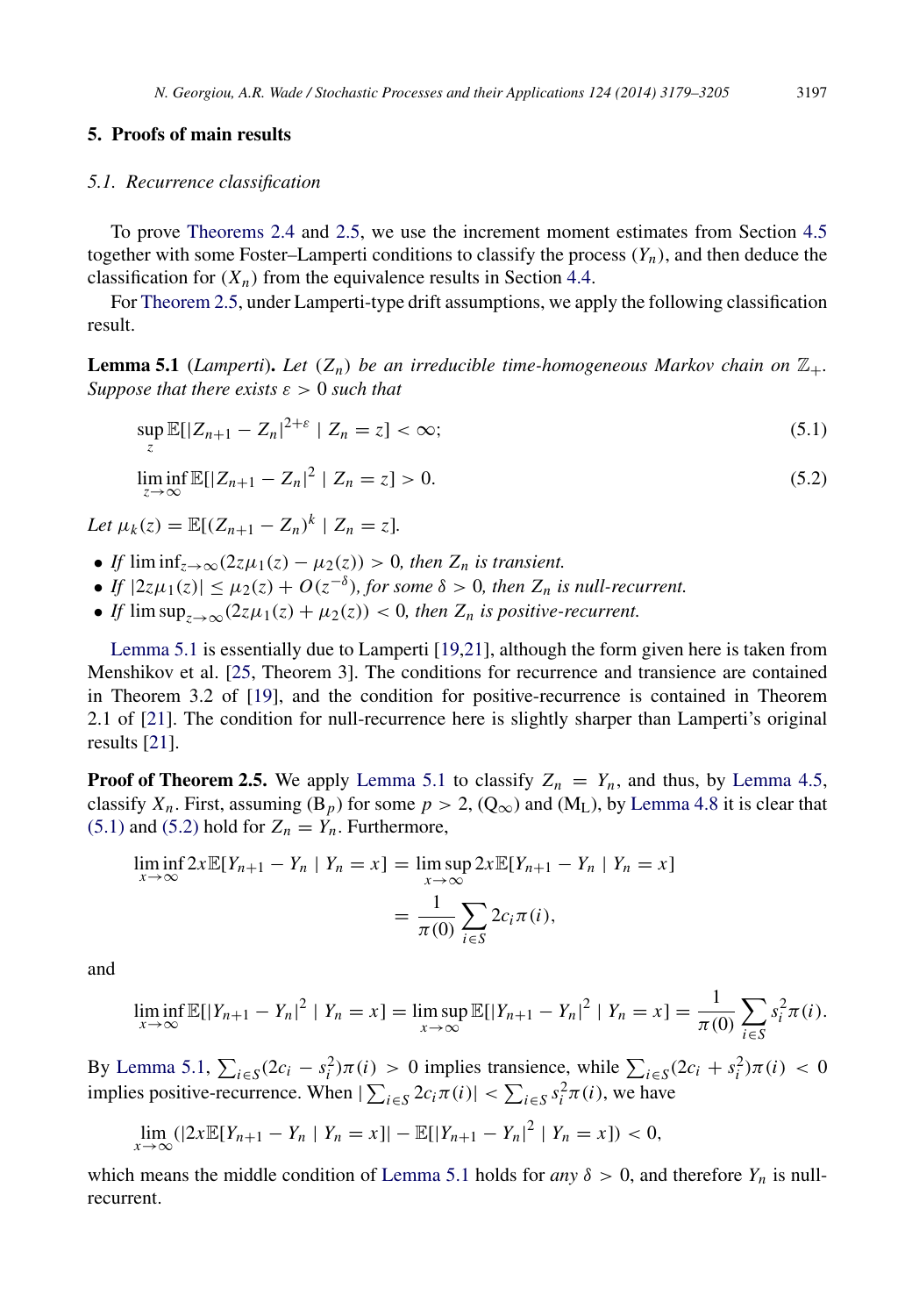Now suppose that  $(Q_{\infty}^+)$  and  $(M_{L}^+)$  also hold. Then, by [Lemma 4.8,](#page-16-5) we have

$$
|2x\mathbb{E}[Y_{n+1} - Y_n | Y_n = x]| - \mathbb{E}[|Y_{n+1} - Y_n|^2 | Y_n = x]
$$
  
=  $\frac{1}{\pi(0)} \left( \left| \sum_{i \in S} 2c_i \pi(i) \right| - \sum_{i \in S} s_i^2 \pi(i) \right) + O(x^{-\delta})$ 

for some  $\delta > 0$ , which means that  $|\sum_{i \in S} 2c_i \pi(i)| = \sum_{i \in S} s_i^2 \pi(i)$  implies that  $(Y_n)$  is nullrecurrent, completing the classification of  $(Y_n)$  and therefore of  $(X_n)$ .

For [Theorem 2.4](#page-5-0) we will apply the following condition.

**Lemma 5.2.** Let  $(Z_n)$  be an irreducible time-homogeneous Markov chain on  $\mathbb{Z}_+$ . For  $(Z_n)$  to be *transient, it is sufficient that there exists* ε > 0 *such that*

<span id="page-20-1"></span> $\sup \mathbb{E}[|Z_{n+1} - Z_n|^{1+\varepsilon} | Z_n = z] < \infty$ , *and z*  $\liminf_{z \to \infty} \mathbb{E}[Z_{n+1} - Z_n \mid Z_n = z] > 0.$ 

We omit the proof of [Lemma 5.2,](#page-20-1) which is similar to the proof of [Lemma 5.1](#page-19-1) and relies on demonstrating the existence of a suitable Lyapunov function with negative drift outside a bounded set, using Taylor's formula and some careful truncation.

**Proof of Theorem 2.4.** Consider the Markov chain  $(Y_n)$ . Under the conditions of part (i) of the theorem, [Lemma 4.7](#page-15-4) implies that the hypotheses of [Lemma 5.2](#page-20-1) hold for  $Z_n = Y_n$ , so that  $(Y_n)$  is transient. Hence, by [Lemma 4.5,](#page-13-2)  $(X_n)$  is also transient.

As mentioned after the statement, part (ii) was obtained by Falin [\[7\]](#page-26-4). Our results furnish a different proof: [Lemma 4.7](#page-15-4) gives positive-recurrence for  $(Y_n)$  by Foster's criterion (e.g. Theorem 2.2.3 of [\[9\]](#page-26-3)), so, by [Lemma 4.5,](#page-13-2)  $(X_n)$  is also positive-recurrent.  $\square$ 

#### <span id="page-20-0"></span>*5.2. Convergence in distribution*

The first step in the proof of [Theorem 2.6](#page-5-2) is to apply a result of Lamperti [\[20\]](#page-27-5) to obtain a weak limit for the embedded Markov chain  $(Y_n)$ . Recall the distribution function  $F_{\alpha,\theta}$  as defined at [\(2.3\).](#page-5-3)

<span id="page-20-2"></span>**Lemma 5.3.** *Suppose*  $(X_n, \eta_n)$  *is a Markov chain satisfying*  $(B_p)$  *for some*  $p > 4$ ,  $(Q_\infty)$ *and (* ML*). Suppose that the matrix q appearing in (*Q∞*) is aperiodic. Suppose also that*  $\sum_{i \in S} (2c_i + s_i^2) \pi(i) > 0$ *. Define*  $\alpha$  *and*  $\theta$  *as at* [\(2.4\)](#page-5-4)*. Then, for any*  $x \in \mathbb{R}_+$ *,* 

$$
\lim_{n \to \infty} \mathbb{P}\left[n^{-1/2}Y_n \le x\right] = F_{\alpha,\theta}\left(x\sqrt{\pi(0)}\right).
$$

**Proof.** If  $(B_p)$  holds for some  $p > 4$ , then a consequence of [Lemma 4.6](#page-14-1) is that

$$
\sup_{x} \mathbb{E}\left[|Y_{n+1}-Y_n|^4 \mid Y_n=x\right] < \infty.
$$

Now we apply Theorem 2.1 of [\[20\]](#page-27-5) to the Markov chain  $(Y_n)$ , using the increment moment estimates of [Lemma 4.8](#page-16-5) and noting the remark preceding the theorem in [\[20\]](#page-27-5), to obtain

$$
\lim_{n \to \infty} \mathbb{P}\left[n^{-1/2}Y_n \le x\right] = F_{\alpha,\theta/\pi(0)}(x) = F_{\alpha,\theta}(x\sqrt{\pi(0)}),
$$

where the final equality follows from  $(2.3)$ .  $\Box$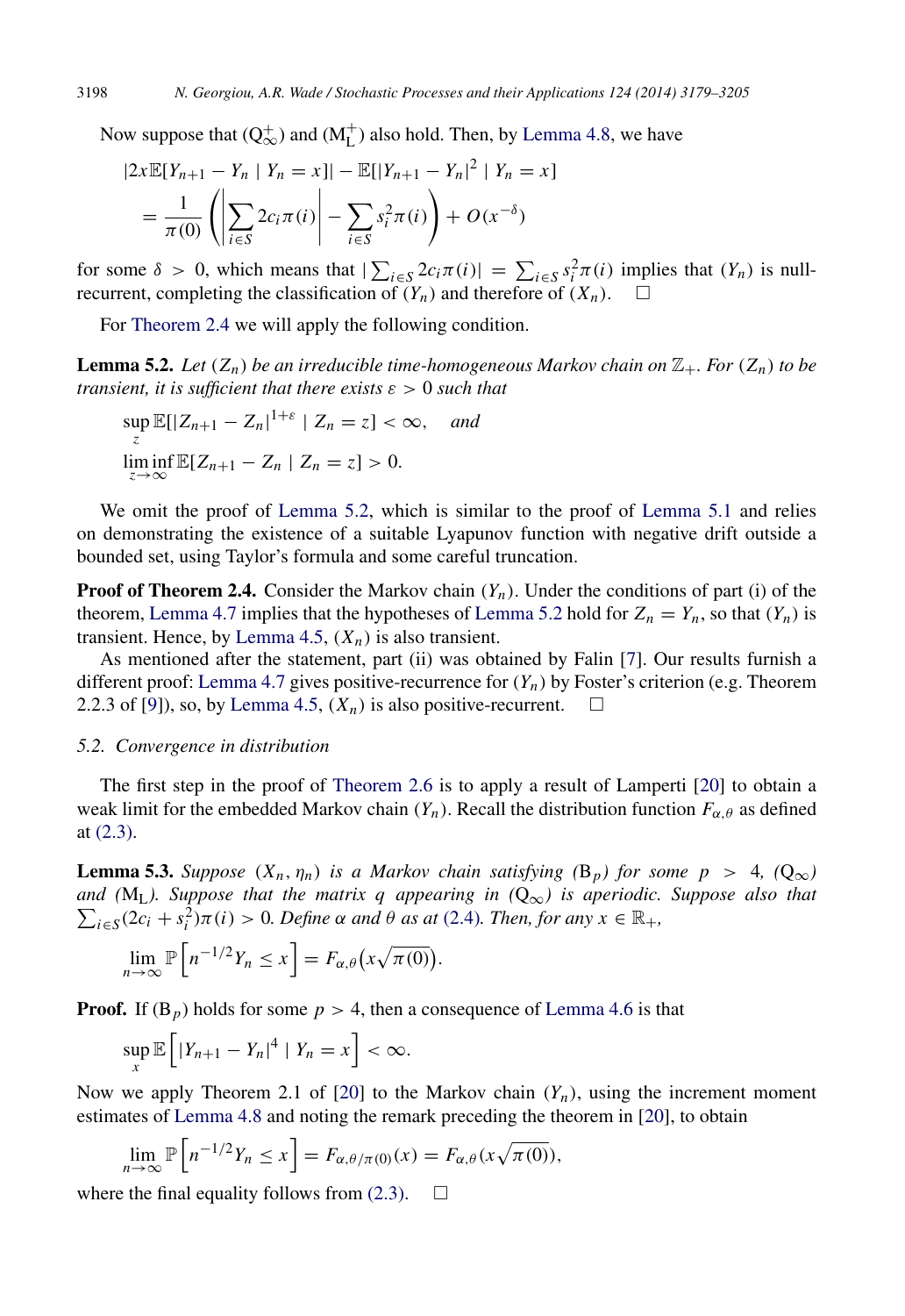**Remark 5.4.** If in addition  $(Q^+_{\infty})$  and  $(M^+_{\infty})$  hold, then in the case  $\sum_{i \in S} (2c_i + s_i^2)\pi(i) = 0$  it follows from Lemma 2.1 of [\[20\]](#page-27-5) that  $n^{-1/2}Y_n \to 0$  in probability; cf. [Remark 2.7\(](#page-6-3)iii).

The next goal is to deduce from the weak limit for  $Y_n$  a weak limit for  $X_n$ . To do so, we need (i) to control the value of the process  $(X_n)$  between successive observations of the embedded process, and (ii) to account for the change of time. First we address point (i). For each  $n \in \mathbb{Z}_+$ , let  $N(n) := \max\{k : \tau_k \leq n\}$ , so that  $\tau_{N(n)} \leq n < \tau_{N(n)+1}$ .

<span id="page-21-2"></span>**Lemma 5.5.** *Suppose that*  $(X_n, \eta_n)$  *satisfies*  $(B_p)$  *for some*  $p > 2$  *and*  $(Q_\infty)$ *. Then, as*  $n \to \infty$ *,*  $n^{-1/2} |X_n - X_{\tau_{N(n)}}| \to 0$  *in probability.* 

**Proof.** Since  $\sigma_k \geq 1$ , we have that  $N(n) \leq n$ , a.s. Hence  $|X_n - X_{\tau_{N(n)}}| \leq \max_{k \leq n} D_k$ , where *D<sub>k</sub>* is as defined at [\(4.11\).](#page-14-0) Thus it suffices to show that  $n^{-1/2} \max_{k \le n} D_k \to 0$  in probability. For any  $\nu > 0$ , we have

$$
\max_{k \le n} D_k \le n^{\gamma} + \max_{k \le n} \left( D_k \mathbf{1} \{ D_k > n^{\gamma} \} \right)
$$
  
 
$$
\le n^{\gamma} + \sum_{k=0}^n D_k \mathbf{1} \{ D_k > n^{\gamma} \}.
$$

Since  $(B_p)$  holds for  $p > 2$ , [Lemma 4.6](#page-14-1) shows max<sub>*k*</sub>  $\mathbb{E}[D_k^q]$  ${k \choose k} < \infty$  for some  $q > 2$ , so

$$
\mathbb{E}\left[D_k\mathbf{1}\{D_k>n^{\gamma}\}\right]=\mathbb{E}\left[D_k^qD_k^{1-q}\mathbf{1}\{D_k>n^{\gamma}\}\right]\leq n^{-\gamma(q-1)}\mathbb{E}\left[D_k^q\right].
$$

It follows that

$$
n^{-1/2} \mathbb{E} \max_{k \le n} D_k = n^{\gamma - (1/2)} + O(n^{(1/2) - \gamma(q-1)}),
$$

which is  $o(1)$  provided we choose (as we may)  $\frac{1}{2(q-1)} < \gamma < \frac{1}{2}$ . Thus  $n^{-1/2} \max_{k \le n} D_k \to 0$  in  $L^1$ , and hence in probability.  $\square$ 

Next we turn to point (ii) mentioned above. For our purposes, the following renewal-type result will suffice.

<span id="page-21-1"></span>**Lemma 5.6.** *Suppose*  $(X_n, \eta_n)$  *is a Markov chain satisfying*  $(B_p)$  *for some*  $p > 2$ ,  $(Q_\infty)$  *and (M<sub>L</sub>). Suppose also that*  $\sum_{i \in S} (2c_i + s_i^2) \pi(i) > 0$ *. Then, as n*  $\rightarrow \infty$ *, n*<sup>-1</sup>*N*(*n*)  $\rightarrow \pi$ (0) *in probability.* 

**Proof.** Under the conditions of the lemma, [Theorem 2.5](#page-5-1) shows that  $X_n$  (and hence  $Y_n$ ) is *null*, i.e., null-recurrent or transient. In particular, for any  $x \geq 0$ ,

<span id="page-21-0"></span>
$$
\lim_{n \to \infty} \mathbb{E}\bigg[\frac{1}{n} \sum_{k=0}^{n-1} \mathbf{1}\{X_{\tau_k} \le x\}\bigg] = 0. \tag{5.3}
$$

We use an extension of the coupling given in [Lemma 4.1](#page-10-0) to multiple excursions. We construct on the same probability space  $(X_n, \eta_n)$  together with a sequence  $(\eta_{k,n}^{\star})$  of copies (for  $k \in \mathbb{Z}_+$ ) of the Markov chain  $(\eta_n^{\star})$  as follows. At each  $\tau_k$ ,  $k \in \mathbb{Z}_+$ , start  $(\eta_{k,n}^{\star})_{n \geq 0}$ , an independent copy of  $(\eta_n^*)_{n\geq 0}$ , from  $\eta_{k,0}^* = \eta_{\tau_k} = 0 \in S$ , coupled to  $(\eta_n)_{n \geq \tau_k}$  as described in [Lemma 4.1;](#page-10-0) denote by  $\sigma_{k+1}^{\star}$  the number of steps until  $\eta_{k,n}^{\star}$  returns to 0.

Extending the notation  $E_n$  defined at [\(4.5\),](#page-11-1) we write  $E_{k,n} = \bigcap_{0 \leq \ell \leq n} \{\eta_{\tau_k+\ell} = \eta_{k,\ell}^{\star}\},$  the event that the coupling started at  $\tau_k$  succeeds for *n* steps.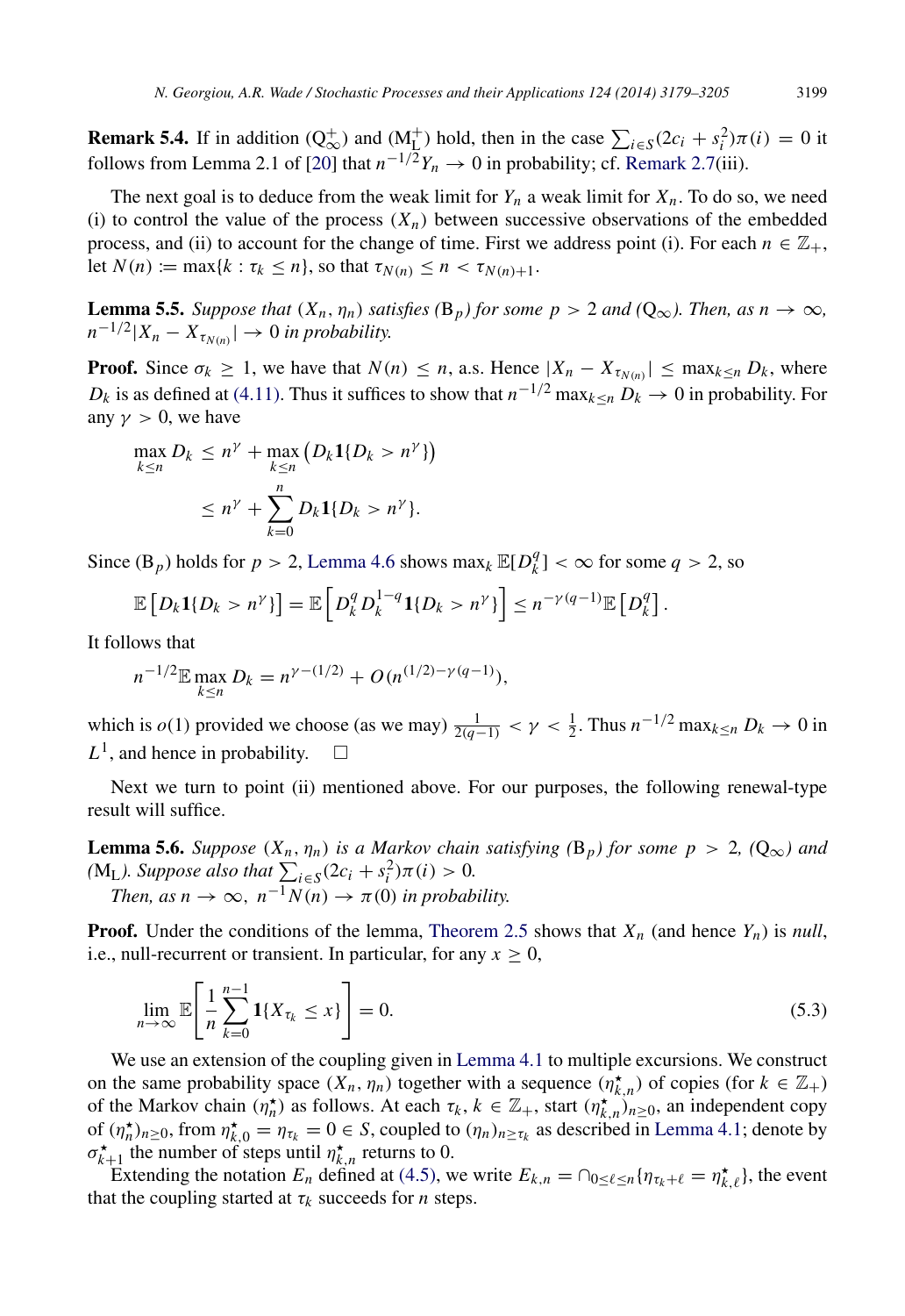Now we use this coupling construction and the null property [\(5.3\)](#page-21-0) to show that  $n^{-1}\tau_n \to$  $\pi(0)^{-1}$  in probability. For  $s > 0$ , denote  $\chi_s(x) := x \mathbf{1}\{x \leq s\}$ . Note that

$$
\left|\frac{1}{n}\sum_{k=0}^{n-1}\chi_s\left(\sigma_{k+1}\right)-\frac{1}{n}\sum_{k=0}^{n-1}\sigma_{k+1}\right|\leq \frac{1}{n}\sum_{k=0}^{n-1}\sigma_{k+1}\mathbf{1}\{\sigma_{k+1}>s\}.
$$

Here  $\mathbb{E}[\sigma_{k+1}\mathbf{1}\{\sigma_{k+1} > s\}] \leq s^{-1}\mathbb{E}[\sigma_{k+1}^2]$ , say, so that, by [Lemma 4.3,](#page-11-2)

$$
\lim_{s\to\infty}\sup_k\mathbb{E}\left[\sigma_{k+1}\mathbf{1}\{\sigma_{k+1}>s\}\right]=0.
$$

A similar argument holds for  $\sigma_{k+1}^*$ . Hence, for any  $\varepsilon > 0$ , there exists  $s_0 < \infty$  such that

<span id="page-22-0"></span>
$$
\mathbb{E}\left|\left(\frac{1}{n}\sum_{k=0}^{n-1}\sigma_{k+1}-\frac{1}{n}\sum_{k=0}^{n-1}\sigma_{k+1}^{\star}\right)-\left(\frac{1}{n}\sum_{k=0}^{n-1}\chi_{s}\left(\sigma_{k+1}\right)-\frac{1}{n}\sum_{k=0}^{n-1}\chi_{s}\left(\sigma_{k+1}^{\star}\right)\right)\right| \leq \varepsilon,\tag{5.4}
$$

for all  $s \geq s_0$  and all *n*. On the event  $E_{k,s}$  (the coupling started at  $\tau_k$  succeeds for *s* steps) we have  $\chi_s(\sigma_{k+1}) = \chi_s(\sigma_{k+1}^{\star})$ . Then, for any  $x > 0$ ,

$$
\left|\chi_s\left(\sigma_{k+1}\right)-\chi_s\left(\sigma_{k+1}^{\star}\right)\right|\leq s\mathbf{1}(E_{k,s}^c)\mathbf{1}\{X_{\tau_k}>x\}+s\mathbf{1}\{X_{\tau_k}\leq x\}.
$$

Now

$$
\mathbb{P}[E_{k,s}^c \cap \{X_{\tau_k} > x\}] \le \sup_{y > x} \mathbb{P}[E_{k,s}^c \mid X_{\tau_k} = y, \ \eta_{\tau_k} = \eta_{k,0}^{\star} = 0]
$$
  
=  $\sup_{y > x} \mathbb{P}[E_s^c \mid X_0 = y, \ \eta_0 = \eta_0^{\star} = 0].$ 

So for fixed  $s \geq s_0$ , [Lemma 4.1](#page-10-0) shows we may choose  $x \geq x_0$  large enough such that,

$$
\mathbb{E}_n^{\frac{1}{n}} \sum_{k=0}^{n-1} s \mathbf{1}(E_{k,s}^c) \mathbf{1}\{X_{\tau_k} > x\} \leq \varepsilon,
$$

for all *n*. Combining this with the null property [\(5.3\),](#page-21-0) we obtain that, for fixed  $s \geq s_0$ ,

$$
\limsup_{n\to\infty}\mathbb{E}\Bigg[\frac{1}{n}\Bigg|\sum_{k=0}^{n-1}\chi_s(\sigma_{k+1})-\sum_{k=0}^{n-1}\chi_s(\sigma_{k+1}^{\star})\Bigg|\Bigg]\leq\varepsilon.
$$

Thus with [\(5.4\)](#page-22-0) we conclude that

$$
\limsup_{n\to\infty}\mathbb{E}\left|\frac{1}{n}\sum_{k=0}^{n-1}\sigma_{k+1}-\frac{1}{n}\sum_{k=0}^{n-1}\sigma_{k+1}^{\star}\right|\leq 2\varepsilon.
$$

Since  $\varepsilon > 0$  was arbitrary, and  $\sigma_{k+1}^{\star}$  are i.i.d. random variables with mean  $\pi(0)^{-1}$ , it follows that  $n^{-1}\tau_n \to \pi(0)^{-1}$  in probability.

The claimed result now follows by inverting the law of large numbers: for example,

$$
\mathbb{P}\left[n^{-1}N(n) > \pi(0) + \varepsilon\right] \leq \mathbb{P}\left[\tau_{\lceil(\pi(0)+\varepsilon)n\rceil} \leq n\right] \leq \mathbb{P}\left[\frac{\tau_{\lceil(\pi(0)+\varepsilon)n\rceil}}{\lceil(\pi(0)+\varepsilon)n\rceil} \leq \frac{1}{\pi(0)+\varepsilon}\right],
$$

which tends to 0 as  $n \to \infty$  for any  $\varepsilon > 0$ ; similarly in the other direction.

In the proof of [Theorem 2.6](#page-5-2) we will use two facts about convergence in distribution that we now recall (see e.g. [\[6,](#page-26-17) p. 73]). First, if sequences of random variables ξ*n* and ζ*n* are such that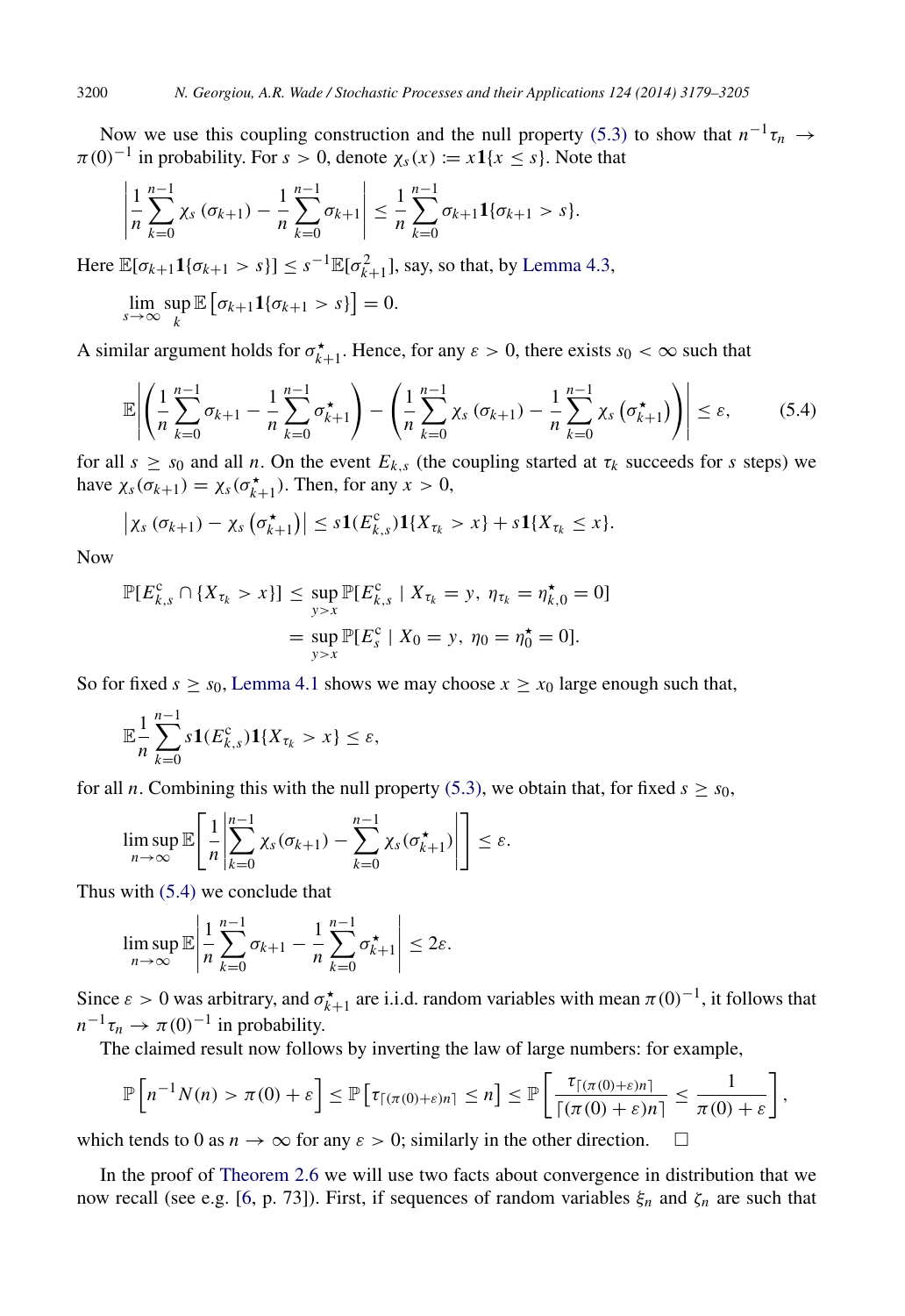$\zeta_n \to \zeta$  in distribution for some random variable  $\zeta$  and  $|\xi_n - \zeta_n| \to 0$  in probability, then  $\xi_n \to \zeta$  in distribution (this is *Slutsky's theorem*). Second, if  $\zeta_n \to \zeta$  in distribution and  $\alpha_n \to \alpha$ in probability, then  $\alpha_n \zeta_n \to \alpha \zeta$  in distribution.

**Proof of Theorem 2.6.** First, since  $n^{-1}N(n) \to \pi(0)$  in probability [\(Lemma 5.6\)](#page-21-1),

$$
\lim_{n\to\infty}\mathbb{P}\left[\frac{X_{\tau_{N(n)}}}{\sqrt{N(n)}}\cdot\sqrt{\frac{N(n)}{n}}\leq x\right]=\lim_{n\to\infty}\mathbb{P}\left[\frac{X_{\tau_{N(n)}}}{\sqrt{N(n)}}\leq\frac{x}{\sqrt{\pi(0)}}\right]=F_{\alpha,\theta}(x),
$$

by [Lemma 5.3](#page-20-2) and the fact that  $\lim_{n\to\infty} N(n) = \infty$  a.s. Together with [Lemma 5.5](#page-21-2) and Slutsky's theorem, this shows that

<span id="page-23-1"></span>
$$
\lim_{n \to \infty} \mathbb{P}[n^{-1/2} X_n \le x] = \lim_{n \to \infty} \mathbb{P}[n^{-1/2} X_{\tau_{N(n)}} \le x] = F_{\alpha, \theta}(x). \tag{5.5}
$$

Next we prove the joint convergence of  $(X_n, \eta_n)$ . For  $m \in \mathbb{Z}_+$ , let  $R_{n,m} = n^{-1/2}|X_{n-m} - X_n|$ . Then, by the  $p = 1$  case of  $(\mathbf{B}_p)$ , we have  $\mathbb{E}[R_{n,m}] \leq Cmn^{-1/2}$  for some finite constant *C*. Hence, for fixed *m*, as  $n \to \infty$ ,  $R_{n,m} \to 0$  in  $L^1$  and hence in probability.

Fix  $x \in (0, \infty)$ . Then, for any  $\varepsilon \in (0, x)$ ,

$$
\mathbb{P}[n^{-1/2}X_n > x, \eta_n = k] \leq \mathbb{P}[n^{-1/2}X_{n-m} > x - \varepsilon, \eta_n = k] + \mathbb{P}[R_{n,m} \geq \varepsilon].
$$

Here

<span id="page-23-0"></span>
$$
\mathbb{P}[n^{-1/2}X_{n-m} > x - \varepsilon, \eta_n = k] \n= \sum_{y:n^{-1/2}y > x - \varepsilon} \mathbb{P}[X_{n-m} = y] \mathbb{P}[\eta_n = k | X_{n-m} = y].
$$
\n(5.6)

Again we use the coupling of [Lemma 4.1](#page-10-0) and the notation *E<sup>n</sup>* from [\(4.5\).](#page-11-1) Note that

$$
\left|\mathbb{P}_{y,i,i}[\eta_m = k] - \pi(k)\right| \leq \mathbb{P}_{y,i,i}[E_m^c] + \left|\mathbb{P}_{y,i,i}[\eta_m^{\star} = k] - \pi(k)\right|.
$$

Here, since  $(\eta_n^{\star})$  is an aperiodic, irreducible finite Markov chain with stationary distribution  $\pi$ ,  $\mathbb{P}_{y,i,i}[\eta_m^* = k] = \mathbb{P}[\eta_m^* = k | \eta_0^* = i]$  converges (uniformly over *i* and *y*) to  $\pi(k)$  as  $m \to \infty$ . So, for any  $\delta > 0$ , we may choose  $m_0 < \infty$  such that, for all *i* and all *y*,

$$
\left|\mathbb{P}_{y,i}[\eta_{m_0}=k]-\pi(k)\right|\leq \mathbb{P}_{y,i,i}[E_{m_0}^c]+\delta.
$$

By [Lemma 4.1,](#page-10-0) we may then choose  $y_0 < \infty$  large enough so that, for all  $y \ge y_0$ ,

$$
\left|\mathbb{P}[\eta_{m_0}=k \mid X_0=y]-\pi(k)\right| \leq 2\delta.
$$

Now taking *n* large enough so that  $(x - \varepsilon)n^{1/2} > y_0$ , it follows from [\(5.6\)](#page-23-0) that

$$
\mathbb{P}[n^{-1/2}X_n > x, \eta_n = k] \leq \mathbb{P}[R_{n,m_0} \geq \varepsilon] + (\pi(k) + 2\delta)\mathbb{P}[n^{-1/2}X_{n-m_0} > x - \varepsilon].
$$

We now let  $n \to \infty$  and apply [\(5.5\)](#page-23-1) to obtain

$$
\limsup_{n\to\infty} \mathbb{P}[n^{-1/2}X_n > x, \eta_n = k] \leq (\pi(k) + 2\delta) \left(1 - F_{\alpha,\theta}(x - \varepsilon)\right).
$$

Since  $\varepsilon > 0$  and  $\delta > 0$  were arbitrary, and  $F_{\alpha,\theta}$  is continuous, it follows that

$$
\limsup_{n \to \infty} \mathbb{P}[n^{-1/2}X_n > x, \eta_n = k] \le \pi(k) \left(1 - F_{\alpha,\theta}(x)\right), \quad \text{for all } x \in (0,\infty).
$$

A similar argument in the other direction, starting from the inequality

$$
\mathbb{P}[n^{-1/2}X_n > x, \eta_n = k] \ge \mathbb{P}[n^{-1/2}X_{n-m} > x + \varepsilon, \eta_n = k] - \mathbb{P}[R_{n,m} \ge \varepsilon]
$$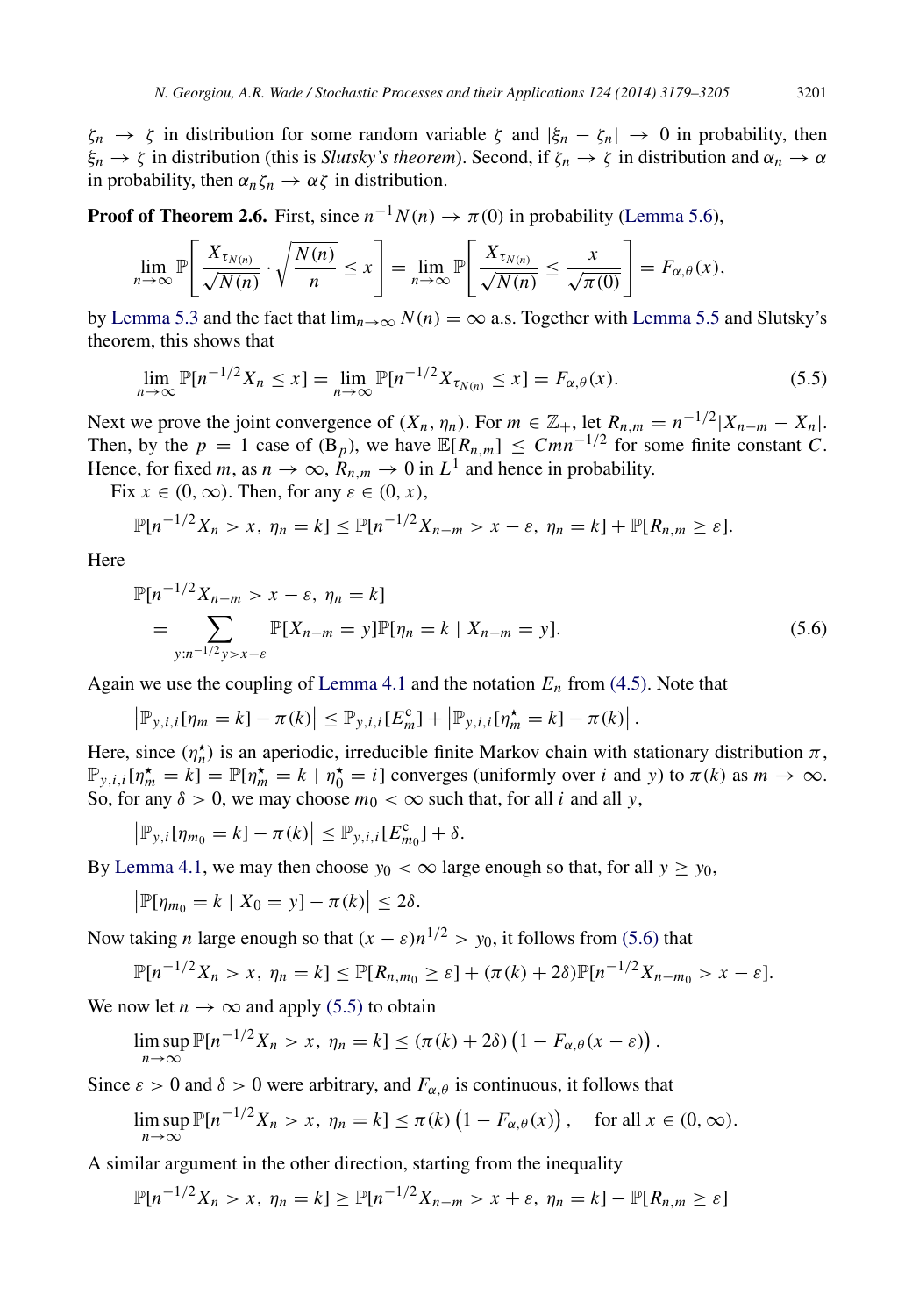yields the complementary lim inf statement, so that

<span id="page-24-1"></span>
$$
\lim_{n \to \infty} \mathbb{P}[n^{-1/2}X_n > x, \eta_n = k] = \pi(k) \left(1 - F_{\alpha,\theta}(x)\right), \quad \text{for all } x \in (0, \infty). \tag{5.7}
$$

The statement in the theorem now follows from the fact that, by [\(5.7\),](#page-24-1)

$$
\lim_{n\to\infty}\mathbb{P}[n^{-1/2}X_n\leq x,\ \eta_n=k]=\lim_{n\to\infty}\mathbb{P}[\eta_n=k]-\pi(k)\left(1-F_{\alpha,\theta}(x)\right),
$$

where  $\lim_{n\to\infty} \mathbb{P}[\eta_n = k] = \pi(k)$  by taking  $x \downarrow 0$  in [\(5.7\).](#page-24-1)  $\Box$ 

#### Acknowledgements

This work was supported by the Engineering and Physical Sciences Research Council (grant number EP/J021784/1).

<span id="page-24-0"></span>We thank an anonymous referee for his/her careful reading and useful comments.

#### Appendix. Proof of coupling lemma

In this appendix we give the deferred technical proof of our coupling result, [Lemma 4.1.](#page-10-0)

**Proof of Lemma 4.1.** As commented on earlier, the proof follows an almost standard coupling argument. Indeed, since the first two statements of the lemma will be satisfied for any coupling of  $(X_n, \eta_n)$  and  $(\eta_n^{\star})$  on a common probability space, in order to also prove [\(4.1\)](#page-10-1)[/\(4.2\)](#page-10-2) it makes sense to use a maximal coupling of  $\eta_n$  and  $\eta_n^*$ , which we will construct in a step-wise fashion. For us, the condition that  $q_x(i, j)$  has a limit as  $x \to \infty$  means that the probability of decoupling at any step will be small, provided that  $X_n$  stays sufficiently large. This introduces some complications to the standard coupling arguments, as we will need to keep control of the variation of  $X_n$ .

We construct the Markov chain  $(X_n, \eta_n, \eta_n^*)$  by describing a single step:

- If  $\eta_n \neq \eta_n^*$  then produce  $(X_{n+1}, \eta_{n+1})$  from  $(X_n, \eta_n)$  according to the transition probabilities  $p(x, i, y, j)$ , and produce  $n_{n+1}^{\star}$  from  $n_n^{\star}$  independently according to the transition probabilities *q*(*i*, *j*).
- Otherwise, given  $\eta_n = \eta_n^* = i$  and  $X_n = x$ , we use a maximal coupling (see, for example, Lindvall [\[23,](#page-27-9) pp. 18–20]) to produce  $(\eta_{n+1}, \eta_{n+1}^{\star})$  via

$$
\mathbb{P}[\eta_{n+1} = j, \eta_{n+1}^{\star} = k] = \begin{cases} \min\{q_x(i,j), q(i,k)\} & \text{for } j = k, \\ \frac{(q_x(i,j) - q(i,j))^+(q(i,k) - q_x(i,k))^+}{\frac{1}{2}\sum\limits_{\ell \in S}|q_x(i,\ell) - q(i,\ell)|} & \text{for } j \neq k. \end{cases}
$$

Then, given  $\eta_{n+1} = j$  we produce  $X_{n+1}$  via

$$
\mathbb{P}[X_{n+1} = y | \eta_{n+1} = j] = \frac{p(x, i, y, j)}{\sum_{z \in \mathbb{Z}_+} p(x, i, z, j)}.
$$

It is a simple matter to check that we have constructed a valid coupling of  $(X_n, \eta_n)$  and  $\eta_n^*$ . Indeed, making use of the fact that

$$
\sum_{\ell \in S} |q_x(i, \ell) - q(i, \ell)| = \sum_{\ell \in S} (q_x(i, \ell) - q(i, \ell))^+ + \sum_{\ell \in S} (q(i, \ell) - q_x(i, \ell))^+
$$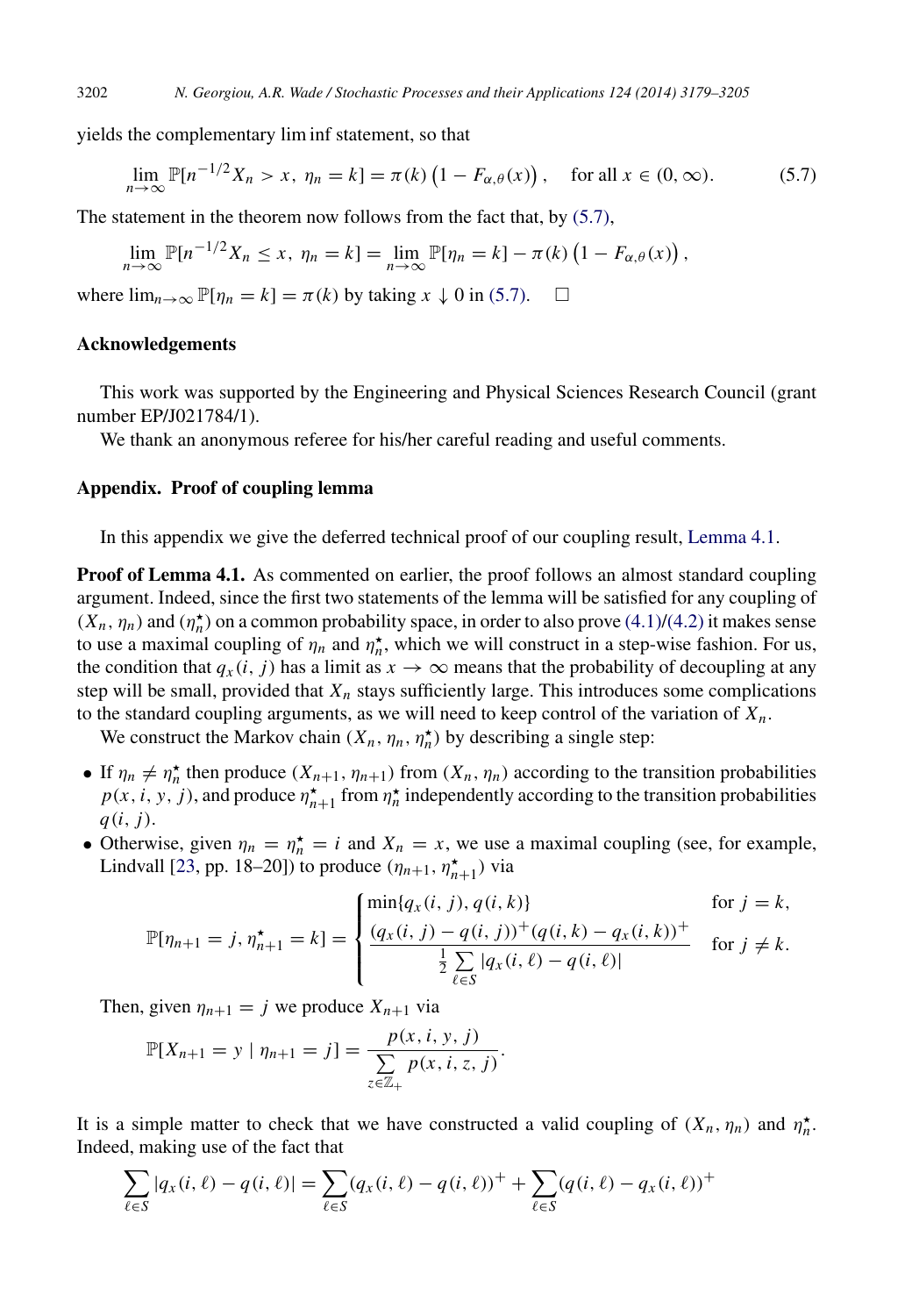and

$$
0 = \sum_{\ell \in S} (q_x(i, \ell) - q(i, \ell)) = \sum_{\ell \in S} (q_x(i, \ell) - q(i, \ell))^+ - \sum_{\ell \in S} (q(i, \ell) - q_x(i, \ell))^+,
$$

calculation shows that  $\mathbb{P}[\eta_{n+1} = j | (X_n, \eta_n) = (x, i)] = q_x(i, j)$  and  $\mathbb{P}[\eta_{n+1}^{\star} = j | \eta_n^{\star} = i] =$ *q*(*i*, *j*). Then we see that

$$
\mathbb{P}[(X_{n+1}, \eta_{n+1}) = (y, j) | (X_n, \eta_n) = (x, i)] = \frac{p(x, i, y, j)}{\sum_{z \in \mathbb{Z}_+} p(x, i, z, j)} q_x(i, j) = p(x, i, y, j).
$$

This verifies the coupling construction. Note that, with this coupling,

<span id="page-25-1"></span>
$$
\mathbb{P}[\eta_{n+1} \neq \eta_{n+1}^{\star} \mid X_n = x, \eta_n = \eta_n^{\star} = i] = \frac{1}{2} \sum_{j \in S} |q_x(i, j) - q(i, j)|. \tag{A.1}
$$

It remains to prove [\(4.1\)](#page-10-1) and [\(4.2\).](#page-10-2) First in the case of [\(4.1\),](#page-10-1) for which we assume ( $Q_{\infty}$ ), we give the argument in detail; we will then indicate how to modify the argument to prove [\(4.2\).](#page-10-2)

Given  $\varepsilon > 0$  and  $n < \infty$ , choose  $x_0$  so that max<sub>i</sub>  $\sum_{j \in S} |q_x(i, j) - q(i, j)| \leq \frac{\varepsilon}{n}$  for all  $x \geq x_0$ ; this is possible by assumption  $(Q_{\infty})$ .

Let  $A_k = \{X_k \ge x_0\}$ , and recall from [\(4.5\)](#page-11-1) that  $E_k = \bigcap_{0 \le \ell \le k} \{\eta_\ell = \eta_\ell^*\}$ . Then,

$$
\mathbb{P}[E_{k+1}^c \mid E_k \cap A_k] = \mathbb{P}[\eta_{k+1} \neq \eta_{k+1}^{\star} \mid E_k \cap A_k] \leq \max_{i} \sup_{x \geq x_0} \mathbb{P}[\eta_{k+1} \neq \eta_{k+1}^{\star} \mid X_k = x, \eta_k = \eta_k^{\star} = i],
$$

so that, given  $X_0 = x$ ,  $\eta_0 = \eta_0^* = i$ ,

$$
\mathbb{P}[E_{k+1}^c] \leq \mathbb{P}[E_{k+1}^c \mid E_k \cap A_k] + \mathbb{P}[E_k^c] + \mathbb{P}[A_k^c] \leq \frac{\varepsilon}{2n} + \mathbb{P}[E_k^c] + \mathbb{P}[A_k^c],
$$

which in turn implies that

$$
\mathbb{P}[E_n^c] \leq \frac{\varepsilon}{2} + \sum_{k=0}^{n-1} \mathbb{P}[A_k^c] \leq \frac{\varepsilon}{2} + n \mathbb{P}\left[\min_{0 \leq k \leq n-1} X_k < x_0\right].
$$

To complete the proof we need to show that, for *x* sufficiently large,

<span id="page-25-0"></span>
$$
\mathbb{P}\left[\min_{0 \le k \le n-1} X_k < x_0 \middle| X_0 = x, \eta_0 = \eta_0^\star = i\right] \le \frac{\varepsilon}{2n}, \quad \text{for all } i. \tag{A.2}
$$

But

$$
\mathbb{P}\bigg[\min_{0 \le k \le n-1} X_k < x_0 \middle| X_0 = x, \ \eta_0 = \eta_0^{\star} = i \bigg] \\
\le \mathbb{P}_{x,i} \bigg[\max_{0 \le k \le n-1} |X_k - X_0| > x - x_0 \bigg] \\
\le \mathbb{P}_{x,i} \bigg[\bigcup_{0 \le k \le n-1} |X_{k+1} - X_k| > \frac{x - x_0}{n} \bigg] \\
\le n \max_{y,j} \mathbb{P}\bigg[|X_{k+1} - X_k| > \frac{x - x_0}{n} \bigg| X_k = y, \eta_k = j \bigg],
$$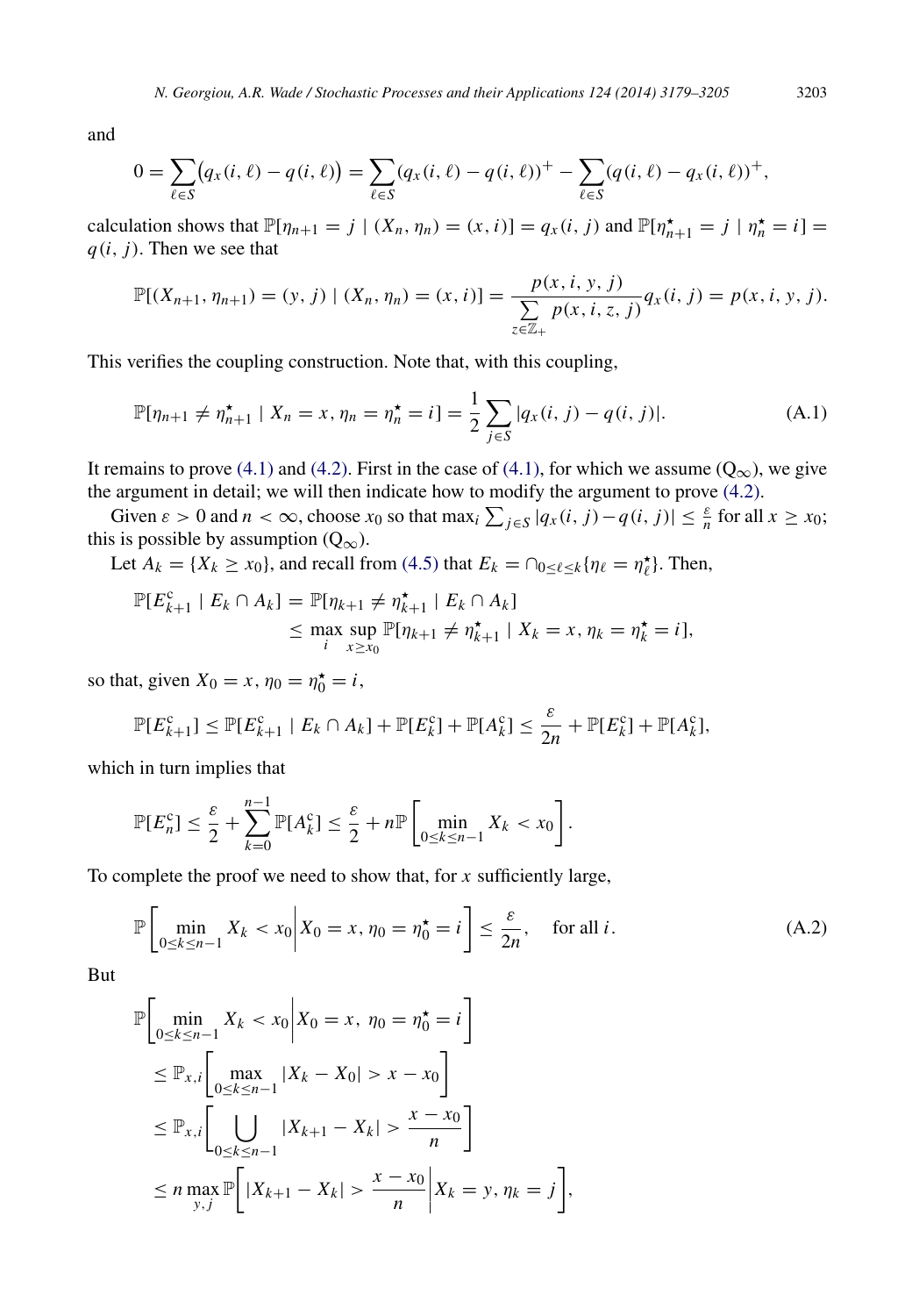so [\(A.2\)](#page-25-0) will follow from

$$
\lim_{r \to \infty} \max_{x,i} \mathbb{P}[|X_{k+1} - X_k| > r \mid X_k = x, \eta_k = i] = 0,
$$

which in turn follows from condition  $(B_p)$  with  $p > 0$  and Markov's inequality; indeed,

$$
\max_{x,i} \mathbb{P}[|X_{k+1} - X_k| > r \mid X_k = x, \eta_k = i] \le \max_{x,i} \frac{\mathbb{E}[|X_{k+1} - X_k|^p \mid X_k = x, \eta_k = i]}{r^p}
$$
\n
$$
\le \frac{C_p}{r^p}.
$$

Therefore  $\mathbb{P}[E_n^c \mid X_0 = x, \eta_0 = \eta_0^* = i] \leq \varepsilon$  for all *i* and sufficiently large *x*, and since  $\varepsilon$  was arbitrary, this proves [\(4.1\).](#page-10-1)

The proof of [\(4.2\)](#page-10-2) is similar, now assuming  $(Q_{\infty}^+)$ . We set  $n = n(x) = \lfloor A \log x \rfloor$ . Now we modify the definition of  $A_k$  to be  $A_k = \{X_k \ge x/2\}$ . Then, [\(A.1\)](#page-25-1) with  $(Q^+_{\infty})$  gives

$$
\mathbb{P}[E_{k+1}^c] \le \mathbb{P}[E_k^c] + \mathbb{P}[A_k^c] + O(x^{-\delta_0}),
$$

from which we have

$$
\mathbb{P}[E_{n(x)}^c] \le O(x^{-\delta_0/2}) + A \log x \mathbb{P}\left[\min_{0 \le k \le n(x)-1} X_k < x/2\right].
$$

The final probability in the last display we estimate in exactly the same way as in the previous argument, replacing the previous  $x_0$  by  $x/2$  and the previous *n* by  $n(x)$ , and we again find a term that decays as a power of *x*. Thus we obtain [\(4.2\).](#page-10-2)  $\Box$ 

#### **References**

- <span id="page-26-12"></span>[1] P.C[. Allaart, M.G. Monticino, Optimal stopping rules for directionally reinforced processes, Adv. Appl. Probab. 33](http://refhub.elsevier.com/S0304-4149(14)00115-X/sbref1) (2001) 483–504.
- <span id="page-26-6"></span>[2] G. [Atkinson, Recurrence of co-cycles and random walks, J. Lond. Math. Soc. 13 \(1976\) 486–488.](http://refhub.elsevier.com/S0304-4149(14)00115-X/sbref2)
- <span id="page-26-13"></span>[3] A.[Y. Chen, E. Renshaw, The general correlated random walk, J. Appl. Probab. 31 \(1994\) 869–884.](http://refhub.elsevier.com/S0304-4149(14)00115-X/sbref3)
- <span id="page-26-15"></span>[4] H.[E. Daniels, The statistical theory of stiff chains, Proc. Roy. Soc. Edinburgh Sect. A 63 \(1952\) 290–311.](http://refhub.elsevier.com/S0304-4149(14)00115-X/sbref4)
- <span id="page-26-9"></span>[5] C. [Domb, M.E. Fisher, On random walks with restricted reversals, Proc. Cambridge Philos. Soc. 54 \(1958\) 48–59.](http://refhub.elsevier.com/S0304-4149(14)00115-X/sbref5)
- <span id="page-26-17"></span>[6] R. [Durrett, Probability: Theory and Examples, Wadsworth & Brooks/Cole, Pacific Grove, CA, 1991.](http://refhub.elsevier.com/S0304-4149(14)00115-X/sbref6)
- <span id="page-26-4"></span>[7] G.I[. Falin, Ergodicity of random walks in the half-strip, Math. Notes 44 \(1988\) 606–608. translated from Mat.](http://refhub.elsevier.com/S0304-4149(14)00115-X/sbref7) Zametki 44 (1988) 225–230 (in Russian).
- <span id="page-26-5"></span>[8] G. [Falin, Heavy traffic analysis of a random walk on a lattice semi-strip, Comm. Statist. Stochastic Models 11](http://refhub.elsevier.com/S0304-4149(14)00115-X/sbref8) (1995) 395–409.
- <span id="page-26-3"></span>[9] G. [Fayolle, V.A. Malyshev, M.V. Menshikov, Topics in the Constructive Theory of Countable Markov Chains,](http://refhub.elsevier.com/S0304-4149(14)00115-X/sbref9) Cambridge University Press, Cambridge, 1995.
- <span id="page-26-1"></span>[10] S. [Foss, S. Shneer, A. Tyurlikov, Stability of a Markov-modulated Markov chain, with application to a wireless](http://refhub.elsevier.com/S0304-4149(14)00115-X/sbref10) network governed by two protocols, Stoch. Syst. 2 (2012) 208–231.
- <span id="page-26-7"></span>[11] R. Fürth, Die Brownsche Bewegung bei Berücksichtigung einer Persistenz der Bewegungsrichtung. Mit An[wendungen auf die Bewegung lebender Infusorien, Z. Phys. 2 \(1920\) 244–256.](http://refhub.elsevier.com/S0304-4149(14)00115-X/sbref11)
- <span id="page-26-8"></span>[12] J. [Gillis, Correlated random walk, Proc. Cambridge Philos. Soc. 51 \(1955\) 639–651.](http://refhub.elsevier.com/S0304-4149(14)00115-X/sbref12)
- <span id="page-26-10"></span>[13] S. [Goldstein, On diffusion by discontinuous movements, and on the telegraph equation, Quart. J. Mech. 4 \(1951\)](http://refhub.elsevier.com/S0304-4149(14)00115-X/sbref13) 129–156.
- <span id="page-26-2"></span>[14] L. Hervé, F. Pène, On the recurrence set of planar Markov random walks, J. Theoret. Probab. 26 (2013) 169–197.
- <span id="page-26-14"></span>[15] M. [Holmes, A. Sakai, Senile reinforced random walks, Stochastic Process. Appl. 117 \(2007\) 1519–1539.](http://refhub.elsevier.com/S0304-4149(14)00115-X/sbref15)
- <span id="page-26-16"></span>[16] B.[D. Hughes, Random Walks and Random Environments; Volume 1: Random Walks, Clarendon Press, Oxford,](http://refhub.elsevier.com/S0304-4149(14)00115-X/sbref16) 1995.
- <span id="page-26-11"></span>[17] M. [Kac, A stochastic model related to the telegrapher's equation, Rocky Mountain J. Math. 4 \(1974\) 497–509.](http://refhub.elsevier.com/S0304-4149(14)00115-X/sbref17)
- <span id="page-26-0"></span>[18] A. Krámli, D. Szász, Random walks with internal degrees of freedom. I. Local limit theorems, Z. Wahrscheinlichkeitstheor. Verwandte Geb. 63 (1983) 85–95.